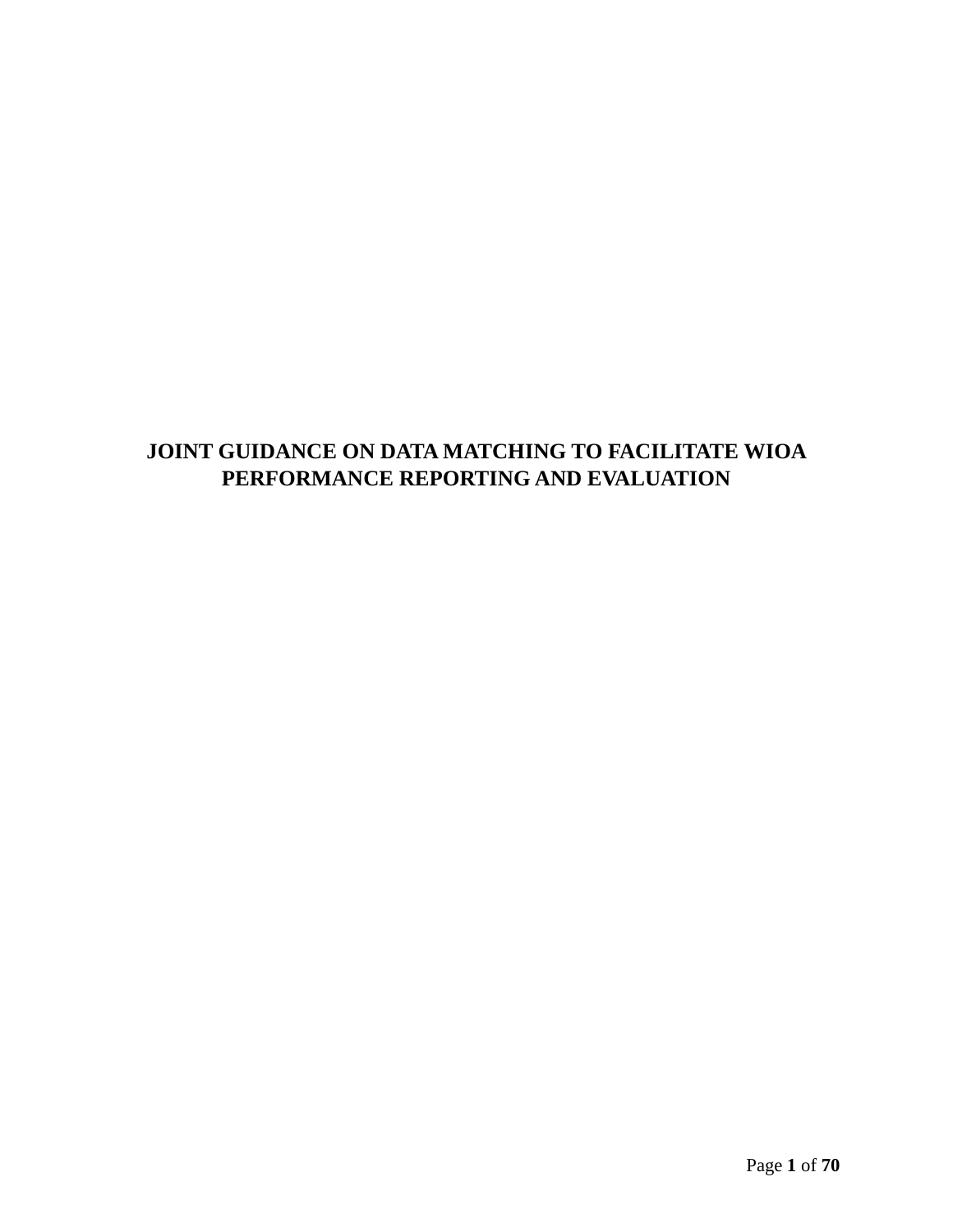# Table of Contents

| Permissive Disclosures of PII from Education Records Protected by FERPA  17              |
|------------------------------------------------------------------------------------------|
|                                                                                          |
|                                                                                          |
|                                                                                          |
| Permissive Disclosures of Confidential UC Information in UC Wage Records  24             |
|                                                                                          |
| Options for Matching Student Data with UC Wage Records to Report Performance Outcomes 29 |
| Administrative and Organizational Processes and Infrastructure for Data Sharing  52      |
|                                                                                          |
|                                                                                          |
|                                                                                          |
|                                                                                          |
|                                                                                          |
|                                                                                          |
|                                                                                          |
|                                                                                          |
|                                                                                          |
|                                                                                          |
|                                                                                          |
| Agencies that Maintain UC Wage Data and Manage Wage Record Matching Agreements. 64       |
|                                                                                          |
|                                                                                          |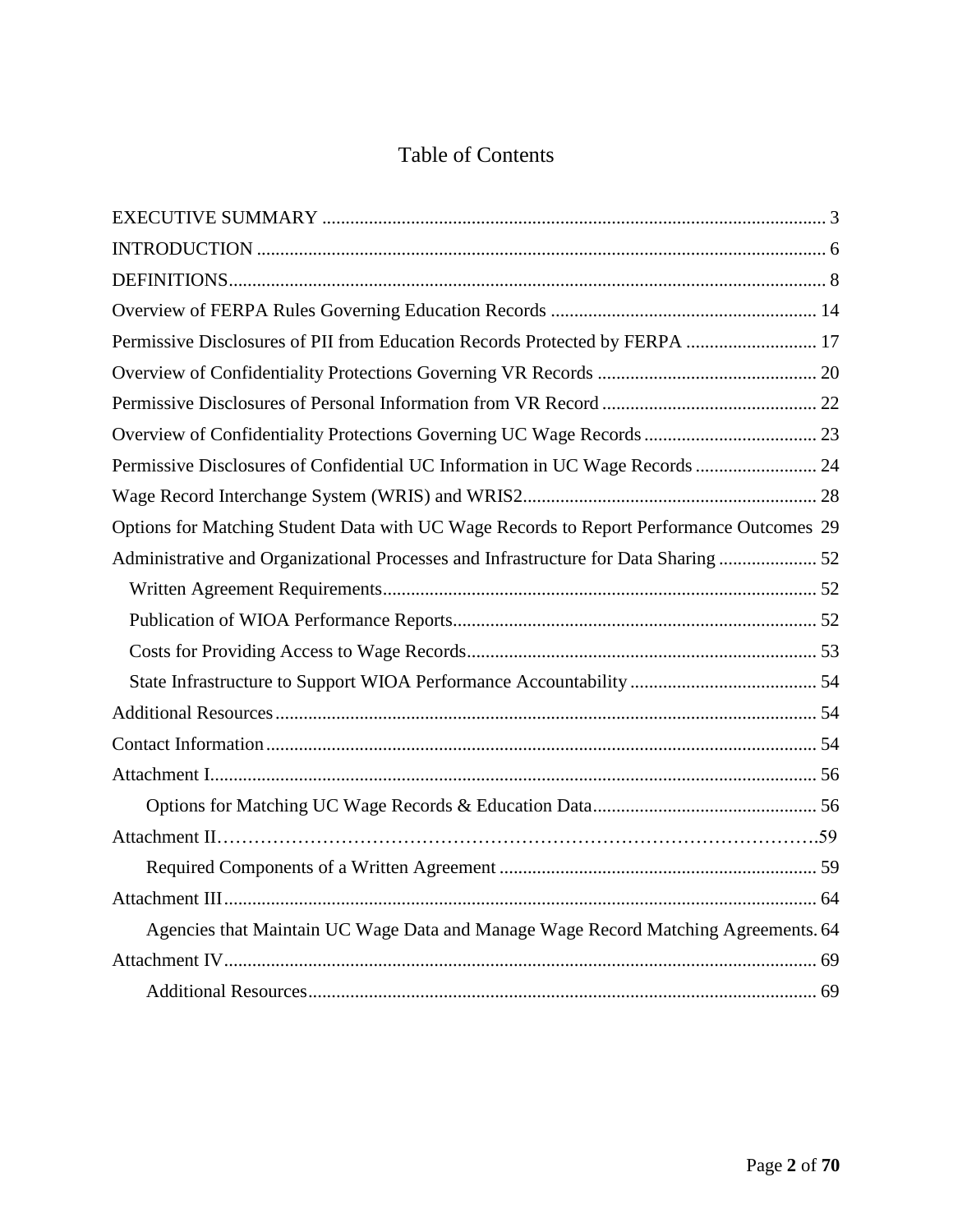## EXECUTIVE SUMMARY

<span id="page-2-0"></span>This joint guidance by the U.S. Departments of Labor and Education (DOL and ED, or, collectively, Departments) is a resource to provide information to assist State agencies (including Vocational Rehabilitation (VR) agencies and workforce development agencies), educational agencies and institutions, and service providers in performance reporting and evaluation requirements under the Workforce Innovation and Opportunity Act (WIOA) (Pub. L. 113-128). Under WIOA, States are required to use education information and quarterly wage records to measure performance of the six core programs and other title I programs authorized by WIOA, which raises complex issues related to data sharing and privacy. This guidance provides States with information about applicable requirements for, and procedures and options for, matching confidential Unemployment Compensation (UC) information from wage records with personal information from VR records, and personally identifiable information (PII) from education records, and for protecting the confidentiality of information contained in such records.

**Family Educational Rights and Privacy Act (FERPA)** is a Federal law that protects the privacy of student education records and affords parents and eligible students certain rights with respect to these education records.The general rule is that a parent or eligible student must provide a signed and dated written consent before an educational agency or institution discloses PII from the student's education records, unless an exception, such as FERPA's audit or evaluation exception, applies. Under FERPA's audit or evaluation exception, an authorized representative of State or local educational authorities may obtain access to PII from education records to audit or evaluate a Federal- or State-supported education program. However, State law may provide greater privacy protections than those required by FERPA.

FERPA's audit or evaluation exception permits disclosure of PII from education records for WIOA performance accountability purposes.

**Vocational Rehabilitation (VR)** regulations govern the protection, use, and release of personal information held by VR agencies. VR agencies, which are not considered educational agencies or institutions under FERPA, must develop policies and procedures to safeguard the confidentiality of all personal information, and to inform applicants and recipients of services and, as appropriate, their representatives, of the VR agency's need to collect personal information and its policies. There is no Federal requirement that a VR agency obtain informed written consent from the individual prior to releasing personal information for purposes directly related to the administration of the VR program, or for audit, evaluation, or research purposes when the audit, evaluation, or research are conducted only for purposes directly connected with the administration of the VR program or for purposes that would significantly improve the quality of life for applicants and recipients of services and only if done in accordance with a written agreement. However, if the final audit, evaluation, or research product will contain personal information, written consent is required.

**Unemployment Compensation Confidentiality** provisions differ from State to State, making it necessary for educational agencies and institutions, VR agencies, State workforce agencies, and other entities to consult with individual State UC agencies to determine the laws, regulations, and procedures unique to each State. If the State law permits, educational agencies and institutions,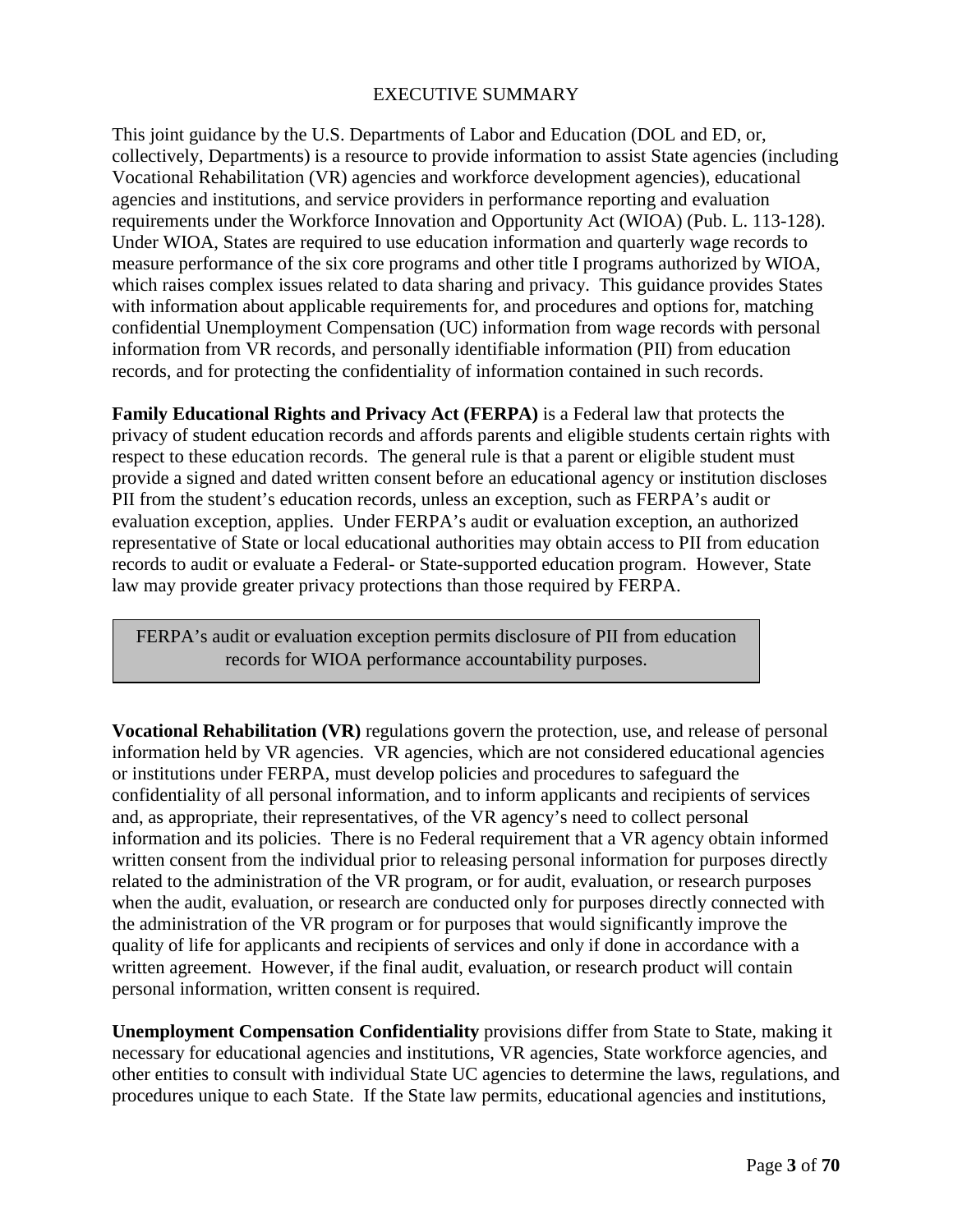VR agencies, and other entities may obtain individual's UC wage data by informed consent. If informed consent is not given, other provisions providing access to public officials for specified purposes may apply.

Federal UC confidentiality regulations permit disclosure of confidential UC information for WIOA performance accountability purposes.

## **Options for Matching Student Data with UC Wage Records to Report Performance Outcomes**

This guidance explains several options, with graphics, by which State UC agencies, State workforce agencies, State educational authorities, educational agencies or institutions, and VR agencies, may disclose PII from the student's education records, confidential UC information, and personal information contained in VR records for performance accountability reporting purposes under WIOA, as well as for audits and evaluations. The options are examples only. Because State UC agencies, State workforce agencies, VR agencies, and State educational authorities differ in their structure, policies, and procedures, this is not intended as an exhaustive list of ways in which States may accomplish the goal of matching education, VR, and wage records for performance accountability purposes.

Option 1: A State Educational Authority Discloses PII from Education Records to the State UC Agency as its Authorized Representative

Option 2: A State's Higher Education Governing Board, as a State Educational Authority, Discloses PII from Education Records to the State UC Agency as its Authorized Representative

Option 3: A State Educational Authority Discloses PII from Education Records to a State Workforce Agency in addition to the State UC Agency as its Authorized Representatives

Option 4: Educational Agencies or Institutions Disclose PII from Education Records directly to a State UC Agency, that has been designated as an Authorized Representative of the State Educational Authority

Option 5: A State Educational Authority, Operating a Statewide Longitudinal Data System (SLDS), Discloses PII from Education Records to the State UC Agency as an Authorized Representative of the State Educational Authority

Option 6: A State VR Agency Discloses Personal Information to the State UC Agency for the Purpose of Conducting an Audit or Evaluation of the VR Program, or for Determining Performance Accountability

Option 7: A State Educational Authority Discloses PII from Education Records to State UC Agencies in One or More States, that have been designated as Authorized Representatives of the State Educational Authority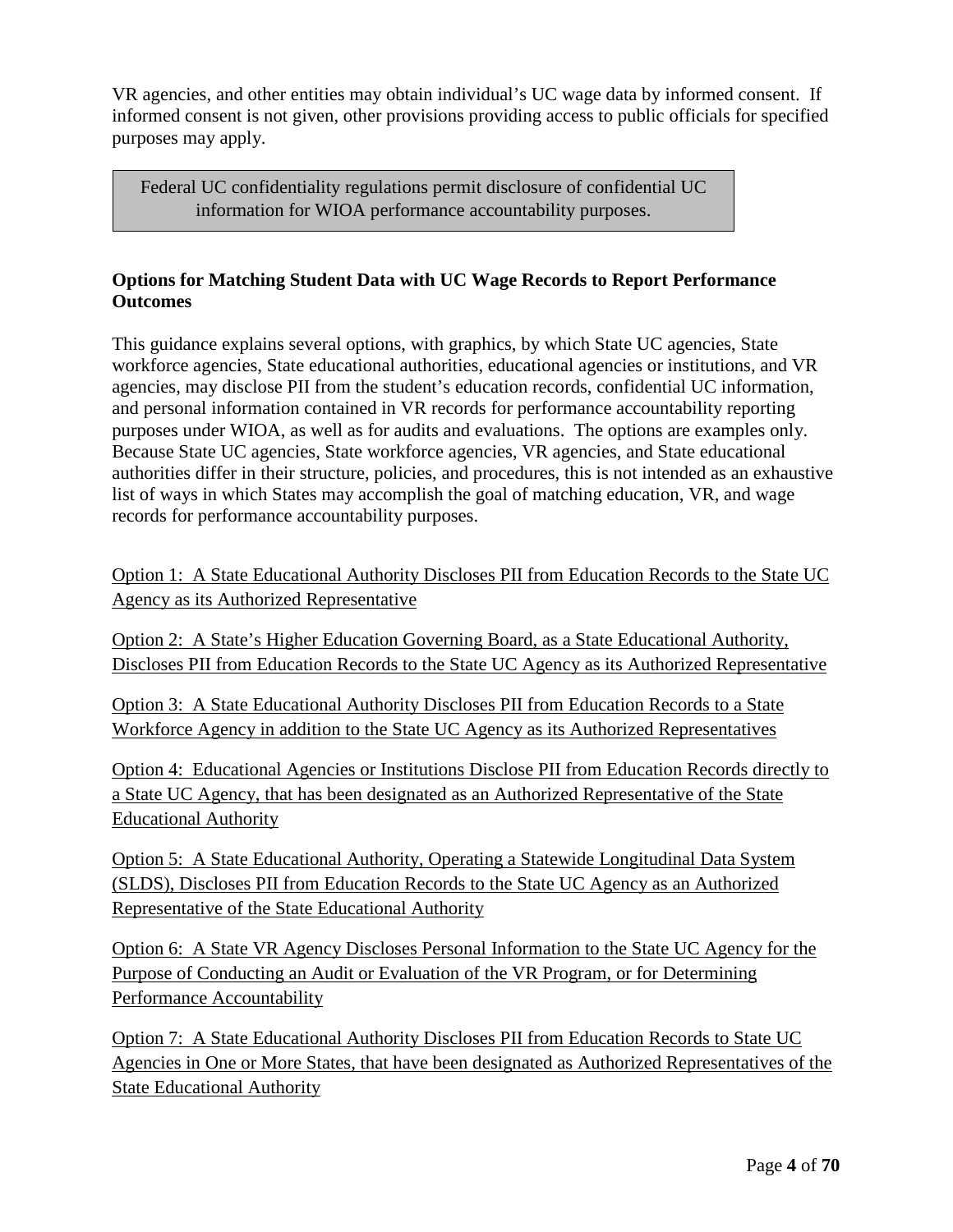Option 8: Accessing Interstate Wage Record Data via the Wage Record Interchange System 2 (WRIS 2)

Under WRIS2 aggregate wage information is available for WIOA performance accountability purposes to both public officials and certain third-party entities.

Option 9: A State VR Agency Discloses Personal Information, and State and Local Educational Authorities Disclose PII from Education Records, to State UC Agency for Purposes of Evaluations under section 116(e) of WIOA.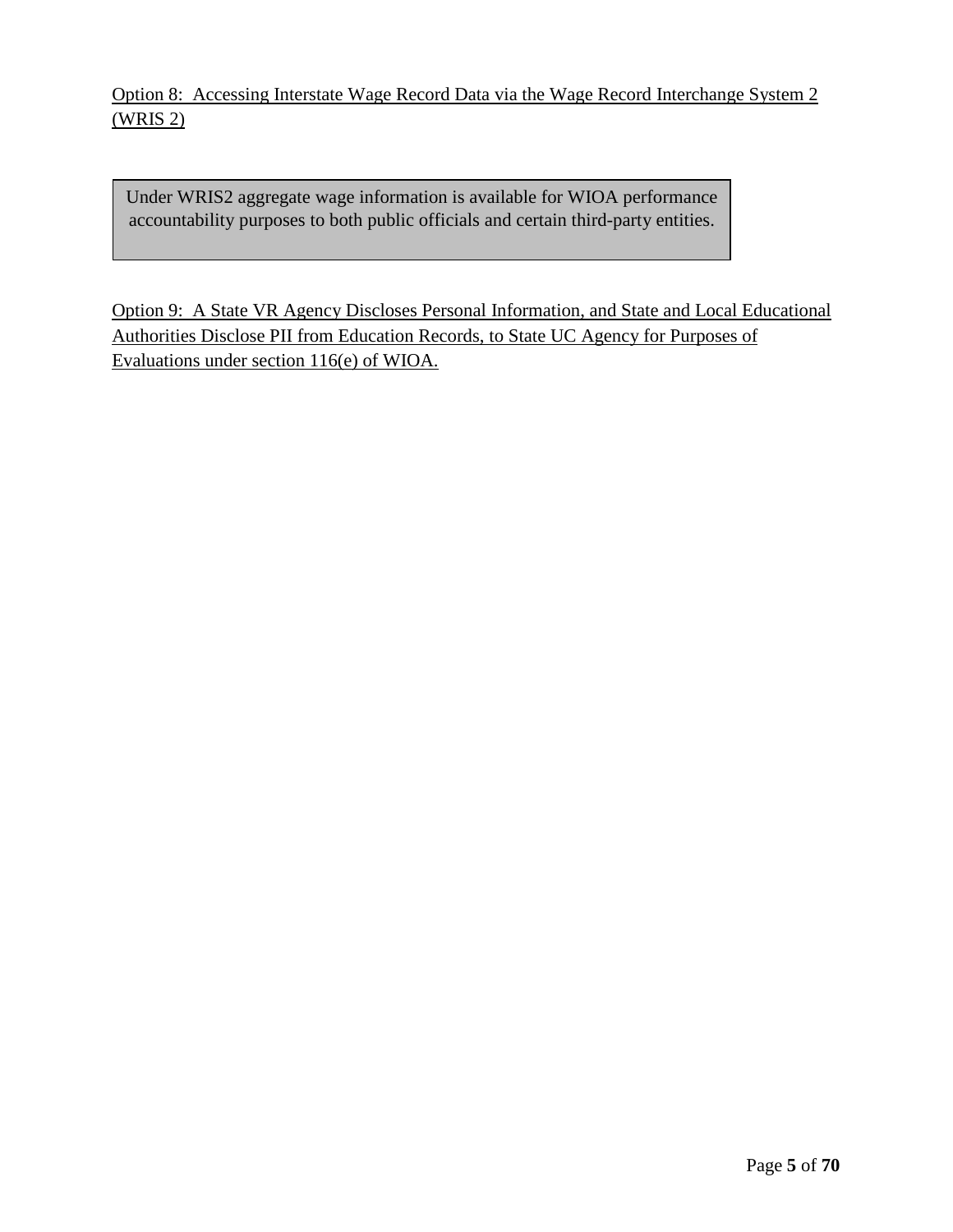## **INTRODUCTION**

<span id="page-5-0"></span>The U. S. Departments of Labor and Education (DOL and ED, or Departments) are issuing this joint guidance to assist State agencies (including Vocational Rehabilitation (VR) agencies), educational agencies and institutions, State workforce agencies, and service providers in meeting performance reporting and evaluation requirements, as applicable, under sections 116 and 122 of the Workforce Innovation and Opportunity Act (WIOA), Pub. L. No. 113-128. Given the complexity of the privacy and confidentiality issues raised by the need to match various records for purposes of meeting performance accountability, reporting, and evaluation requirements, and the need for States to develop processes that support the required data matching, this guidance explains:

- An overview of the confidentiality requirements, particularly with regard to when informed consent, or prior written consent, is required for the disclosure of:
	- o PII from education records maintained by educational agencies and institutions, some of which may be eligible training providers (ETPs) under title I of WIOA, which are protected by the requirements in the Family Educational Rights and Privacy Act (FERPA) set forth at 20 U.S.C. 1232g and 34 CFR part 99;
	- o Personal information from records held by VR agencies, which are protected by the requirements set forth at 34 CFR 361.38; and
	- o Confidential UC information from wage records held by the State Unemployment Compensation (UC) agencies, which are protected by the requirements set forth at 20 CFR part 603;
- Options that provide examples of how to meet the various privacy and confidentiality requirements noted above when matching records for purposes of the performance accountability, reporting, and evaluation requirements of sections 116 and 122 of WIOA; and
- Guidelines for the publication of performance reports as set forth in section  $116(d)(6)(C)$ of WIOA and 34 CFR 99.31(b) of FERPA regulations regarding the de-identification of records and information.

The Departments recognize there may be other State or Federal laws that require matching education records with UC wage records for the purpose of evaluating and reporting information for Federal or State supported education programs. This guidance does not address these other laws or regulations; however, the privacy and confidentiality provisions and the options discussed in this guidance may be relevant or helpful to other programs that operate under such laws and regulations. For example, the Carl D. Perkins Career and Technical Education Act of 2006 (P.L. 109-270) requires States to report on core measures of performance that include indicators that may necessitate matching PII from education records with UC wage records.

States may choose to provide greater privacy and confidentiality protections to education, UC wage records, or VR records through State law, regulation, or policy than Federal laws require. These laws, regulations, or policies may include greater restrictions on how and when educational agencies and institutions, VR agencies, UC agencies, State workforce agencies, State educational authorities, or other entities may, without consent, disclose records to other entities. Because laws, regulations, and procedures vary from State to State, educational agencies and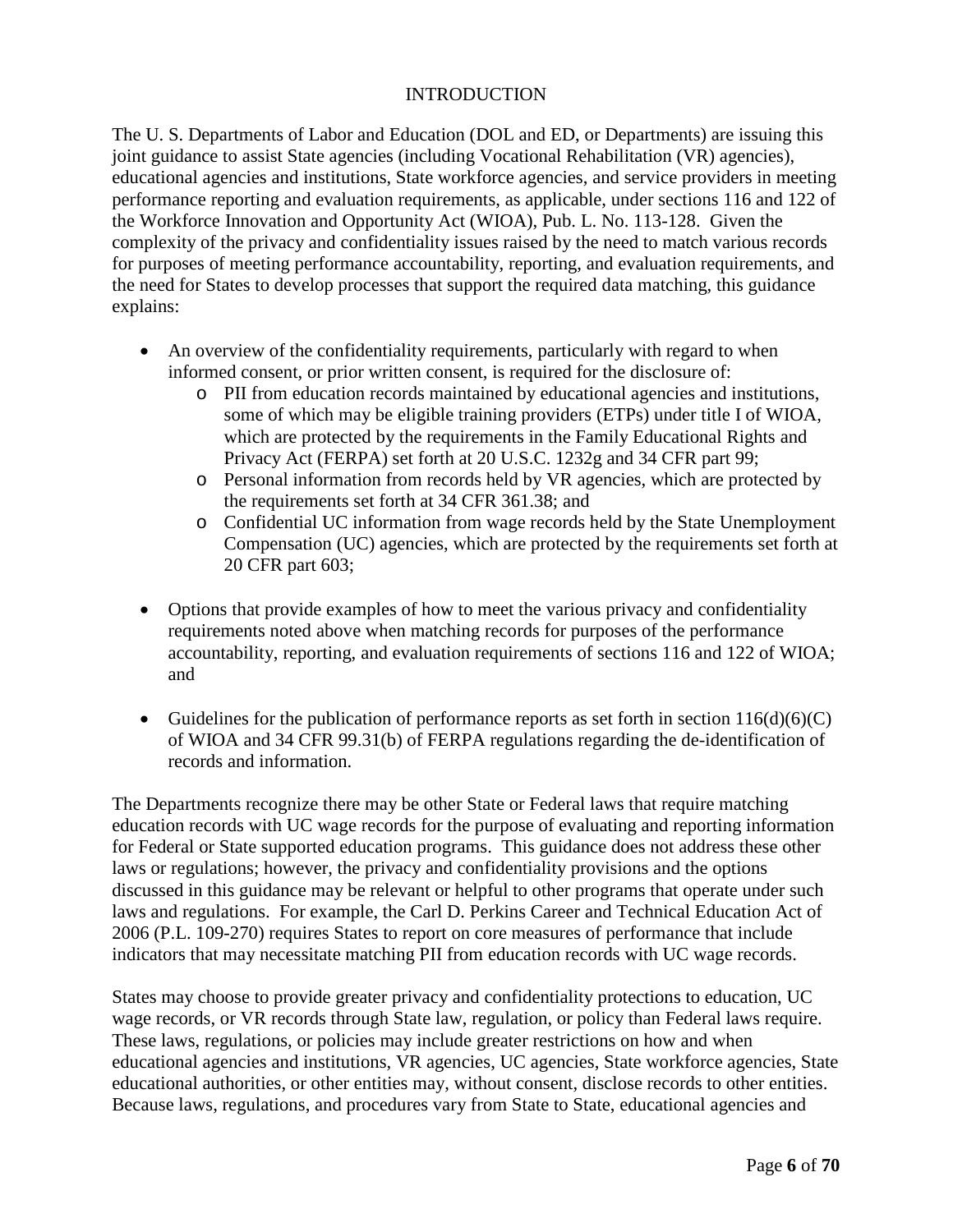institutions, VR agencies, UC agencies, State workforce agencies, State educational authorities, or other entities should consult with counsel to determine the appropriate course of action for matching records, which may include further steps and restrictions than those established by the Federal requirements and described in this guidance.

We note that this guidance applies only to requests for wage records when the requestor has a Social Security Number (SSN) for each of the individuals whose wage records are sought. This is because the State UC data bases, and the WRIS/WRIS2 platform for exchanging data, are set up to be searchable only by SSNs.

This guidance does not impose new Federal requirements. Rather, this guidance provides States with procedures for matching education, VR, and wage records to measure a State's progress in performance under the performance accountability requirements in WIOA, and to assist the Federal government and States in conducting evaluations consistent with requirements in sections 116, 122, and 169 of WIOA. The Departments are committed to providing technical assistance to State agencies, educational agencies and institutions, service providers, and the WIOA core programs, as well as other title I WIOA programs, to facilitate matching these records for purposes of satisfying performance accountability reporting and evaluation requirements, and will work with entities to facilitate the matches through these methods or other approaches that are consistent with the applicable Federal and State laws.

The Departments of Labor's *Workforce Innovation and Opportunity Act* Final Rule*,* the Departments of Education's and Labor's *Workforce Innovation and Opportunity Act: Joint Rule for Unified and Combined State Plans, Performance Accountability, and the One-Stop System Joint Provisions*, and the Department of Education's Final Rules on *State Vocational Rehabilitation Services Program; State Supported Employment Services Program; Limitations on Use of Subminimum Wage* and on *Programs and Activities Authorized by the Adult Education and Family Literacy Act (Title II of the Workforce Innovation and Opportunity Act)*, were published by the Office of the Federal Register (OFR) on August 19, 2016. The published versions in the Federal Register are the official Final rules. The Department of Education's final regulations will take effect 30 days after publication in the Federal Register (September 19, 2016), and the joint final regulation and the Department of Labor's final regulation will take effect 60 days after publication in the Federal Register (October 18, 2016).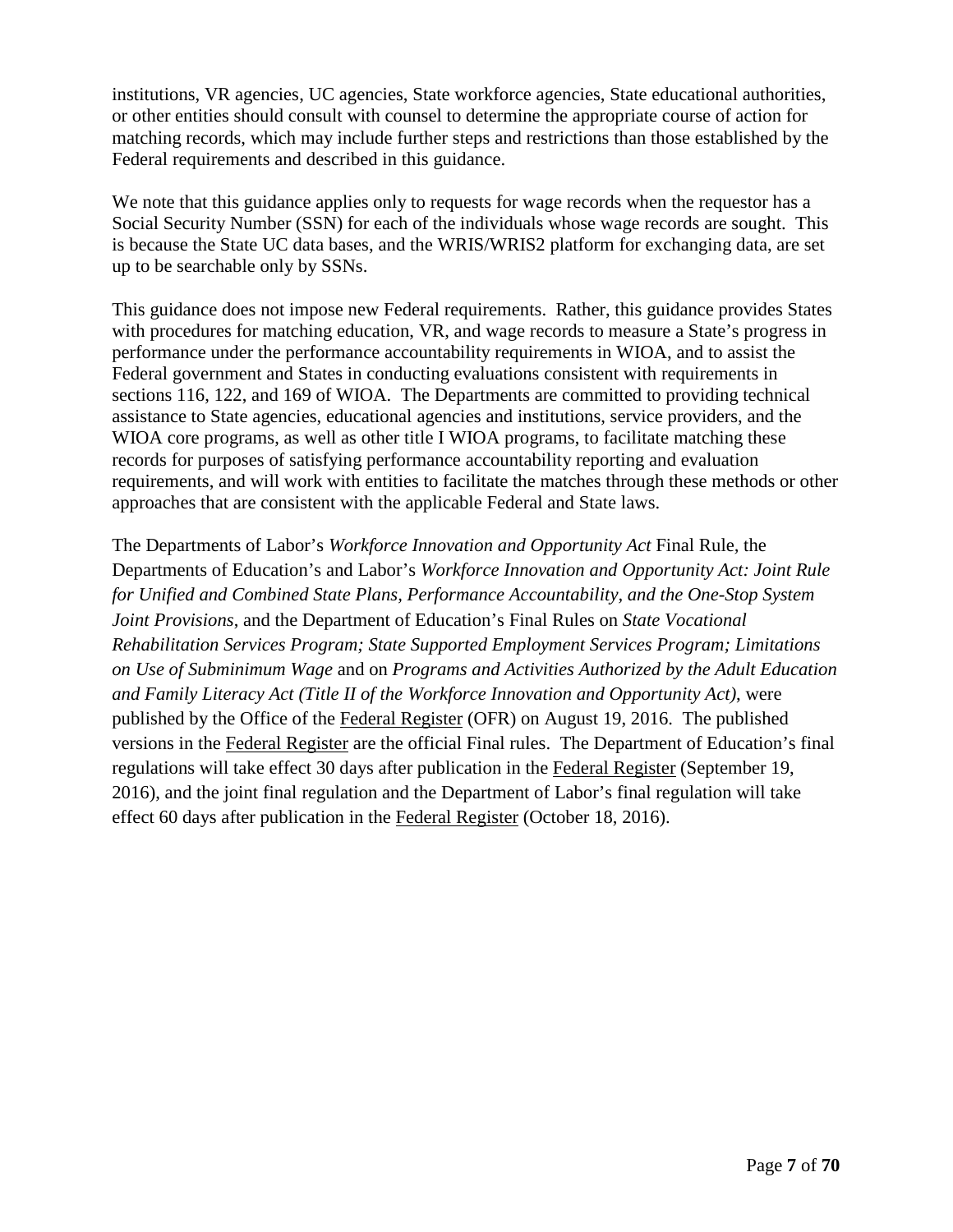### DEFINITIONS

<span id="page-7-0"></span>**Administration of law** is a term used in DOL's UC confidentiality and disclosure regulations and is defined under 20 CFR 603.5(e) as including research related to the law administered by the public official.

**Agent** is a person or an entity who or which acts instead of and on behalf of a public official as provided in UC Confidentiality provisions at 20 CFR 603.5(f). State UC agencies may disclose confidential UC information to the agent or contractor of a public official so long as the public official has an agreement with the State UC agency to obtain the data, the confidential UC information will be used for a permissible purpose as set out in the agreement, and the public official agrees to be responsible for any failure by the agent or contractor to abide by the terms of the agreement. Also see "contractor."

**Aggregate Data** is a term used in the Wage Record Interchange System (WRIS) and WRIS2 and is "wage data" that has been stripped of any information that would identify the individual(s) and employers to whom the data pertains, including but not limited to, name and SSN or Federal Employer Identification Number, and that have been aggregated into a group(s) containing no fewer than three records, provided however, that nothing herein shall prevent a Performance Accountability and Customer Information Agency (PACIA) from observing a more stringent aggregation policy with regard to its own use and reporting of data.

**Authorized representative** is a term used in FERPA's audit or evaluation exception to consent. It is defined as any entity or individual designated by a State or local educational authority or an agency headed by an official listed in section  $99.31(a)(3)$  of the FERPA regulations to conduct — with respect to Federal or State supported education programs — any audit or evaluation, or any compliance or enforcement activity in connection with Federal legal requirements that relate to these programs. See 34 CFR 99.3.

**Confidential UC information** is defined at 20 CFR 603.4(b) as: "any UC information which reveals the name or any identifying particular about any individual or any past or present employer or employing unit, or which could foreseeably be combined with other publicly available information to reveal any such particular." Information that must be kept confidential under 20 CFR 603.4(b) includes SSNs, wages paid to an individual, the names and addresses of individuals and employers, and the State and Federal employer identification number of the employer who paid wages to an individual. See 20 CFR 603.2(b), (j), and (k).

**Contractor** is a term used in both 34 CFR part 99 and 20 CFR part 603. Contractor, in both instances, has the ordinary meaning of one with whom an educational entity or public official contracts. Additional information on contractors may be found in the sections of this guidance designated as Permissive Disclosures of PII from Education Records Protected by FERPA and Permissive Disclosures of Confidential UC Information in UC Wage Records.

**Core programs** are the following six programs authorized by WIOA: the Adult, Dislocated Worker, and Youth programs, authorized under title I of WIOA and administered by DOL; the Adult Education and Family Literacy Act (AEFLA) program, authorized under title II of WIOA and administered by ED; the Employment Service program, authorized under the Wagner-Peyser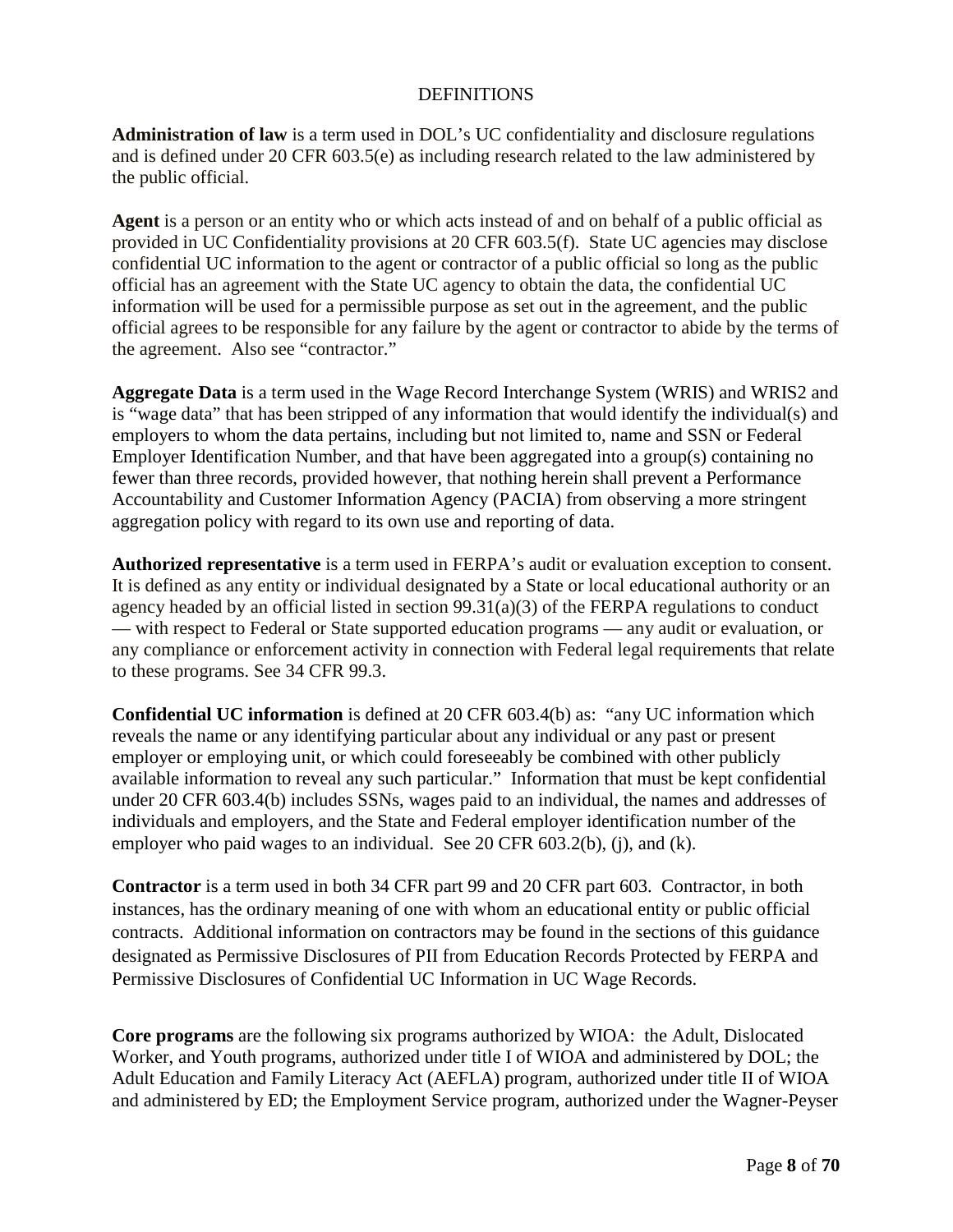Act as amended by title III of WIOA and administered by DOL; and the VR program, authorized under title I of the Rehabilitation Act of 1973 (Rehabilitation Act), as amended by title IV of WIOA and administered by ED.

**De-identified records and information** is a term used in the FERPA regulations to describe records or information that may be permissibly disclosed, without prior written consent, after the removal of all PII provided that the party making the release has made a reasonable determination that a student's identity is not personally identifiable, whether through single or multiple releases and taking into account other reasonably available information. See 34 CFR 99.31(b)(1).

**Educational agency or institution** is a term used in FERPA to refer to those educational entities to which FERPA directly applies. To meet the definition of "educational agency or institution," these entities must receive Federal funds under a program administered by the Secretary of Education. See 34 CFR 99.1(a) and 99.3. The term "educational agencies and institutions" generally refers to local educational agencies (LEAs), public elementary and secondary schools, and institutions of postsecondary education.

**Education program** is a term used in FERPA's audit or evaluation exception to prior written consent to mean any program principally engaged in the provision of education, including, but not limited to, early childhood education, elementary and secondary education, postsecondary education, special education, job training, career and technical education, and adult education, and any program that is administered by an educational agency or institution. See 34 CFR 99.3.

**Education records** are, with certain exceptions, records directly related to a student and maintained by an educational agency or institution, or by a party acting for the agency or institution. See 34 CFR 99.3.

**Eligible individual** is a term used in title II of WIOA and means an individual who has attained 16 years of age; who is not enrolled or required to be enrolled in secondary school under State law; and who (i) is basic skills deficient; (ii) does not have a secondary school diploma or its recognized equivalent, and has not achieved an equivalent level of education; or (iii) is an English language learner. See section 203(4) of WIOA.

**Eligible provider** means an organization of demonstrated effectiveness that may include LEAs and postsecondary institutions, community-based and faith-based organizations, volunteer literacy organizations, public or private nonprofit agencies, libraries, public housing authorities, and other nonprofit entities that have the ability to provide AEFLA program activities under title II of WIOA. Consortia and partnerships of these entities, and a partnership between an employer and any of these entities, are also eligible providers.

**Eligible student** means a student who has reached 18 years of age or is attending an institution of postsecondary education. See 34 CFR 99.3.

**Eligible Training Provider (ETP)** is a provider of training services eligible to receive funds for the provision of such services under the title I Adult and Dislocated Worker programs and, in certain circumstances, the title I Youth program. Such providers must meet the requirements of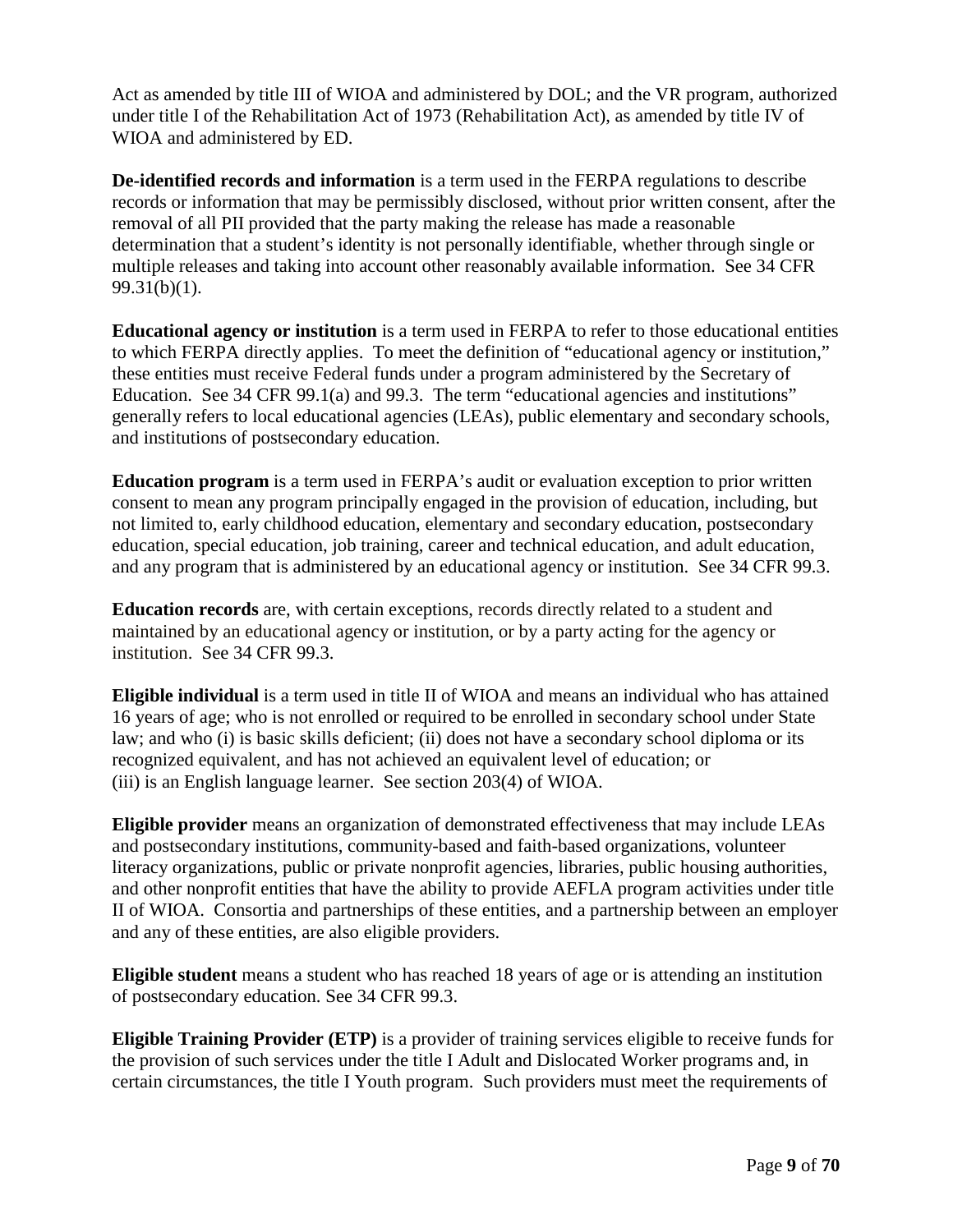section 122 of WIOA and submit an annual performance report in accordance with section 116(d)(4) of WIOA.

**PACIA** means the Performance Accountability and Customer Information Agency designated by the governor of a State to be responsible for coordinating a State's program for assessing State and local program performance, and evaluating training provider performance. Assessing program performance and evaluating training provider performance was required under the Workforce Investment Act of 1998 (WIA), and is now required by WIOA. The PACIA is responsible for coordinating requests and aggregating matched data to facilitate the interstate matching of records under WRIS and WRIS2 (and any subsequent agreement). States may have more than one PACIA.

Additional information about PACIAs may be found in the section titled Wage Record Interchange System (WRIS) and WRIS2, and in Option 8, as well as through the link in the Additional Resources section (Attachment IV to this guidance).

**Participant**, for purposes of this data matching guidance, means an individual who satisfies the definition of that term at 20 CFR 677.150(a), 34 CFR 361.150(a), and 34 CFR 463.150(a).

**Performance of official duties** is defined at 20 CFR 603.5(e) to mean "administration or enforcement of law or the execution of the official responsibilities of a Federal, State, or local elected official." This would include enabling State UC agencies to disclose confidential UC information to State and local agencies and other public officials authorized to carry out their responsibilities under WIOA for performance accountability, including audits and evaluations of the programs and other required reporting of outcomes.

**Personal information** is a term used by VR programs that includes all current and stored identifiable personal information maintained by the VR agency, including photographs and lists of names. See 34 CFR 361.38(a).

**Personally identifiable information (PII)** is a term used in FERPA that refers to information in education records, such as a student's name or identification number, that can be used to distinguish or trace an individual's identity either directly or indirectly through linkages with other information. See 34 CFR 99.3. The term includes not only direct identifiers like name and SSN but also indirect identifiers such as the student's date and place of birth. PII also includes "other information that, alone or in combination, is linked or linkable to a specific student that would allow a reasonable person in the school community, who does not have personal knowledge of the relevant circumstances, to identify the student with reasonable certainty." Id. In some cases, a student's identity may be personally identifiable, even after removal or redaction of nominally identifying information from student-level data.

**Public official** is defined in 20 CFR 603.2(d), as follows:

(1) An official, agency, or public entity within the executive branch of Federal, State, or local government, who (or which) has responsibility for administering or enforcing a law, or an elected official in the Federal, State, or local government.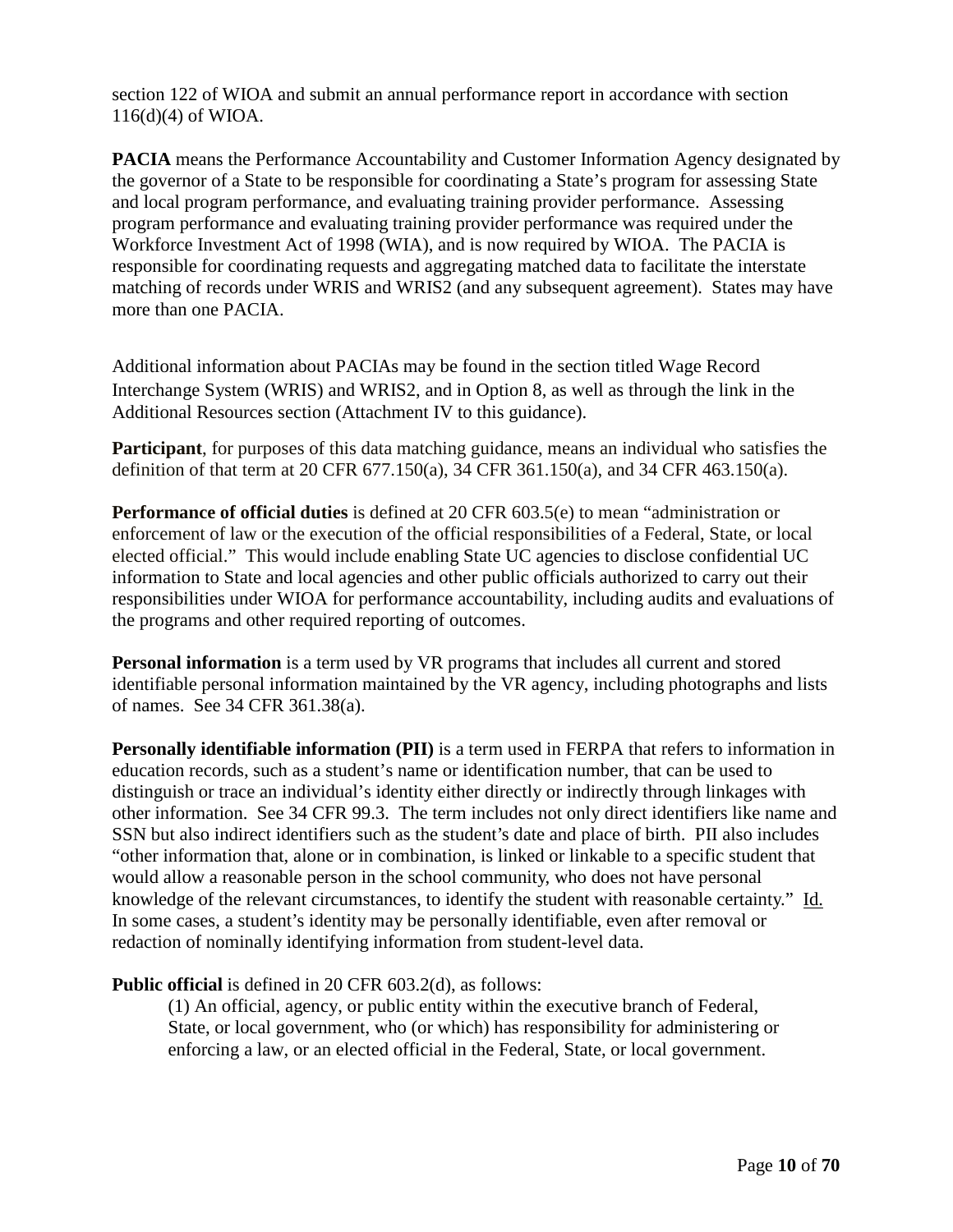(2) Public postsecondary educational institutions established and governed under the laws of the State. These include the following:

 (i) Institutions that are part of the State's executive branch. This means the head of the institution must derive his or her authority from the Governor, either directly or through a State Board, commission, or similar entity established in the executive branch under the laws of the State.

 (ii) Institutions which are independent of the executive branch. This means the head of the institution derives his or her authority from the State's chief executive officer for the State education authority or agency when such officer is elected or appointed independently of the Governor.

(iii) Publicly governed, publicly funded community and technical colleges.

(3) Performance accountability and customer information agencies designated by the Governor of a State to be responsible for coordinating the assessment of State and local education or workforce training program performance and/or evaluating education or workforce training provider performance.

(4) The chief elected official of a local Workforce Development Area as defined in WIOA section 3(9).

(5) A State educational authority, agency, or institution as those terms are used in the Family Educational Rights and Privacy Act, to the extent they are public entities.

**Service provider** is a broad term that is not program-specific but that refers to any entity carrying out training for or providing services to participants of WIOA's core programs. A subset of the service providers carrying out title I programs are ETPs, organizations determined by a State or local board to be eligible to provide programs of training services to WIOA title I core program participants. Service providers also include AEFLA-eligible providers offering adult education and literacy services and providers of services to VR participants.

**State and local educational authority** is a term used in FERPA's audit or evaluation exception to prior written consent, which covers a State educational agency, LEA, a State postsecondary commission, Bureau of Indian Education, or any other entity that is responsible for and authorized under local, State, or Federal law to supervise, plan, coordinate, advise, audit, or evaluate elementary, secondary, or postsecondary Federal or State supported education programs and services in the State. See 34 CFR 99.31(a)(3) and 99.35.

**State UC Agency** means the State agency charged with the administration of the State UC law. See 20 CFR 603.2(g).

**State VR agencies** are the designated State agency or designated State unit responsible for administering the VR program under title I of the Rehabilitation Act, as amended by title IV of WIOA.

**State workforce agency** is the State agency responsible for oversight and management of the workforce development system defined in section 3(67) of WIOA.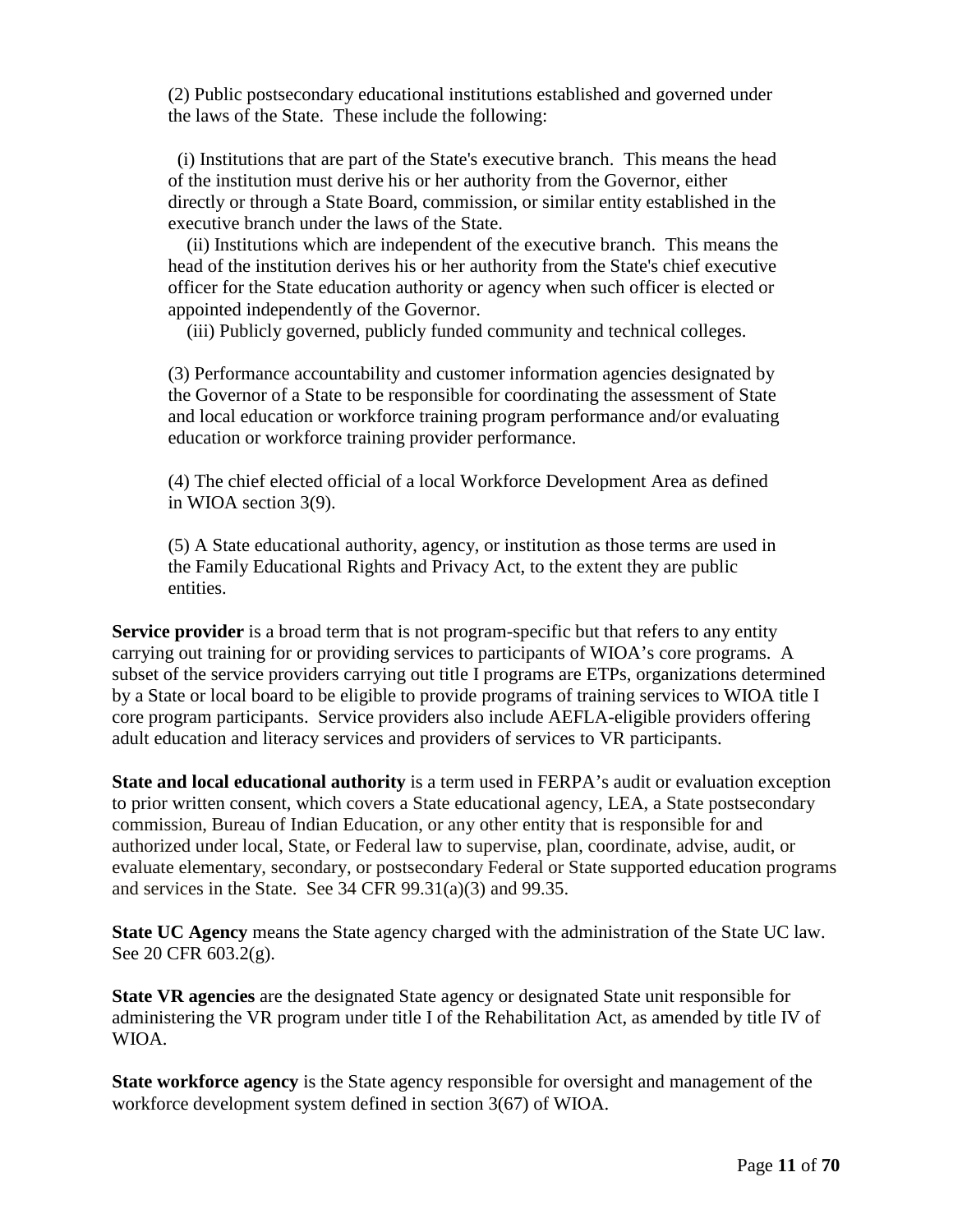**Student** means any individual who is or has been in attendance at an educational agency or institution and regarding whom the agency or institution maintains education records. See 34 CFR 99.3.

**Third Party Entities (TPEs)** are any public body, agency, or private career school required by law to meet State and/or Federal performance measures. A PACIA, or its agent or consultant, cannot be designated as a TPE.

**Wage Records (also called Wage Data)** refers to individually identifiable information reported quarterly by employers as required by section 1137(a)(3) of the Social Security Act (SSA) including, but not limited to, employer names, employee names, SSNs, and associated wages. Wage data also include, to the extent the information is available, industry sectors in which employees work, as identified by the North American Industrial Classification System ("NAICS") codes.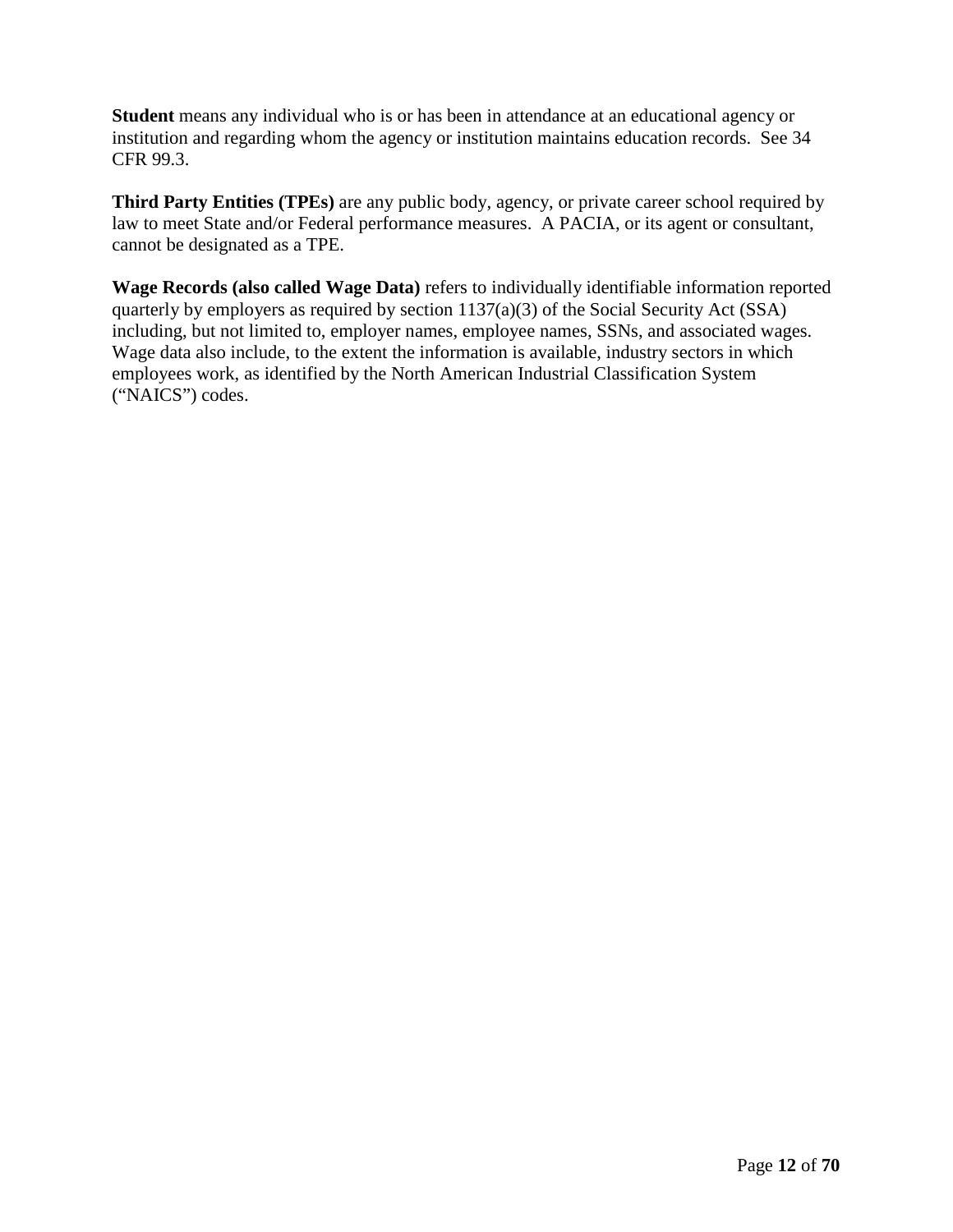### Summary of the Workforce Innovation and Opportunity Act (WIOA)

WIOA, signed into law on July 22, 2014, is the first legislative reform of the publicly-funded workforce development system in more than 15 years. WIOA reaffirms the role of the customerfocused one-stop delivery system, a cornerstone of the publicly-funded workforce development system, and mandates enhanced and increased coordination among several key employment, education, and training programs. WIOA is designed to help job seekers access employment, education, training, and support services to succeed in the labor market, and to match employers with the skilled workers they need to compete in the global economy.

Performance accountability for the core programs is one of the focal points of WIOA. Sections  $116(b)(2)(A)(i)$  and (ii) of WIOA require each of the core programs to be accountable for primary indicators of performance. See *Core programs* in the Definitions section for a listing of those programs. Additionally, other programs authorized by WIOA, such as Indian and Native American programs, YouthBuild, the National Farmworker Jobs Program, and Job Corps, must comply with certain performance accountability requirements in section 116 of WIOA.

WIOA section 116(i)(2) requires each of the core programs to use quarterly wage records to measure the progress of the State on the State and local performance accountability indicators, specifically those measuring employment outcomes (i.e., employment rates and median earnings). The Departments interpret "quarterly wage records" in 20 CFR 677.175(b), 34 CFR 361.175, and 34 CFR 463.175 to include, among other things, the interstate and intrastate wages paid to an individual. As noted in the final Joint Performance information collection requests (ICR), States must report the performance results for the core programs in the "WIOA Annual State Performance Report" and, as applicable, the "WIOA Annual Local Area Performance Report," as provided in paragraphs (2) and (3) of section 116(d) of WIOA.

ETPs provide training services through Individual Training Accounts to WIOA title I program participants. Under section 116(d)(4)(A) of WIOA, ETPs receiving WIOA funds must report employment outcomes (employment rates and median earnings) for all individuals participating in an eligible program of study (meaning both WIOA participants and the other students in the program of study). Section 122(b)(2) of WIOA also requires ETPs to submit information to the State that includes employment outcomes for WIOA title I program participants in the programs of study. These are the same employment performance indicators generally applicable to the Adult and Dislocated Worker programs.

WIOA's requirements for States, local areas, and ETPs to report on indicators of performance pertaining to employment outcomes and the need to rely on quarterly wage records to prepare those reports, raise complex privacy and confidentiality issues for the core and other workforce development programs. In addition, the required ongoing evaluations of these programs by States will likely require the use of wage records. Therefore, States will need to establish processes to support reporting of required data by these programs and ETPs, including supporting matching of wage records with records maintained by the programs.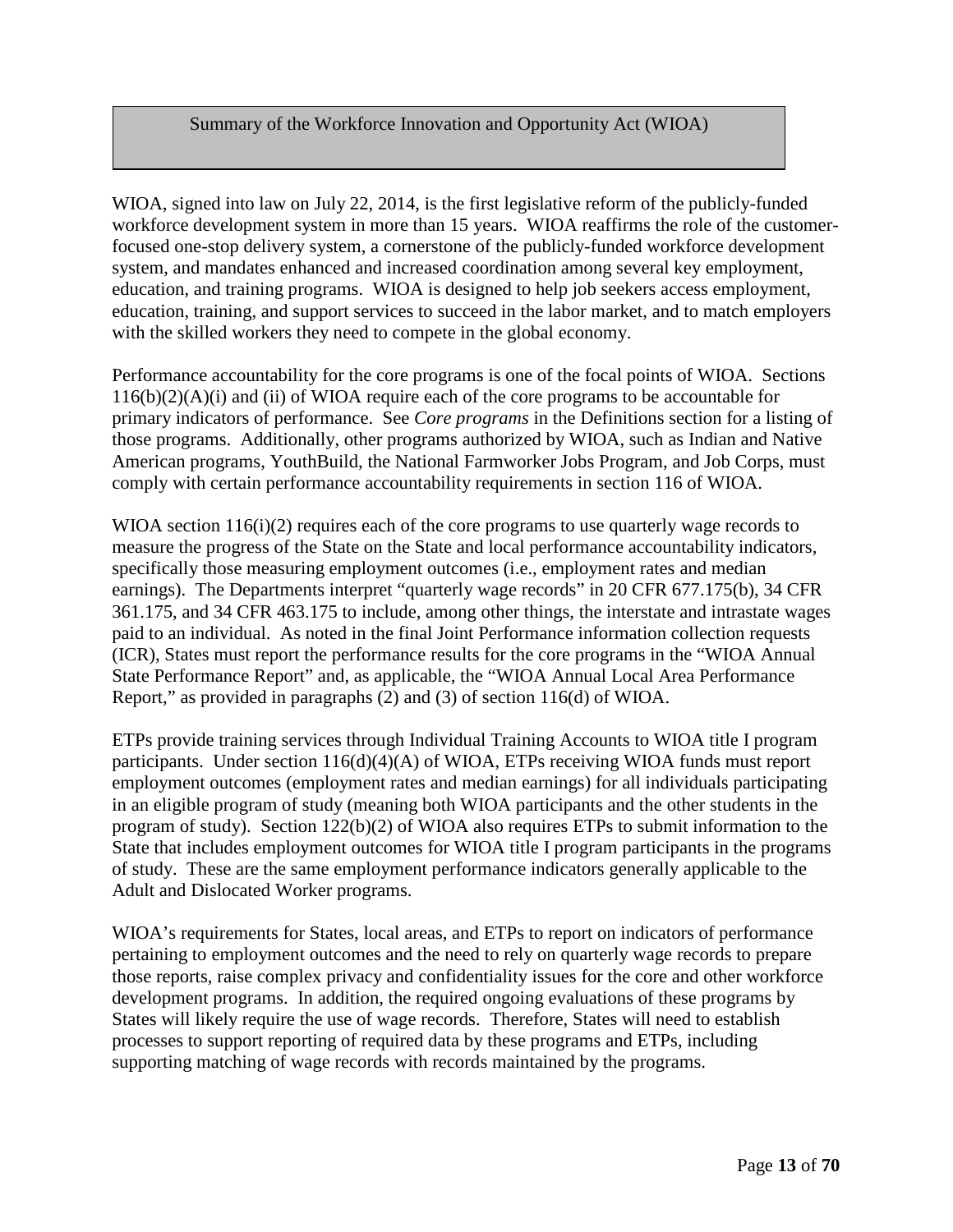WIOA also contains a requirement in section  $116(d)(6)(C)$  that the disaggregation of data for the performance reports "shall not be required when the number of participants in a category is insufficient to yield statistically reliable information or when the results would reveal personally identifiable information about an individual participant." In addition, section  $116(i)(3)$ specifically requires States to comply with FERPA when carrying out WIOA requirements. Therefore, the processes established by the States will also need to take these limitations into account.

WIOA requires States to conduct ongoing evaluations of the WIOA core programs. Section 116(e)(1) of WIOA, also requires States to conduct those ongoing evaluations in coordination with local boards and State agencies responsible for administration of core programs, to conduct evaluations in order to promote, establish, implement, and utilize methods for continuously improving core program activities in order to achieve high-level performance within, and highlevel outcomes from, the workforce development system. These evaluations must be coordinated with evaluations and research conducted by the Secretaries of Education and Labor. See WIOA section 116(e)(1).

Overview of FERPA Rules Governing Education Records

FERPA is a Federal law that protects the privacy of student education records and affords parents and eligible students certain rights with respect to their education records. These rights include the right of parents to have access to their children's education records, the right to seek to have the records amended, and the right to provide consent for the disclosure of PII from education records, unless an exception to consent applies. These rights transfer to the student when he or she becomes an eligible student. See 34 CFR 99.3 and 34 CFR 99.5.

FERPA directly applies to all educational agencies and institutions that receive Federal funds under any program administered by the Secretary of Education (including Pell Grants or student loans funded under title IV of the Higher Education Act of 1965, as amended). The general rule under FERPA is that a parent or eligible student must provide a signed and dated written consent before an educational agency or institution discloses PII from the student's education records, unless an exception to the general consent rule applies.

It is important that service providers, educational agencies and institutions, and State agencies comply with FERPA's requirements when disclosing PII from education records for the purpose of matching various records to meet performance accountability, reporting, and evaluation requirements under WIOA. This section provides clarification as to which entities are covered under FERPA and when records are education records subject to FERPA.

**Entities covered under FERPA.** As stated above, FERPA directly applies to all educational agencies and institutions that receive Federal funds under any program administered by the Secretary of Education. The requirements of FERPA and its protections are most applicable to PII from education records maintained by WIOA service providers (including AEFLA-eligible providers and certain ETPs), as many WIOA service providers are educational agencies or institutions. FERPA is also applicable when third parties that are not educational agencies or institutions (such as VR agencies, State workforce agencies, or other entities) access, without the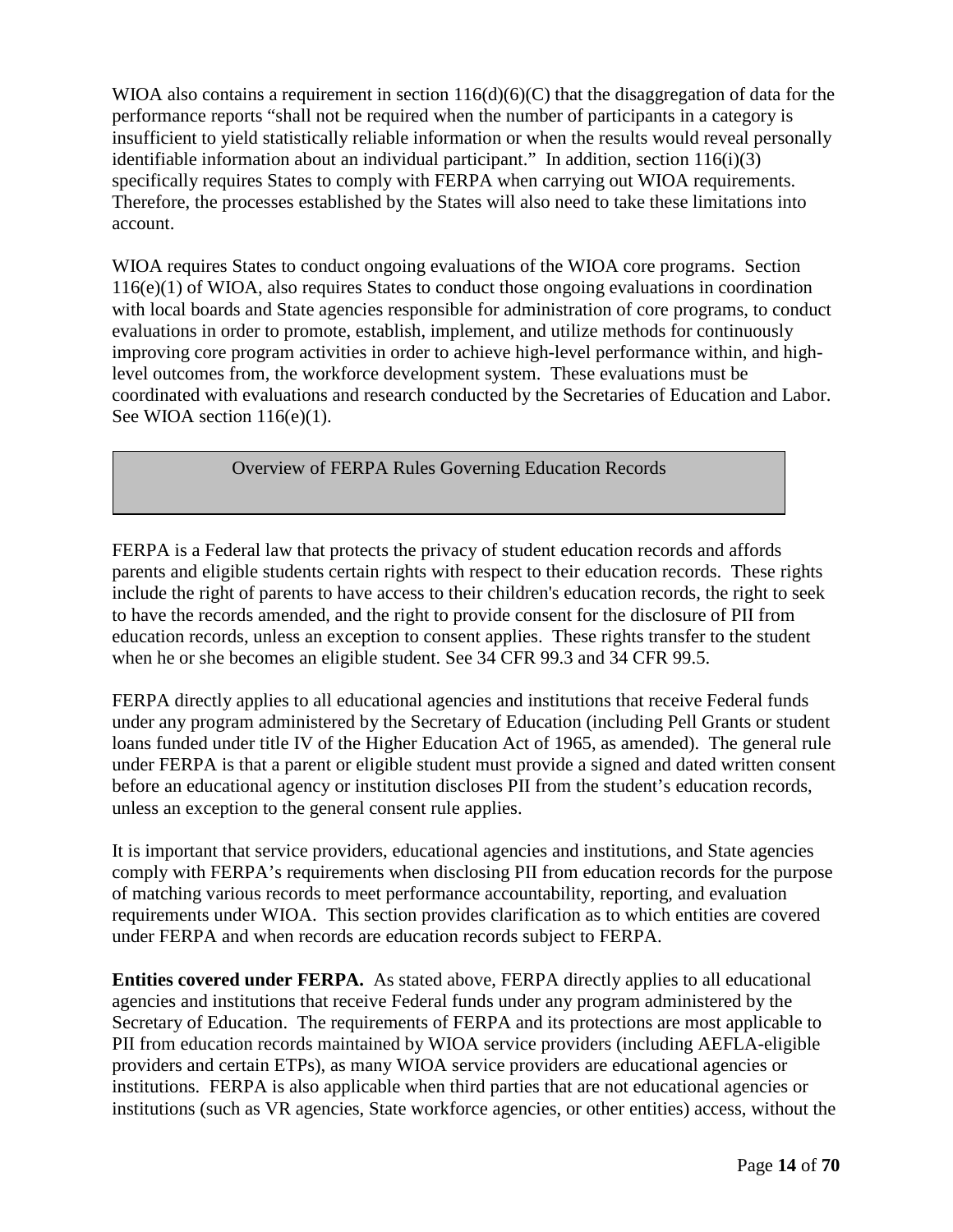parent's or eligible student's prior written consent, PII from education records that was originally maintained by an educational agency or institution. This subsection provides clarification as to whom and when FERPA would apply.

### AEFLA-eligible providers.

Under AEFLA, services are provided to participants by "eligible providers," which may include LEAs and postsecondary institutions, community-based and faith-based organizations, volunteer literacy organizations, public or private nonprofit agencies, libraries, public housing authorities, and other nonprofit entities that have the ability to provide adult education and literacy activities. Consortia and partnerships of these entities, and a partnership between an employer and any of these entities, are also eligible providers. LEAs and postsecondary institutions providing AEFLA adult education and literacy services are generally considered to be educational agencies or institutions subject to FERPA as most are recipients of Federal funds under a program administered by the Secretary of Education. However, non-educational eligible providers delivering AEFLA adult education and literacy services, such as community- or faith-based organizations, volunteer organizations, public or private nonprofit agencies, libraries, public housing authorities, and other nonprofit entities, typically would not be considered to be entities covered by FERPA. Although these non-educational entities receive Federal funds under a program administered by the Secretary of Education to provide AEFLA services, they do not typically meet the definition of an educational agency or institution and, therefore, FERPA does not directly apply to such eligible providers. While FERPA does not directly apply to these eligible providers, FERPA's "redisclosure" provisions at 34 CFR 99.33 would apply when the non-educational eligible providers have been provided PII from education records that was originally maintained by an educational agency or institution without the parent's or eligible student's prior written consent. See "*FERPA redisclosure provisions."*

## ETPs.

Under WIOA, ETPs may include institutions of higher education that provide a program that leads to a recognized postsecondary credential, entities that carry out programs registered under the National Apprenticeship Act, 29 U.S.C. 50 et seq., or other public or private provider of a program of training services, which may include community-based organizations, joint labormanagement organizations, and eligible providers of adult education and literacy activities under title II of WIOA if such activities are provided in combination with certain training services. FERPA would generally apply to postsecondary institutions that are ETPs as most postsecondary institutions are also recipients of Federal funds under a program administered by the Secretary of Education. However, some private providers of training services may not be recipients of funds administered by ED (including Pell Grants or student loans funded under title IV of the Higher Education Act of 1965, as amended) and, if they are not, those providers would not be considered educational agencies or institutions under FERPA.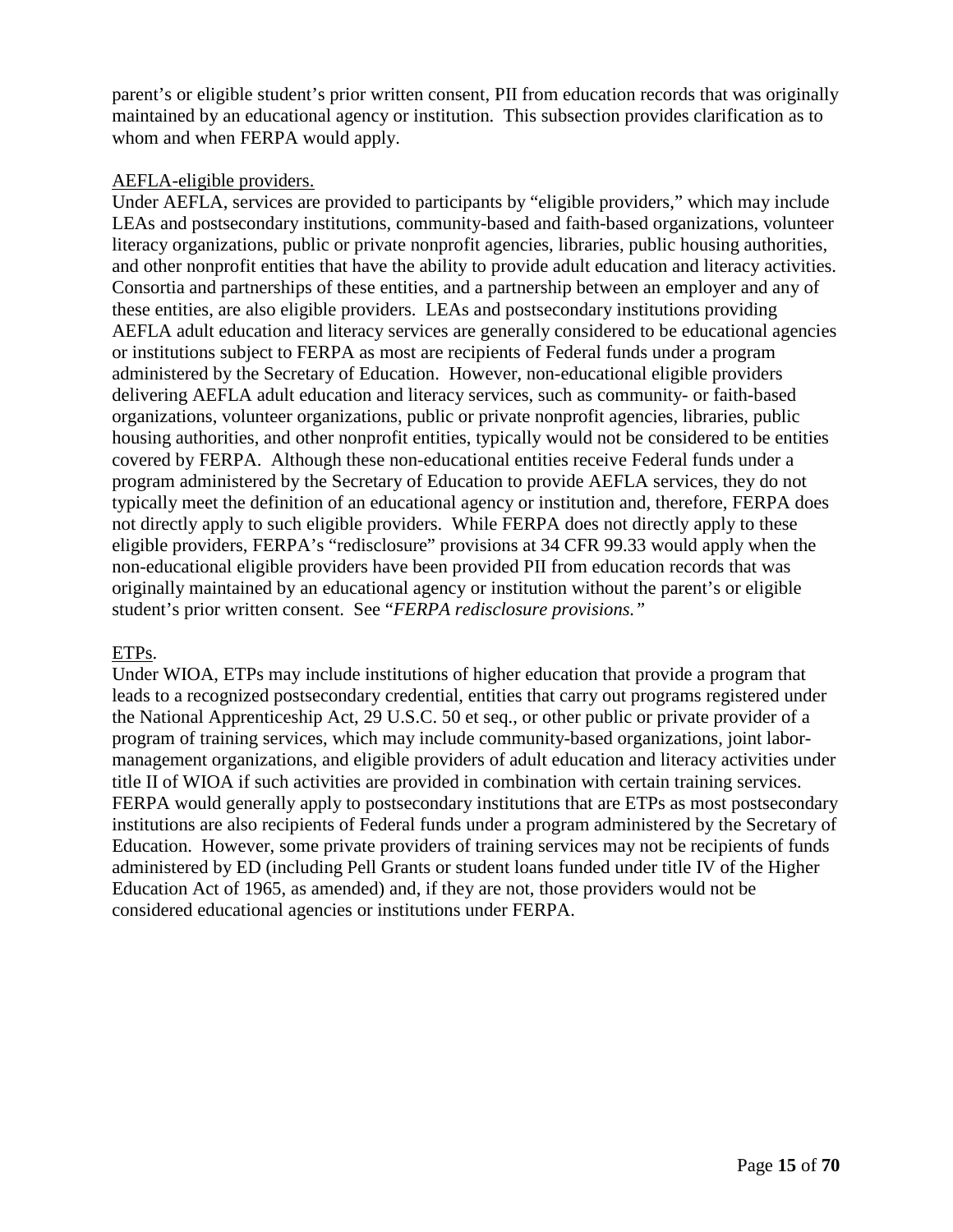## VR agencies.

VR agencies are not considered educational agencies or institutions under FERPA, but must abide by the confidentiality provisions set forth in 34 CFR 361.38, which are discussed in detail in the VR-specific section below. While FERPA does not directly apply to VR agencies, FERPA's "redisclosure" provisions at 34 CFR 99.33 apply when a VR agency has been provided PII from education records that was originally maintained by an educational agency or institution without the parent's or eligible student's prior written consent. See "*FERPA redisclosure provisions."*

### State educational agencies.

FERPA does not directly apply to State educational agencies as they do not meet the definition of educational agencies or institutions under FERPA, although FERPA was amended so that parents and eligible students have the right to inspect and review their education records that are maintained by State educational agencies and their components. See 20 U.S.C. 1232g(a)(1)(B) and 34 CFR 99.10. Additionally, FERPA's "redisclosure" provisions at 34 CFR 99.33 also apply to State educational agencies that have been provided PII from education records that was originally maintained by an educational agency or institution without the parent's or eligible student's prior written consent. This implicates the vast majority of PII from education records maintained by State educational agencies.

**Education records**. As defined earlier in this guidance, education records are those records that, with certain exceptions, are: (1) directly related to a student; and (2) maintained by an educational agency or institution, or by a party acting for the agency or institution. See 20 U.S.C. 1232g(a)(4)(A) and 34 CFR 99.3. Individual records of participants under WIOA are only education records protected by FERPA if they meet the above definition. Examples of some records created and or maintained by different service providers and State agencies and the applicability of FERPA to such records follow.

## AEFLA-eligible providers.

AEFLA-eligible providers' records may or may not be considered an "education record" and subject to the requirements of FERPA since, as discussed above, not all eligible providers are considered educational agencies or institutions under FERPA. If an eligible provider is an educational agency or institution and eligible individuals are students in attendance at the educational agency or institution, the records of the participants would be education records subject to FERPA. For eligible providers that are not educational agencies or institutions (or acting for educational agencies or institutions in maintaining education records, such as nonprofit organizations), or for eligible providers that are educational agencies or institutions and eligible individuals are not students enrolled in educational agencies or institutions, participant records would not be education records subject to FERPA. However, if an AEFLA-eligible provider receives PII from education records that was originally maintained by an educational agency or institution during the course of providing services to a student, without the parent's or eligible student's prior written consent, the redisclosure requirement in FERPA would apply to that information. See "*FERPA redisclosure provisions.*"

## ETPs.

ETPs' records on participants may or may not be considered "education records," as not all ETPs are educational agencies or institutions subject to FERPA. For those students in attendance at postsecondary institutions that are recipients of Federal funds under a program administered by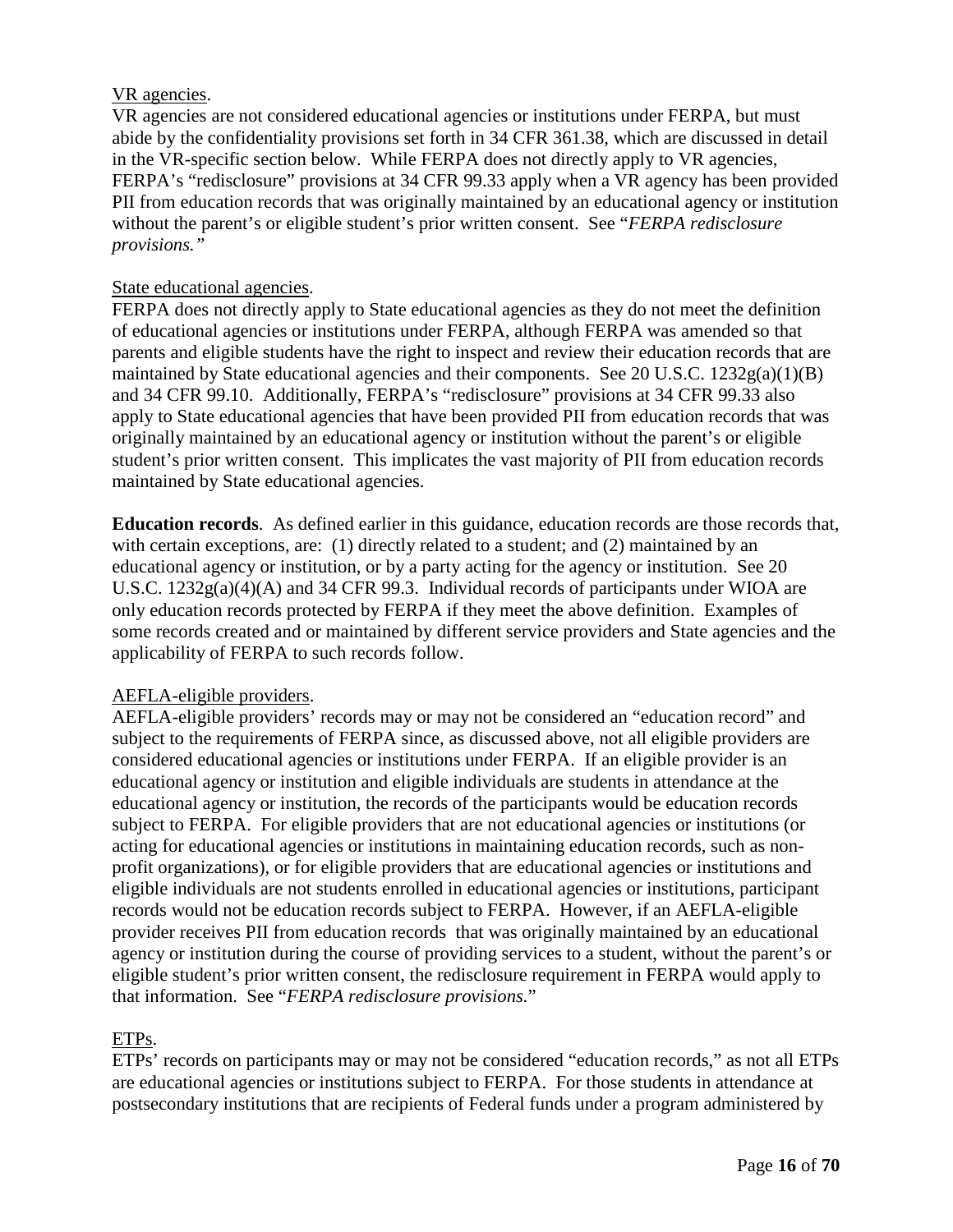the Secretary of Education and are also ETPs, their records would be education records and the requirements in FERPA would apply to those records. But participant records generated and maintained by service providers that are not educational agencies or institutions subject to FERPA would not be considered education records subject to FERPA requirements.

### VR agencies.

VR records are not subject to the requirements of FERPA, since VR agencies are not considered educational agencies or institutions under FERPA. However, if a VR agency receives PII from education records that was originally maintained by an educational agency or institution during the course of providing VR services to a student, without the parent's or eligible student's prior written consent, the "redisclosure" requirement in FERPA would apply to that information. See "*Overview of Confidentiality Protections Governing VR Records*."

Permissive Disclosures of PII from Education Records Protected by FERPA

FERPA generally requires parents or eligible students to provide written consent before an educational agency or institution discloses PII from a student's education records. Such written consent must specify the records that may be disclosed, state the purpose of the disclosure, and identify the party or classes of parties to whom the disclosure may be made. See 20 U.S.C.  $1232g(b)(2)(A)$  and 34 CFR 99.30. However, there are exceptions to the prior written consent requirement set forth in the statute and regulations. Under these exceptions, FERPA permits, but does not require, educational agencies and institutions to disclose PII from education records without obtaining the prior written consent of the parent or eligible student. In cases in which there is not written consent from the parent or eligible student, the exception to consent in FERPA that may be used to permit matching of PII from education records and wage records is FERPA's audit or evaluation exception. See 20 U.S.C. 1232g(b)(1)(C), 1232g(b)(3), and 1232g(b)(5); 34 CFR 99.31(a)(3) and 99.35.

The audit or evaluation exception permits, without consent, the disclosure of PII from education records to authorized representatives of State or local educational authorities. Under this exception, PII from education records must be used to audit or evaluate a Federal or State supported education program, or to enforce or comply with Federal legal requirements that relate to those education programs. The State or local educational authority disclosing the PII from education records is specifically required to use reasonable methods to ensure to the greatest extent practicable that its designated authorized representative complies with FERPA and its regulations.

A description of the different entities permitted to access education records through the audit or evaluation exception, the requirements for doing so, and when FERPA's redisclosure provisions apply follow.

State or local educational authority. Each State designates one or more agencies or entities that are responsible for and authorized under local, State, or Federal law to supervise, plan,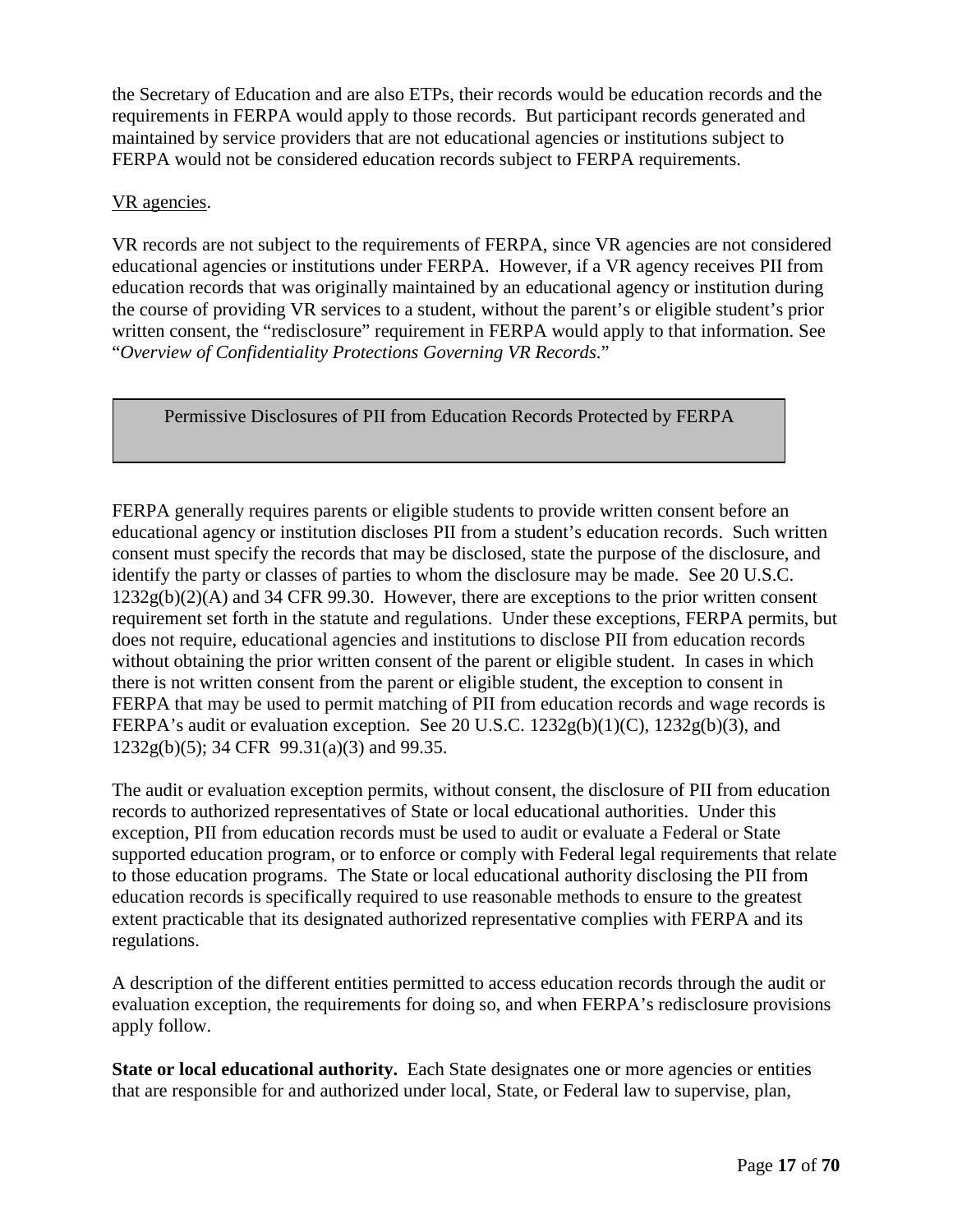coordinate, advise, audit, or evaluate elementary, secondary, or postsecondary Federal or State supported education programs and services in the State. FERPA refers to such an agency or entity as a "State or local educational authority." ED generally has interpreted the term to include a State educational agency, an LEA, and a State postsecondary commission. See 76 Fed. Reg. 75,604, 75,607 (Dec. 2, 2011). However, State agencies other than a State educational agency or State postsecondary commission might, depending on State law, also be a "State educational authority" under FERPA. This is true for AEFLA programs where the State agency responsible for the administration and supervision of AEFLA programs may be the State educational agency, State postsecondary commission, workforce commission or agency, the State's department of labor, or any other State entity as determined by the State. Further, ED generally considers an LEA to be both an educational agency and a local educational authority under FERPA. Id.

**Authorized representative.** FERPA's audit or evaluation exception permits a State or local educational authority to designate an individual or entity, including a contractor or other government agency, to be its authorized representative. The State or local educational authority may then disclose PII from education records to its authorized representative or permit its authorized representative to obtain access to PII from education records, without the prior written consent of the parent or eligible student, when necessary for an audit or evaluation of a Federal or State supported education program, or in connection with the enforcement of any Federal legal requirements that relate to these programs. For example, the State educational authority may designate agencies such as a State UC agency to serve as its authorized representative for the purpose of conducting an audit or evaluation of a Federal or State supported education program.

**Conditions governing disclosures to authorized representatives.** The FERPA regulations at 34 CFR 99.35 govern the disclosure of PII from education records, by a State or local educational authority to its authorized representative:

- The PII from education records must only be used by the authorized representative to audit or evaluate a Federal or State supported education program, or to enforce Federal legal requirements that relate to those education programs.
- The State or local educational authority disclosing the PII from education records is specifically required to use reasonable methods to ensure to the greatest extent practicable that its authorized representative is FERPA-compliant.
- If the State or local educational authority's authorized representative is not an employee of the State or local educational authority, then there must be a written agreement between the State or local educational authority disclosing the PII from education records and its authorized representative that includes the mandatory elements in 34 CFR  $99.35(a)(3)$ . Attachment II sets out the requirements for a written agreement. If the authorized representative will in turn make further disclosures of the PII from education records to any other entity (other than disclosure back to the State or local educational authority), then the State or local educational authority must provide authorization for any such further disclosure to be made and is responsible for ensuring that all other FERPA requirements have been satisfied, such as the recordation requirements in 34 CFR 99.32(b)(2). If the disclosure will be made to another authorized representative of the State or local educational authority, then the State or local educational authority must ensure that all of the FERPA requirements, such as the use of reasonable methods and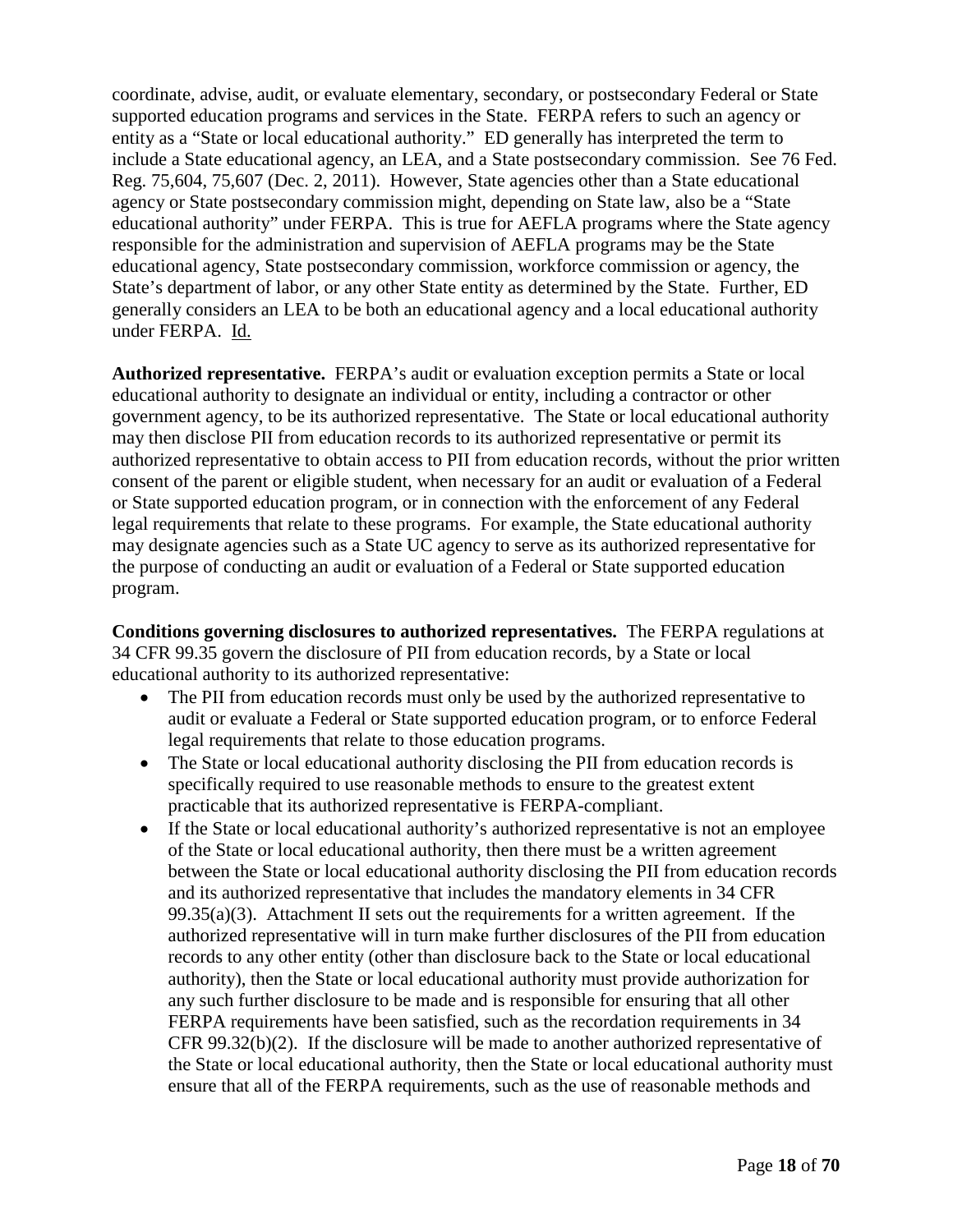written agreements, applicable to making a disclosure to another authorized representative have been met.

The State or local educational authority disclosing PII from education records to its authorized representative is responsible for using reasonable methods to ensure to the greatest extent practicable that its authorized representative:

- Uses PII only for the authorized purpose, namely, to carry out an audit or evaluation of Federal or State supported education programs, or for the enforcement of or compliance with Federal legal requirements related to these programs;
- Protects the PII from further disclosures or other uses, except as authorized in 34 CFR 99.35(b)(1); and
- Destroys the PII when no longer needed for the authorized purpose.

Before a State or local educational authority discloses PII from education records to an authorized representative who is not an employee, the State or local educational authority should create a record of the disclosure containing the name of the authorized representative and the legitimate interests of the authorized representative in the PII. See 34 CFR 99.32(b)(1).

## **FERPA's redisclosure provisions**.

FERPA regulations at 34 CFR 99.33 govern the redisclosure of PII from education records by an educational agency or institution. In general, FERPA permits an educational agency or institution to disclose PII from education records only on the condition that the party to whom the PII is disclosed will not disclose the information to any other party without prior written consent. However, FERPA does permit an educational agency or institution to disclose PII from education records with the understanding that the party receiving the PII may make further disclosures of the PII on behalf of the educational agency or institution if the disclosure meets the requirements of one of the exceptions to consent under 34 CFR 99.31 and the educational agency or institution (or the State or local educational authority) has complied with the recordation requirements in 34 CFR 99.32(b).

If the State or local educational authority's authorized representative will, in turn, be making further disclosures of the PII from education records on behalf of the State or local educational authority (other than disclosures back to the State or local educational authority), such redisclosure must be conducted in accordance with the requirements of the FERPA exceptions to consent, and the State or local educational authority must either obtain and maintain the record of further disclosures made by its authorized representative or ensure that the educational agency or institution that originally disclosed the education records to the State or local educational authority obtains and maintains the record of further disclosures. See 34 CFR 99.32(b)(2). **Education program.** "Education program" is an important term under the audit or evaluation exception because PII from education records may only be shared without prior written consent using this exception to audit or evaluate Federal or State supported "education programs" or to enforce Federal legal requirements related to these programs. The term means any program that is principally engaged in the provision of education, including, but not limited to, early childhood education, elementary and secondary education, postsecondary education, special education, job training, career and technical education, adult education, and any program that is administered by an educational agency or institution.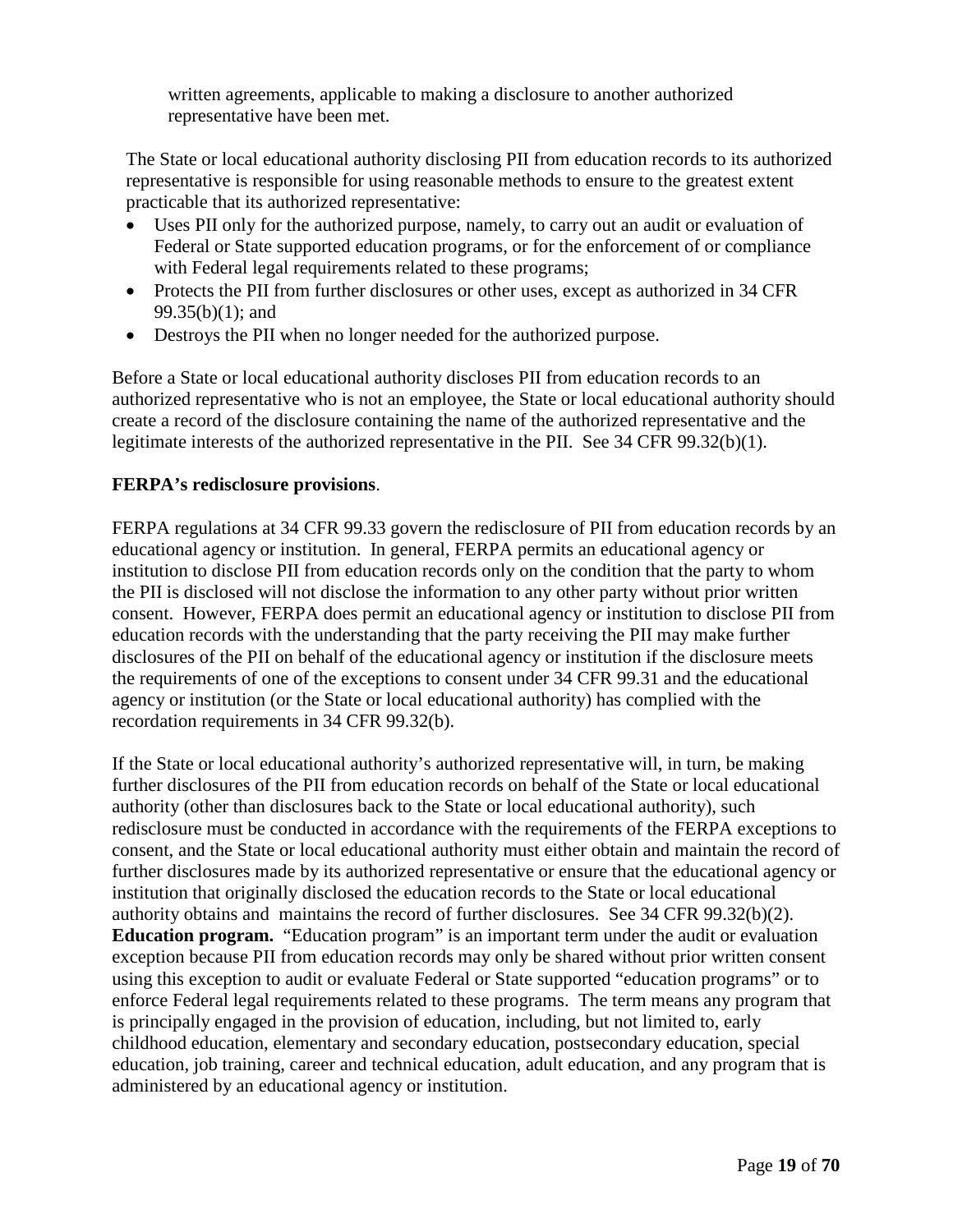However, an education program need not be administered by an educational agency or institution for it to be considered an education program for purposes of conducting an audit or evaluation under FERPA's audit or evaluation exception. See 76 Fed. Reg. 75,604, 75,614 (Dec. 2, 2011). For example, in many States, agencies other than the State educational agency may administer job training or adult education programs. As the core programs are principally engaged in the provision of education (i.e, job training and adult education) ED interprets these programs to be education programs under FERPA for the purpose of conducting required core program audits or evaluations, even when agencies other than educational agencies administer such programs.

Thus, under FERPA's definitions of "authorized representative" and "education program," FERPA would permit a State educational authority to designate another agency, such as the State department of labor, as its authorized representative to conduct an audit or an evaluation of any Federal or State supported education program, such as job training or adult education program. The reporting requirements under section 116(d) and 122(b) of WIOA, and the evaluation requirements under section 116(e)(1) of WIOA, also would constitute an audit or evaluation of a federally supported education program for purposes of this exception.

Overview of Confidentiality Protections Governing VR Records

Like education records protected by FERPA and the wage records protected by UC Confidentiality provisions, VR records also have protection provisions. The protection, use, and release of personal information under the VR program, which is one of the core programs under WIOA, are governed by 34 CFR 361.38. In addition to the VR program-specific confidentiality requirements of 34 CFR 361.38, VR agencies must also consider FERPA and UC confidentiality requirements when accessing confidential UC information in wage records and PII from education records.

As stated previously in the section providing an overview of FERPA, VR agencies and their records are not subject to the requirements of FERPA, since VR agencies are not considered educational agencies or institutions. However, if a VR agency receives PII from education records that were originally maintained by an educational agency or institution during the course of providing VR services to a student, without the parent's or eligible student's prior written consent, the "redisclosure" requirement in FERPA would apply to that information (see detailed description of FERPA's requirements above).

**VR Program Requirements for Policies that Protect the Use and Release of Personal Information.** VR regulations at 34 CFR 361.38(a)(1) require VR agencies to develop and implement written policies and procedures to safeguard the confidentiality of all personal information, including photographs and lists of names. These policies and procedures must ensure that:

• Specific safeguards are established to protect current and stored personal information, including a requirement that data only be released when governed by a written agreement between the VR agency and receiving entity under paragraphs (d) and (e)(1) of 34 CFR 361.38;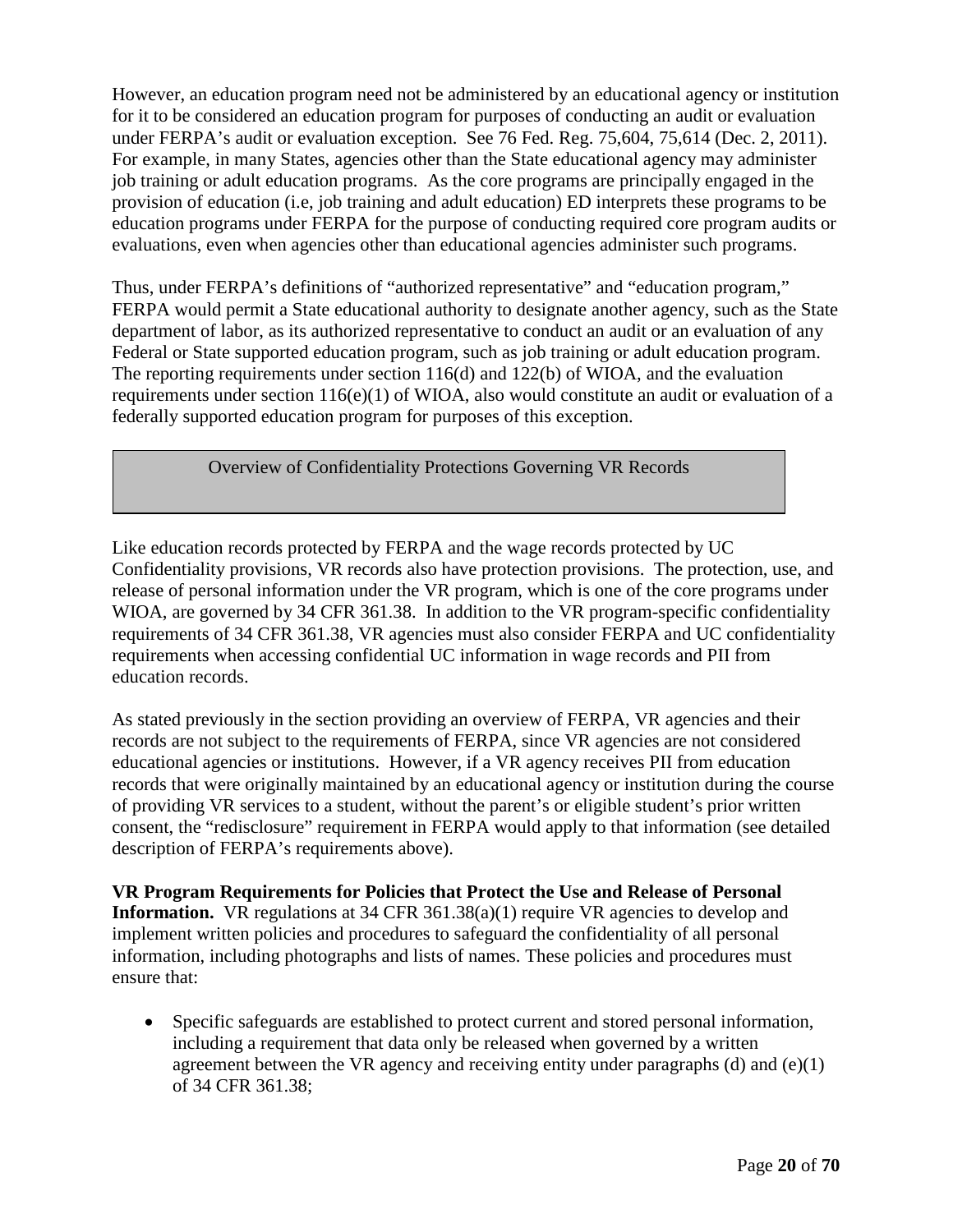- All applicants and recipients of services and, as appropriate, those individuals' representatives, service providers, cooperating agencies, and interested persons are informed through appropriate modes of communication of the confidentiality of personal information and the conditions for accessing and releasing this information;
- All applicants and recipients of services, or their representatives, are informed about the VR agency's need to collect personal information and the policies governing its use, including:
	- o Identification of the authority under which information is collected;
	- o Explanation of the principal purposes for which the VR agency intends to use or release the information;
	- o Explanation of whether providing requested information to the VR agency is mandatory or voluntary and the effects of not providing requested information;
	- o Identification of those situations in which the VR agency requires or does not require informed written consent of the individual before information may be released; and
	- o Identification of other agencies to which information is routinely released;
- An explanation of State policies and procedures affecting personal information will be provided to each individual in that individual's native language or through the appropriate mode of communication; and
- These policies and procedures provide no fewer protections for individuals than State laws and regulations.

In developing policies and procedures governing personal information in accordance with 34 CFR 361.38(a), and providing that information to applicants, recipients of services, and, as appropriate, their representatives, a VR agency should make it clear that: (1) some VR records are needed to comply with the performance accountability requirements of section 116 of WIOA; and (2) that those records will be matched with State quarterly wage records. In so doing, the VR agency should explain what information will be released and whether informed written consent is required. For example, PII from education records received by the VR agency during the course of providing VR services to a student with a disability, from an educational agency or institution that are protected by FERPA's "redisclosure" provisions, might require prior written consent before the education records could be redisclosed. However, other VR records that do not include education records may not require informed written consent prior to disclosure during matching of VR records with wage records for purposes of the VR agency complying with the performance accountability requirements in WIOA (see further discussion below). While 34 CFR 361.38 sets general parameters for the protection, use, and release of personal information, these requirements are superseded by State privacy law if those State laws provide more protection. See 34 CFR  $361.38(a)(1)(v)$ .

**When VR agencies Will Release Personal Information**. In explaining when and for what purposes personal information will be released, the VR agencies should make clear, in pertinent part:

• All personal information in the VR agency's possession must be used and disclosed only for the purposes directly connected with the administration of the VR program (34 CFR 361.38(b)).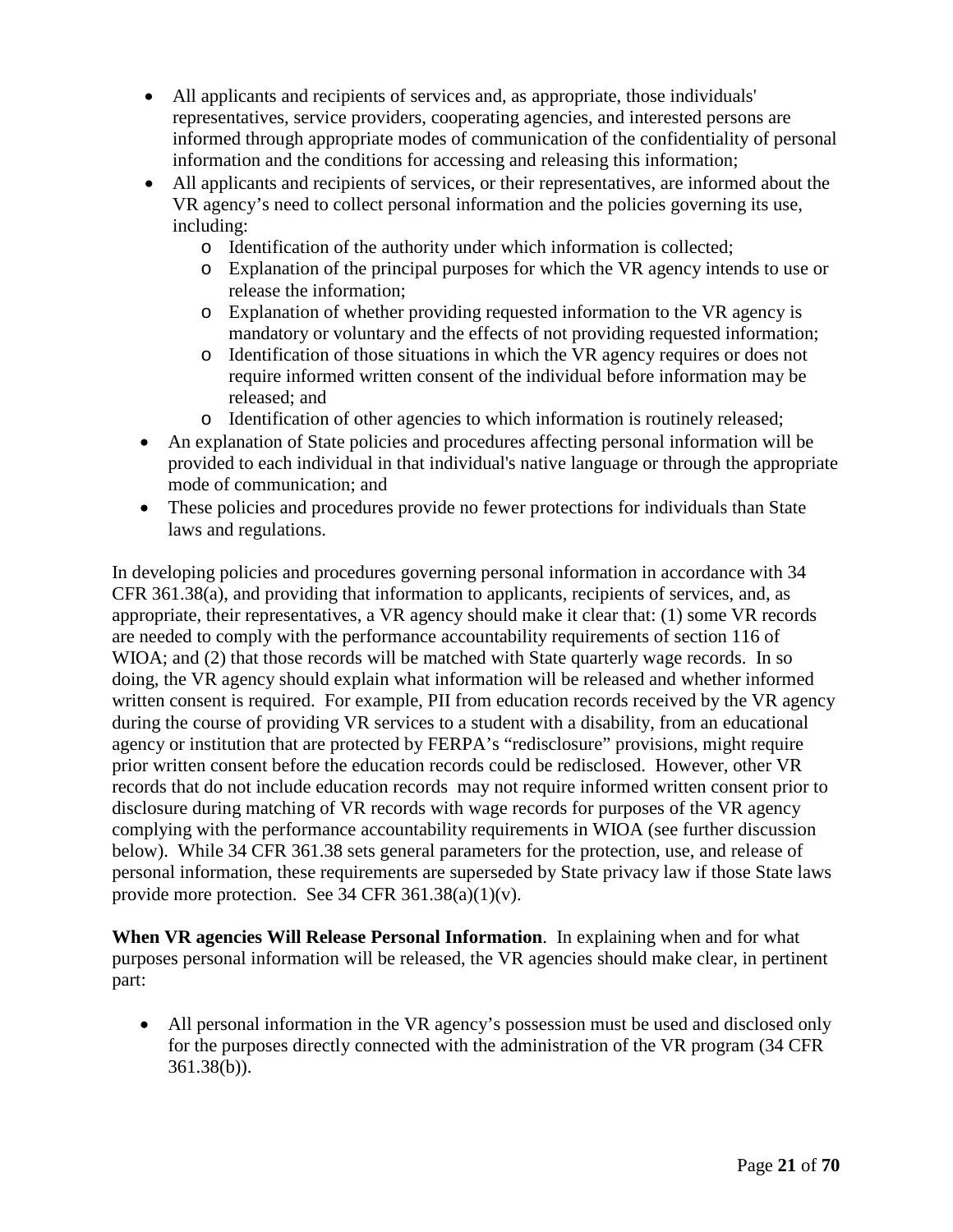- The VR agency must release personal information when required to do so by Federal law or regulation (34 CFR 361.38(e)(3)), which would include the requirements under section 116 of WIOA to collect data (e.g., matching records for the employment-related performance indicators). The matching of these records, as well as the subsequent reporting of that data, for purposes of complying with the performance accountability requirements of WIOA, is not only required by Federal law but also is clearly an administrative function of the VR agency.
- The VR agency may, but is not required to, release personal information for audit, evaluation, and research purposes when the release is done in accordance with a written agreement (see discussion below of "permissive" release of information). See 34 CFR 361.38(d).

**Limitation on the Release of Personal Information under the VR Program**. The VR agency may not disclose personal information to advisory or other bodies that do not have official responsibility for administration of the program. In the administration of the VR program, the VR agency may obtain personal information from service providers and cooperating agencies under assurances that the information will not be further divulged, except as provided under 34 CFR 361.38(c) through (e).

Permissive Disclosures of Personal Information from VR Record

In addition to the express authorities for the VR agency to release personal information, namely in the administration of the VR program or when required by Federal law or regulation, 34 CFR 361.38(d) also permits the VR agency to release personal information for audit, evaluation, and research when the release of information is done in accordance with a written agreement. In so doing, the VR agency may release, in accordance with a written agreement, personal information to an organization, agency, or individual engaged in audit, evaluation, or research only for purposes directly connected with the administration of the VR program or for purposes that would significantly improve the quality of life for applicants and recipients of services.

**Release of Personal Information under the VR Program for Audit, Evaluation, and Research**. If the VR agency chooses to release personal information for this purpose in accordance with a written agreement, 34 CFR 361.38(d) requires the VR agency to ensure that the organization, agency, or individual conducting the audit, evaluation, or research complies with the following:

- The information will be used only for the purposes for which it is provided;
- The information will be released only to persons officially connected with the audit, evaluation, or research;
- The information will not be released to the involved individual;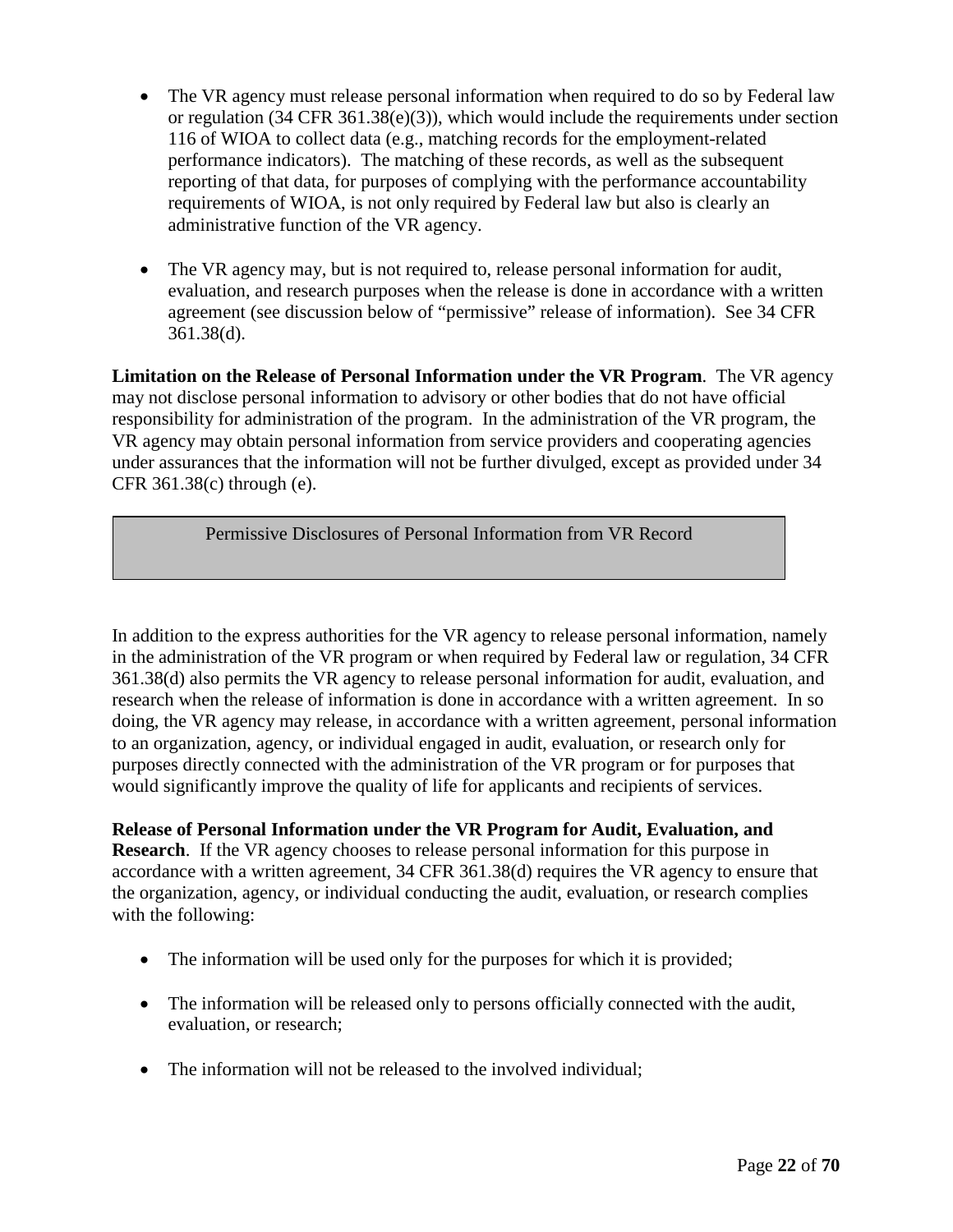- The information will be managed in a manner to safeguard confidentiality; and
- The final product will not reveal any personal identifying information without the informed written consent of the involved individual or the individual's representative.

There is no Federal requirement under 34 CFR 361.38(d) that the VR agency obtain informed written consent from the individual prior to releasing personal information, in accordance with a written agreement, for audit, evaluation, or research purposes under the VR program, except if the final product will contain personal information. In that circumstance, the VR agency must obtain informed written consent from the individual. See 34 CFR 361.38(d)(5). Having said this, the FERPA provisions, such as those governing disclosures for audit or evaluation purposes, would still apply for any education records (or PII contained therein) held by a VR agency that the VR agency obtained or accessed, without prior written consent of the parent or eligible student during the course of providing VR services to the student with a disability (see more detailed discussion of this type of disclosure in the section describing permissive disclosure of education records under FERPA above).

**Example of a VR Agency's Release of Personal Information for Audit, Evaluation, and Research**. Under 34 CFR 361.38(d), a VR agency may choose to contract with an entity to conduct an evaluation of the VR program to determine areas for performance improvement. In such a scenario, the VR agency could conduct the evaluation study, in accordance with a written agreement, without obtaining informed written consent from individuals because: (1) the study is being conducted as part of the administration of the VR program (34 CFR 361.38(b)); and (2) the study is directly connected with the administration of the VR program (34 CFR 361.38(d)). The entity receiving the personal information, in accordance with a written agreement, from the VR agency to conduct the evaluation study must comply with all of the requirements described under *Release of Personal Information under the VR Program for Audit, Evaluation, and Research* above.

The other requirements governing the protection, use, and release of personal information under the VR program are not relevant to the matching of wage records and, therefore, will not be discussed in this guidance.

Overview of Confidentiality Protections Governing UC Wage Records

Like PII in education records protected by FERPA, and confidential information in VR records protected by 34 CFR 361.38, State UC agencies have their own requirements for protecting the confidentiality of quarterly wage records. DOL's confidentiality and disclosure regulations at 20 CFR part 603 govern the disclosure of wage records by States and State UC agencies that administer State UC laws. Section 603.4 requires that State law provide for "maintaining the confidentiality of any UC information which reveals the name or any identifying particular about any individual or any past or present employer or employing unit, or which could foreseeably be combined with other publicly available information to reveal any such particulars…" See 20 CFR 603.4(b).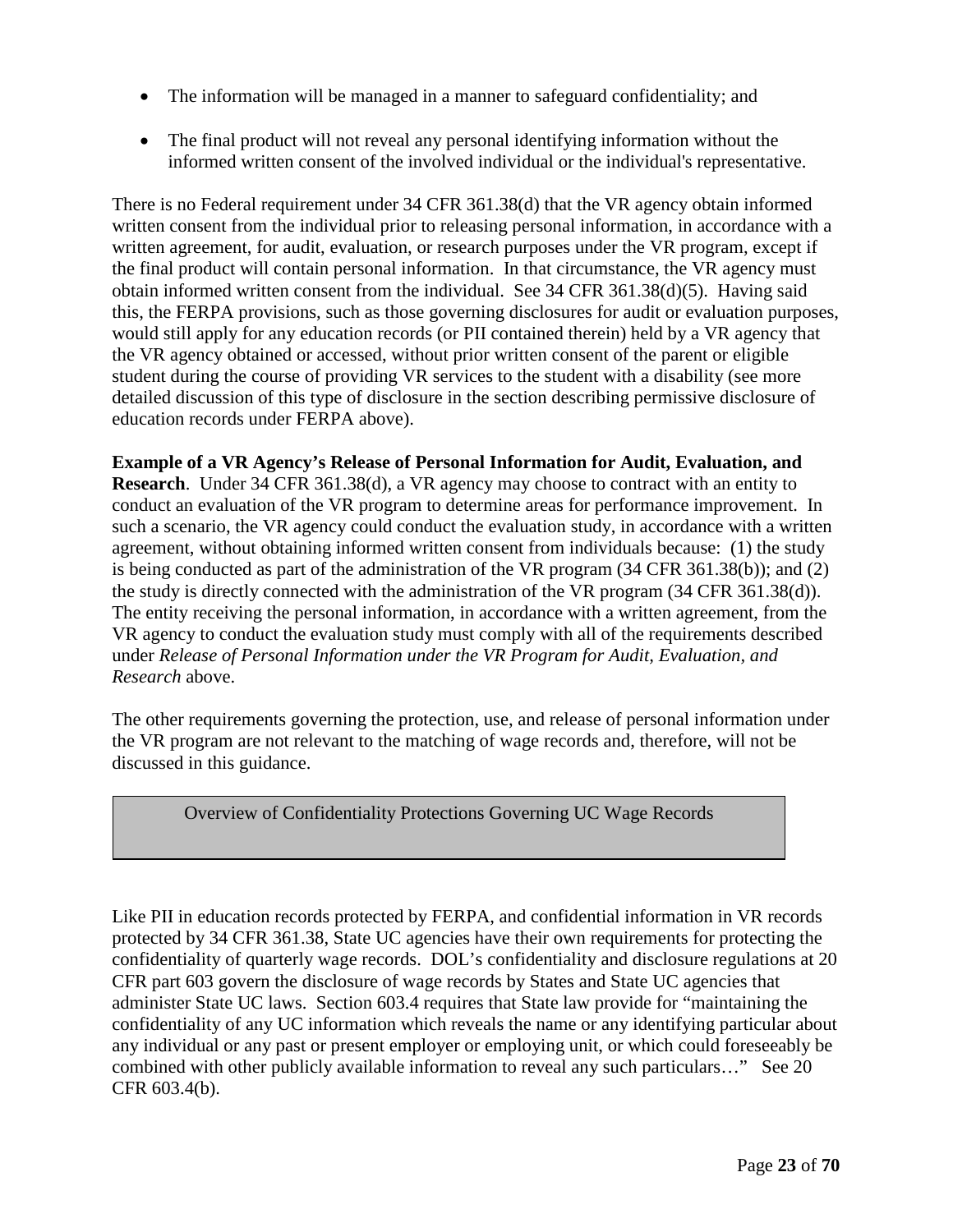Disclosure of confidential UC information falls into two categories: required and permissive. Required disclosures are set out in sections 303 and 1137, SSA, and section 3304 of the Federal Unemployment Tax Act, and listed in section 603.6 of the UC confidentiality regulations. Permissive disclosures of confidential UC information are listed in section 603.5 of the UC confidentiality regulations. Given that WIOA performance accountability is not among the required disclosures in 20 CFR 603.6, the provisions for permissive disclosures apply.

The UC confidentiality regulations permit States to disclose confidential UC information with the informed consent of the individual and, under certain circumstances described below, without the individual's consent, if State law allows and if the disclosure does not interfere with the efficient administration of State UC law. States may disclose confidential UC information to those persons and entities listed in section 603.5, including to "public officials" in the performance of their public duties, in accordance with State law. Some States may narrowly define "public official," as used in section 603.5, so that only particular officials or State agencies may obtain confidential UC information. Because laws, regulations, and procedures vary from State to State, educational agencies and institutions, as well as VR agencies, must consult with individual State UC agencies to determine the appropriate course of action for gaining access to confidential UC records, which may include steps and restrictions in addition to what is required by the Federal requirements outlined below.

It is important to note that, in accordance with section 603.4(b) of the UC confidentiality regulations, the disclosure of aggregate data is not subject to the requirements contained in the confidentiality regulations because aggregate data does not contain confidential UC information. For data to be outside the scope of the UC confidentiality requirements, it must not identify individuals by such characteristics as age, ZIP code, occupations, or a combination of characteristics in the aggregate reports; that is, the data provided cannot "foreseeably be combined with other publicly available information to reveal" particulars about an individual. See 20 CFR 603.4(b).

Permissive Disclosures of Confidential UC Information in UC Wage Records

Confidential UC information means any UC information required to be kept confidential under section 603.4(b) of the confidentiality regulation. However, States may disclose confidential UC information when requested to do so by the individual to whom the information applies, or to public officials and their agents or contractors in the performance of their public duties. See 20 CFR 603.5(d), (e), and (f).

**Informed Consent.** Educational agencies and institutions, VR agencies, other partner programs under WIOA described above, and WIOA service providers, as well as other entities, may obtain individuals' UC wage data by informed consent if permitted by State law. See 20 CFR 603.5(d). The requirements of section 603.5(d)(2)(i) (specifying the elements that must be included in a written, signed release) and section 603.10 (regarding the disclosure agreement between the entity requesting the information and the State UC agency) must be met for informed consent disclosures.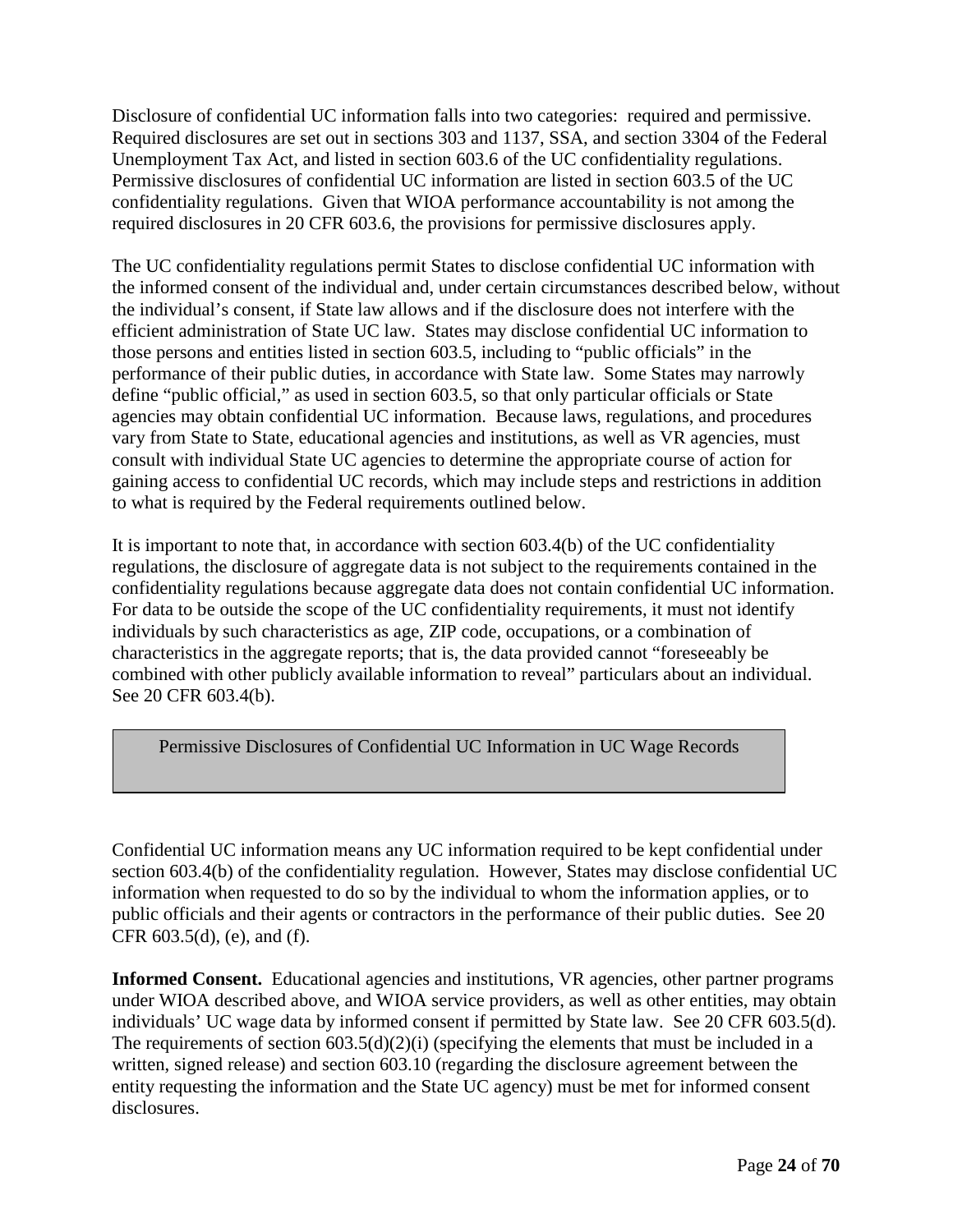While the informed consent form may not be open-ended, the specific information to be disclosed to an educational agency or institution, or a VR agency, may include wages over a set time period because the WIOA performance reporting requirements require data on outcomes over several quarters after training or educational program completion. That is, the State UC agency may provide quarterly wage data for a set number of quarters or months, so long as the purpose set out in the informed consent form provides for multiple disclosures. See 20 CFR  $603.5(d)(2)(i)(C)$ . Additionally, the agreement between the entity requesting the information and the State UC agency must include the purpose for the disclosure, which purpose may provide for multiple disclosures. See 20 CFR  $603.10(b)(1)(i)$ .

**Public Officials.** In cases where there is not informed consent, disclosure of confidential UC information to a public official, and to his or her agents and contractors, for use in the performance of his or her official duties is permissible where authorized by State law. See 20 CFR 603.5(e) and (f). "Public official" is defined in section 603.2(d)(1) as "an official, agency, or public entity within the executive branch of Federal, State, or local government who (or which) has responsibility for administering or enforcing a law, or an elected official in the Federal, State, or local government."

DOL recently amended the confidentiality and disclosure regulations to clarify the definition of "public official" to specify those State government officials with whom the State may share certain confidential UC information to carry out reporting requirements under WIOA. See 20 CFR 603.2(d)(2). The regulations also enumerate certain additional public officials who may access confidential State wage records needed for performance reporting. Ensuring access to these State wage records allows State agencies to better manage the information for the purpose of making federally required reports on certain program outcomes, cooperate more effectively, and be more informative with respect to Federal program evaluations.

Consistent with 20 CFR 603.2(d)(1), a Federal, State, or local education entity is considered to be in the executive branch of government if—

- It is established and funded under Federal, State or local laws;
- It is operated in accordance with procedures established under such laws; and
- The entity is ultimately under the control of Federal, State or local executive branch officials.

In addition, section 603.2(d)(1) includes in the definition of public official "an elected official in the Federal, State, or local government."

The definition of "public official" specifically includes public institutions of higher education as follows:

(2) Public postsecondary educational institutions established and governed under the laws of the State. These include the following:

 (i) Institutions that are part of the State's executive branch. This means the head of the institution must derive his or her authority from the Governor, either directly or through a State Board, commission, or similar entity established in the executive branch under the laws of the State.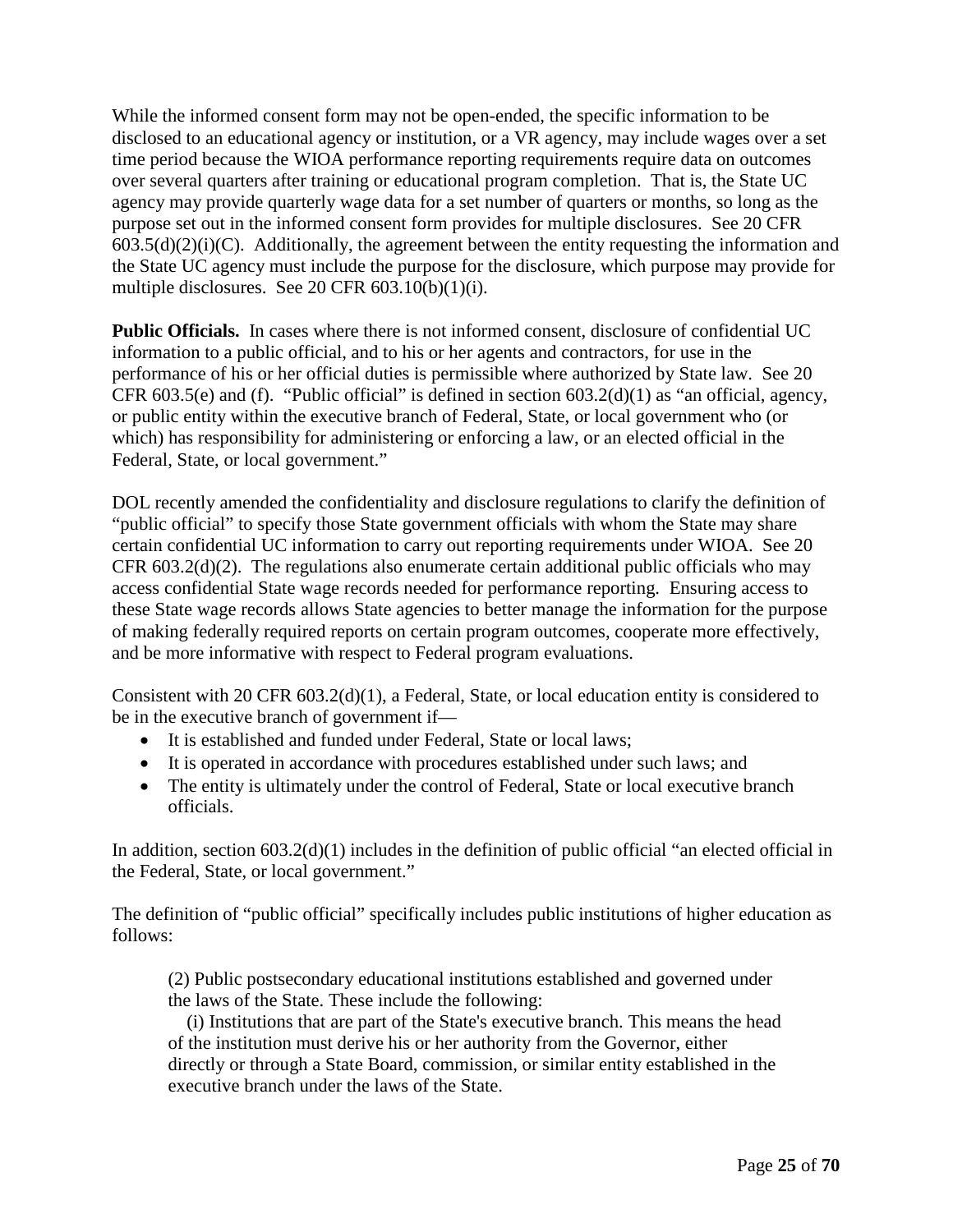(ii) Institutions which are independent of the executive branch. This means the head of the institution derives his or her authority from the State's chief executive officer for the State education authority or agency when such officer is elected or appointed independently of the Governor.

(iii) Publicly governed, publicly funded community and technical colleges.

(3) Performance accountability and customer information agencies designated by the Governor of a State to be responsible for coordinating the assessment of State and local education or workforce training program performance and/or evaluating education or workforce training provider performance.

(4) The chief elected official of a local Workforce Development Area as defined in WIOA section 3(9).

(5) A State educational authority, agency, or institution as those terms are used in the Family Educational Rights and Privacy Act, to the extent they are public entities.

For example, officials of State agencies responsible for institutions of higher education, such as the State council on higher education or the State superintendent of schools, would be in the executive branch. While these entities would generally have been considered public officials under the provisions of 20 CFR 603.2(d) prior to the 2016 amendment, the regulation clarifies that public institutions of higher education are in the executive branch if they meet the above factors.

The first part of the definition of public official requires that an executive branch entity must have responsibility for "administering or enforcing a law." Such entities would be considered to be administering a law if the purpose of matching education records with wage records is to report information that is required under Federal, State or local laws. To clarify that requirement, the Department of Labor has revised section 603.5(e) to include the following:

(2) For purposes of section  $603.2(d)(2)$  through (5), "performance of official duties" includes, in addition to the activities set out in paragraph  $(e)(1)$  of this section, use of the confidential UC information for the following limited purposes:

 (i) State and local performance accountability under WIOA section 116, including eligible training provider performance accountability under WIOA sections 116(d) and 122;

(ii) The requirements of discretionary Federal grants awarded under WIOA; or

 (iii) As otherwise required for education or workforce training program performance accountability and reporting under Federal or State law.

The above discussion applies only to those entities that are public officials as defined in 20 CFR 603.2(d). Community-based organizations, and for- or nonprofit educational entities or service providers, may not obtain confidential UC information.

In addition, an educational agency or institution, or a VR agency, meeting the definition of public official must enter into an agreement for disclosure of confidential UC information that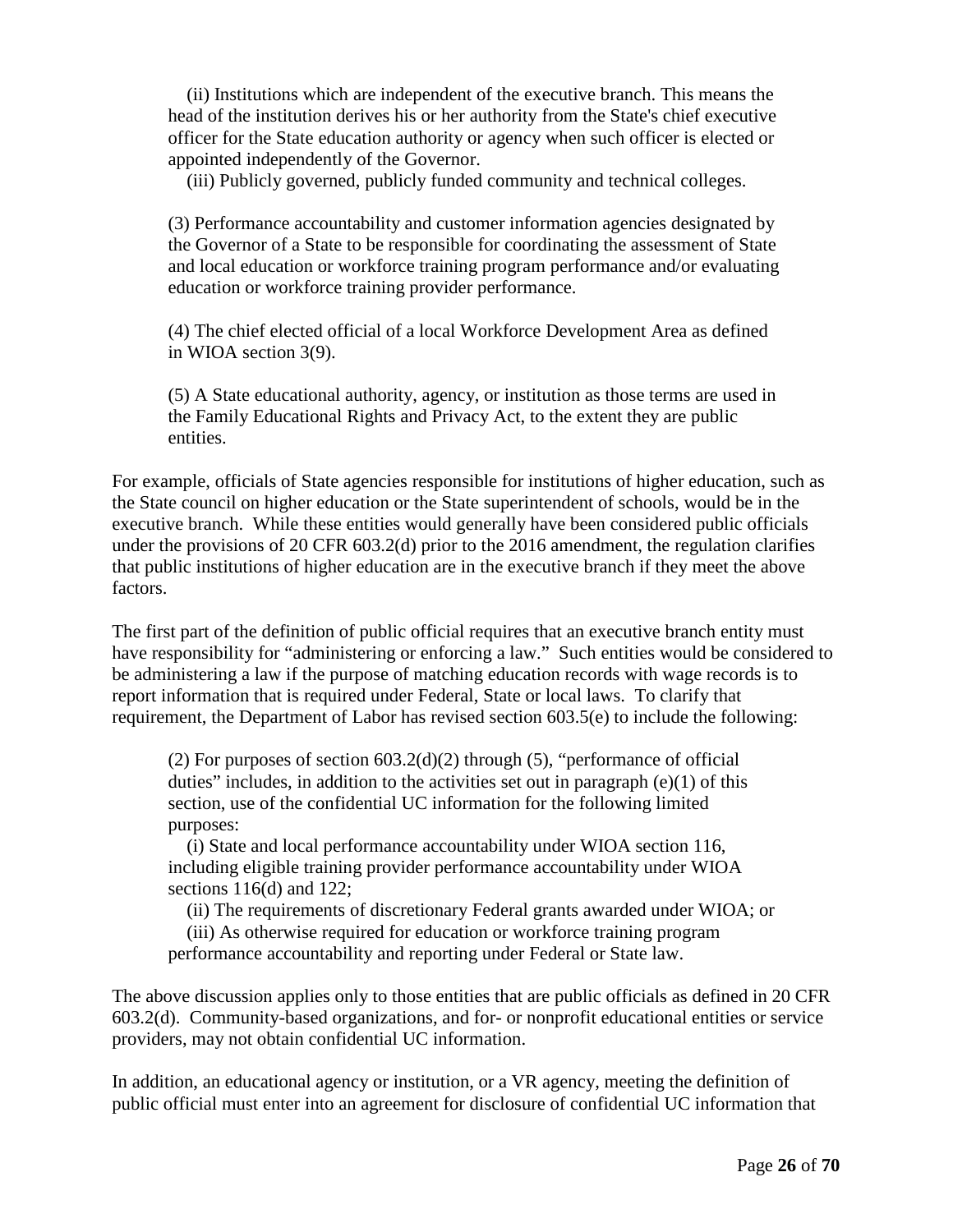meets the requirements of section 603.10. That section requires the State UC agency to execute a written, enforceable agreement with the agency or entity requesting the records before it may disclose confidential UC records to public officials, their agents or contractors. The agreement must include the following components:

- A description of the specific information to be disclosed and the purposes for which the information is sought;
- A statement that those who request or receive information under the agreement will be limited to those with a need to access it for purposes listed in the agreement;
- The methods and timing of requests for information and responses to those requests, including the format to be used;
- Provision for paying the State UC agency for any costs of furnishing the information if more than an incidental amount of staff time and more than nominal processing costs are involved in making the disclosure, as provided by section 603.8(b) of the regulations;
- Provision for safeguarding the information disclosed, as required by section 603.9; and
- Provision for on-site inspections of the education agency, entity, or contractor to assure that the requirements of the State's law and the agreement are being met.

Many of these elements overlap the elements required under the FERPA for disclosures to authorized representatives. We note that the VR regulation on confidentiality does not require that the agency enter into an agreement to disclose VR information for purposes directly related to the administration of the VR program. However, a written agreement is required for sharing personal information with another entity for either audit and evaluation purposes, or for another program's purpose. There are no specific VR content requirements for data exchange agreements; such agreements must be consistent with statutory and regulatory requirements at 34 CFR 361.38. ED expects to issue guidance in the near future regarding the development of written agreements for the purpose of ensuring the confidentiality of personal information held by the VR agencies. See Attachment II for a comparison of the FERPA and UC requirements for an agreement to disclose information.

**Agents and contractors of public officials.** Regulations in 20 CFR part 603 permit the disclosure of confidential UC information to agents and contractors of public officials. Specifically under 20 CFR 603.5(f), State UC agencies may disclose confidential UC information to the agent or contractor of a public official so long as the public official has a written, enforceable agreement with the State UC agency to obtain the data, the public official agrees in the written agreement to be responsible for any failure by the agent or contractor to comply with the safeguards and security requirements of 20 CFR 603.9 and 603.10(a), the confidential UC information will be used for a permissible purpose, and the requirements for all agreements in 20 CFR 603.10(b) are met.

In this context an "agent" is a person or an entity who or which acts instead of and on behalf of a principal. A contractor is a person or entity with whom a public official enters into an agreement to provide services, usually, in this context, for data analysis.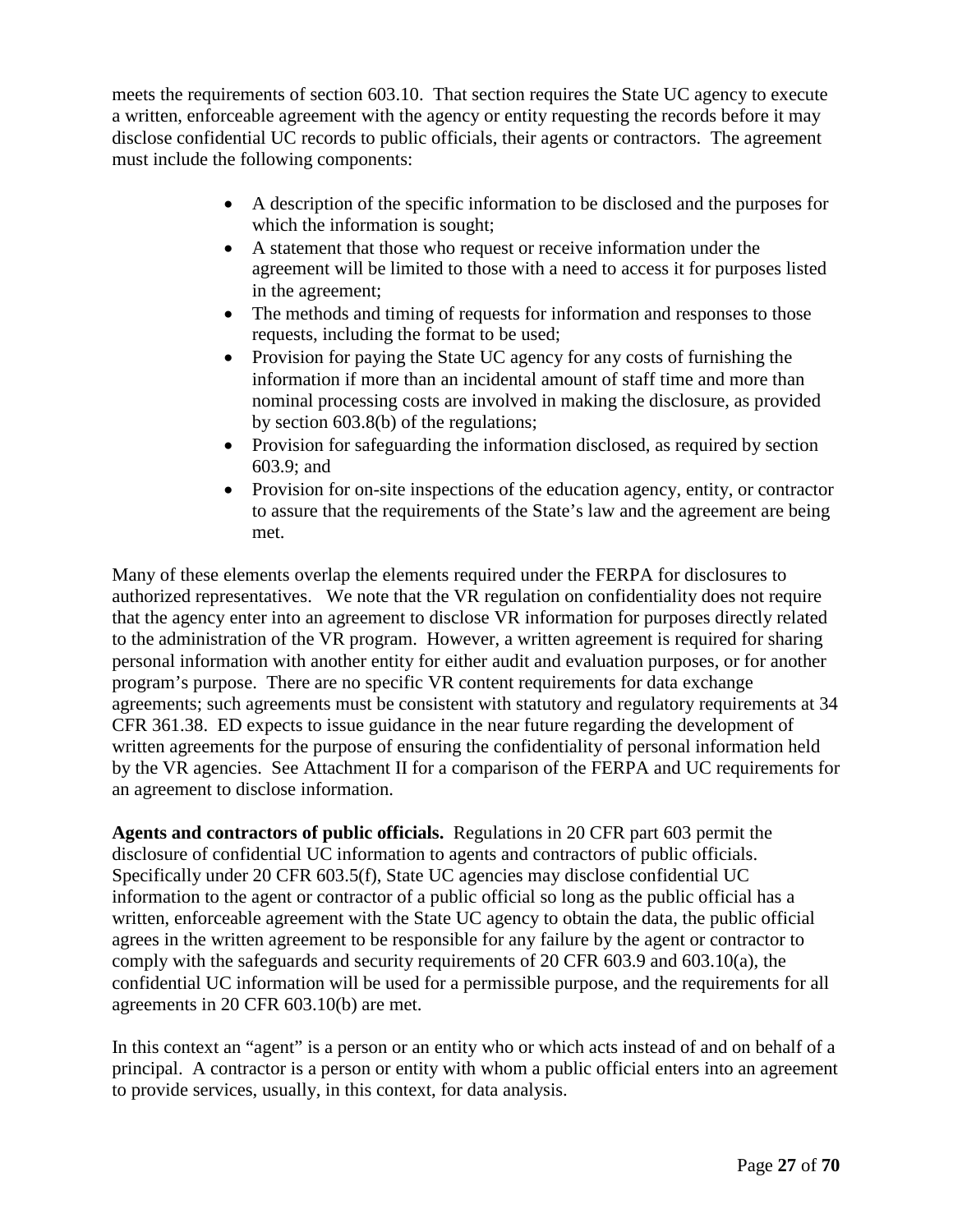### Wage Record Interchange System (WRIS) and WRIS2

WRIS is an automated system for facilitating the exchange of wage records among participating States for the purpose of providing interstate access to wage record data to support performance reporting and evaluations of DOL-funded employment and training programs under WIA (the predecessor to WIOA). WRIS2 extends the WRIS record-sharing model for purposes of fulfilling Federal or State performance reporting and evaluation requirements to programs administered by partners in the one-stop system, identified in WIOA, that are not administered by DOL, including the following programs administered by ED: AEFLA, authorized under title II of WIOA; the Vocational Rehabilitation Services program authorized under title I of the Rehabilitation Act of 1973 as amended by Title IV of WIOA; and the postsecondary career and technical educational programs under the Carl D. Perkins Career and Technical Education Act. The automated system that supports the WRIS and WRIS2 is funded by DOL through a cooperative agreement with Maryland to provide the technology infrastructure that facilitates the information exchange among the States. WRIS and WRIS 2 function only as gateways for exchanging the information, and the data are not retained in a database.

The Departments and States are collaborating to assess the current WRIS and WRIS2 agreements and to develop a new agreement, or agreements, that would address all programs' needs for interstate wage record data under WIOA and the FERPA written agreement and reasonable methods requirements. The agreement or agreements also would address other FERPA compliance requirements that govern the disclosure of PII from education records for the purpose of assessing and reporting under sections 116 and 122 of WIOA.

Until the new agreement or agreements are negotiated by the Departments and the States, and have been signed by the States, Options 7 and 8 set out below provide State educational authorities, agencies, and institutions, as well as State workforce and VR agencies and service providers, information on how to match PII from education records and personal information from VR records with interstate wage records as required by 20 CFR 677.175 for performance accountability reporting.

The Departments will provide further guidance regarding the WRIS and WRIS2 agreements and the new model agreements when they are finalized.

For purposes of conducting interstate data sharing under WRIS and WRIS2, the governor in each State designates one or more PACIAs. The PACIA is responsible for coordinating the State's program for assessing State and local program performance, evaluating training provider performance as was required under the WIA, and is responsible for coordinating data matching requests and aggregating the matched data.

WIOA contains the same authorities as WIA to establish a system such as WRIS or WRIS 2 for the purposes of reporting under section 116 and 122 of WIOA. Unlike WIA, section 116 of WIOA applies to all of the WIOA core programs, which include the Adult, Dislocated Worker and Youth programs under Title I; the AEFLA programs under title II; the Wagner-Peyser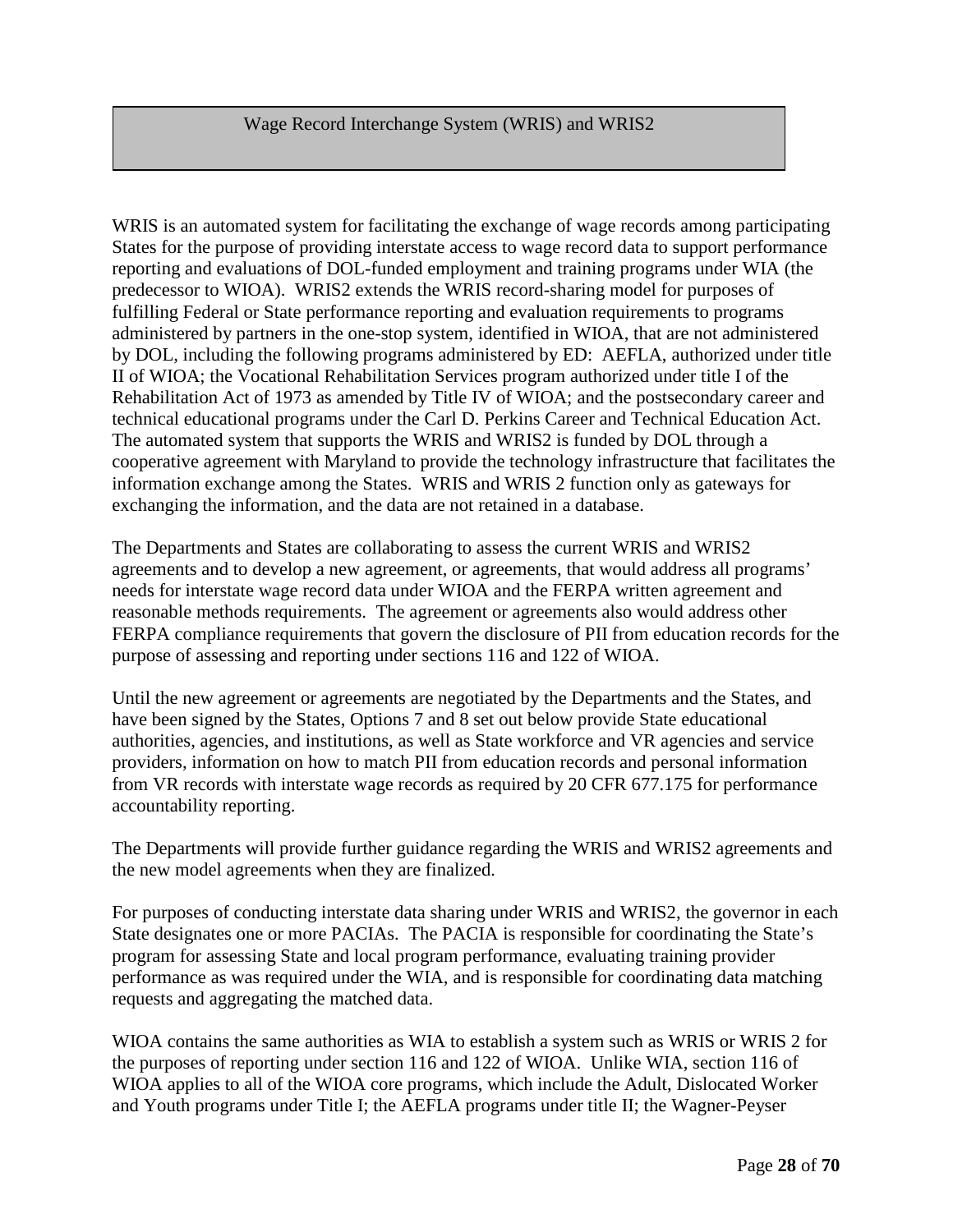Employment Services as amended under title III; and the Vocational Rehabilitation programs as amended under title IV.

We note that the existing WRIS2 agreement requires that any data exchange under the WRIS2 data sharing agreement be conducted in a manner consistent with FERPA and applicable State law. Thus, before a State educational authority discloses PII from education records to the PACIA, the authority must enter into a written agreement with the PACIA, compliant with FERPA's written agreement requirements, authorizing the PACIA to serve as its authorized representative and also authorizing the PACIA to redisclose the PII from education records for which matching wage records are requested to other States' UC agencies. The State educational authority must also enter into written agreements with any and all other third parties with whom the PACIA subsequently rediscloses the PII from education records to conduct the matching needed for performance reporting, unless the original written agreement with the PACIA designates the third parties in that agreement as additional authorized representatives of the State educational authority and the FERPA requirements for written agreements and reasonable methods are met by the PACIA in making the further disclosures of the PII from education records to these additional authorized representatives. See 34 CFR 99.35.

Options for Matching Student Data with UC Wage Records to Report Performance **Outcomes** 

The State should determine which agency or agencies within the State are responsible for WIOA required performance reporting and program evaluation. In making this decision the State should take into account factors such as:

- Whether existing State data infrastructures can be used. (E.g., can an existing SLDS be used for this purpose?)
- Whether the agency has the requisite resources to conduct quality data matching and ensure data security and confidentiality.
- Whether unique State laws and regulations govern data use.
- Whether the State needs to conduct interstate matching, as well as intrastate matching, to meet its obligations to report on participants who work in another State.

This section provides examples of various options that will help States determine the best approach to use in performing data matching. These options take into account the particular needs of the entities responsible for providing performance information, the varying requirements of particular State laws relating to the use of wage, education, and other program records, differing State organizational structures, and other factors. The examples provided below do not cover all possible situations, but address only those the Departments consider to be the most common options selected by States. Attachment I provides a chart describing some of the ways in which educational authorities and training providers may obtain wage records for audit and evaluation and performance reporting purposes. In addition, each option is accompanied by graphics describing the flow of requests and results between and among agencies.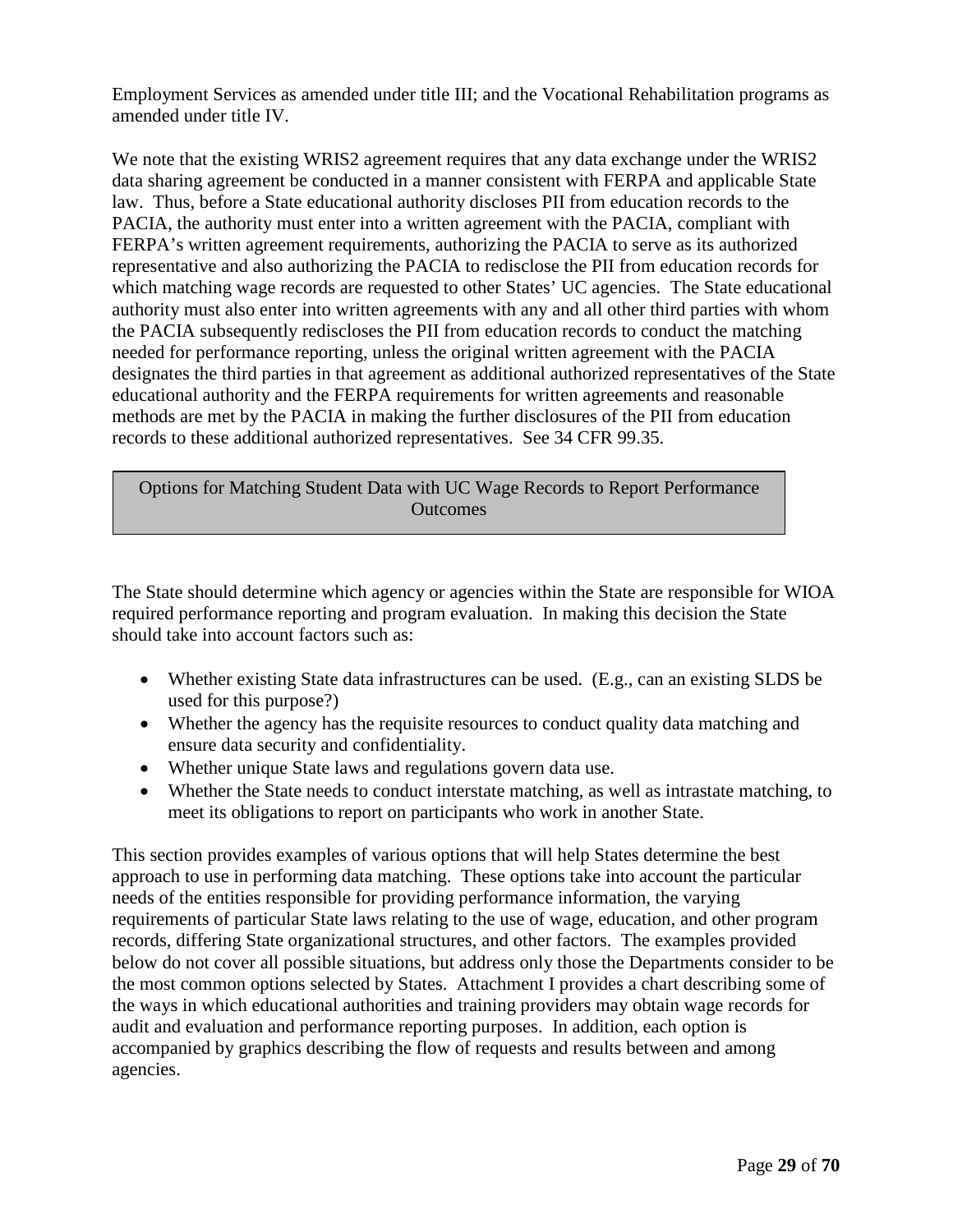These options and all other information in this guidance do not take into consideration Statespecific laws providing further requirements or restrictions on the disclosure and use of education and wage records. As stated earlier in this guidance, the Departments are available to provide technical assistance to States regarding the development of methods that best fit States' needs.

While these options focus on using an exception to prior written consent under FERPA and on exceptions to the confidentiality requirements in 20 CFR part 603, educational agencies and institutions, VR agencies, ETPs, and other service providers are encouraged to obtain prior written consent from program participants when feasible. One program that is successfully relying on a consent model is the AEFLA program, where providers currently obtain written consent from program participants prior to disclosing PII from education records for the purpose of conducting cross-data matching with UC wage data. The Departments recommend that participants of programs under WIOA, including the VR and AEFLA programs, be made aware that their information is being disclosed, how their information is being used, and how it is being protected from further disclosure.

The Departments recognize that obtaining prior written consent may not be a feasible option in all circumstances under WIOA. This may be the case for ETP reporting requirements under section 116 of WIOA, which requires ETPs to report on the levels of performance achieved in aggregate by all individuals engaged in a program of study, whether they are WIOA participants or not. Thus, sometimes FERPA's permissible audit or evaluation exception to written consent may be the only viable method to permit the disclosure of PII from education records to State UC agencies as a designated authorized representative of the State or local educational authority.

As discussed in detail earlier in this guidance, FERPA's audit or evaluation exception allows the disclosure, without the parent's or eligible student's consent, of PII from education records to authorized representatives of State or local educational authorities responsible for auditing or evaluating the Federal or State supported education programs administered by the entities of which it has oversight, including States' job training or adult education programs under WIOA. With respect to ETPs, States may want to consider assigning responsibility for ETP reporting under title I of WIOA to the State educational authority in order to facilitate the necessary data sharing. In some States, the State educational authority may not otherwise have responsibility for overseeing ETPs that are not public institutions, but those ETPs may receive Federal funds under a program administered by the Secretary of Education and therefore be subject to FERPA.

By assigning responsibility for ETP reporting to the State educational authority, the authority could, through FERPA's audit or evaluation exception, authorize representatives, including the State UC agency, to receive PII from education records or other identifying information from the ETPs and carry out the matching needed to produce the required ETP performance reports. In addition, those ETPs may not meet the public official definition in 20 CFR 603.2 for purposes of the UC confidentiality regulations, whereas the State educational authority would meet that definition and could facilitate the match with the State UC agency.

The audit or evaluation exception would, therefore, permit the disclosure of PII from education records to authorized representatives of State or local educational authorities as needed to link PII from education records with wage records for the evaluation of Federal or State supported education programs. The reports on employment outcomes required under WIOA would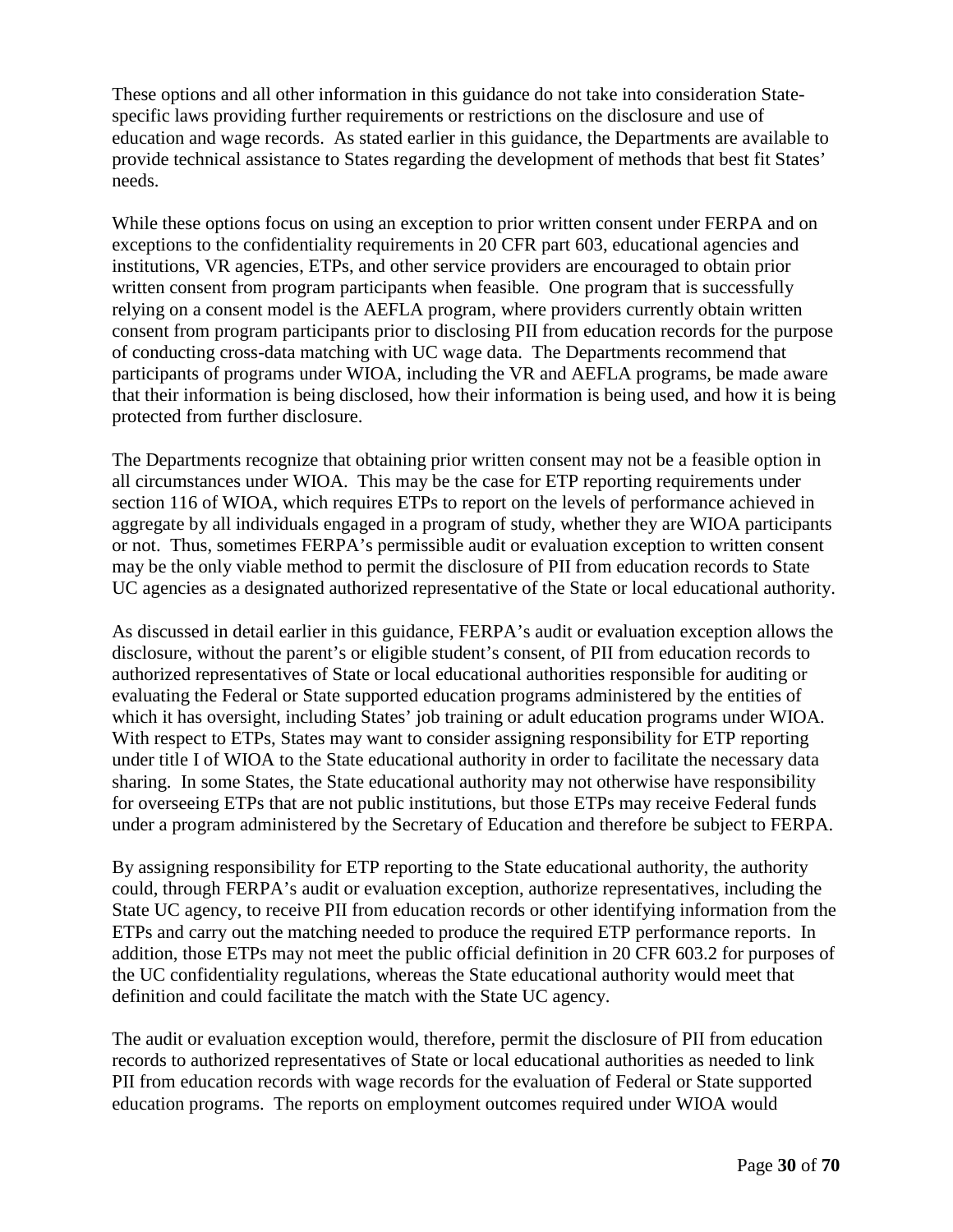constitute an audit or evaluation of a Federal or State supported education program because they measure and report on the overall effectiveness of WIOA programs at improving the career readiness of program participants. The following options describe how the audit or evaluation exception would apply when matching education data with wage data for program evaluation and performance accountability purposes. The options include methods for conducting intrastate and interstate record matching that are compliant with Federal confidentiality requirements.

Each of the options below is accompanied by a graphic description of work flow. The first chart describes the icons used in the flow charts. For all options where service providers/ETPs or State educational authorities are included in the data exchange, either the service provider/ETP or the State educational authority should meet FERPA's recordkeeping requirements for the disclosure to the State UC agency. In addition, for all options where the State educational authority designates the State Workforce Agency (SWA) or the State UC agency as an authorized representative, the written agreements between or among agencies must be both FERPA-compliant and consistent with 20 CFR 603.10. Similarly, for those options that involve data matching between VR records and UC wage records, the written agreement must satisfy the requirements of 34 CFR 361.38 and 20 CFR 603.10.

In addition, retention or return/disposal of confidential UC information is specific to the purpose set out in each agreement under 20 CFR 603.10, and must be included in each agreement. Thus, this issue is not discussed in each option below, but is discussed in Attachment II – Required Components of a Written Agreement.

**NOTE**: Options 1-6 cover only how entities may match SSNs against wage data from the State UC agency in which the entity is located. For options discussing how entities may match SSNs against wage data from one or more other State UC agencies, please see options 7 and 8.

Also, note that these options are intended to provide a high-level overview of the flow of data among agencies and of required written agreements. For example, an option may illustrate that a State educational authority designates a State UC agency as its authorized representative through a written agreement, but will not provide detail on the specific elements to be included in the agreement or other criteria to comply with FERPA's audit or evaluation exception, such as the requirement for the entity disclosing education records to use reasonable methods to ensure to the greatest extent practicable that its designated authorized representative is FERPA-compliant. These details can be found in the *FERPA Provisions* section of this guidance.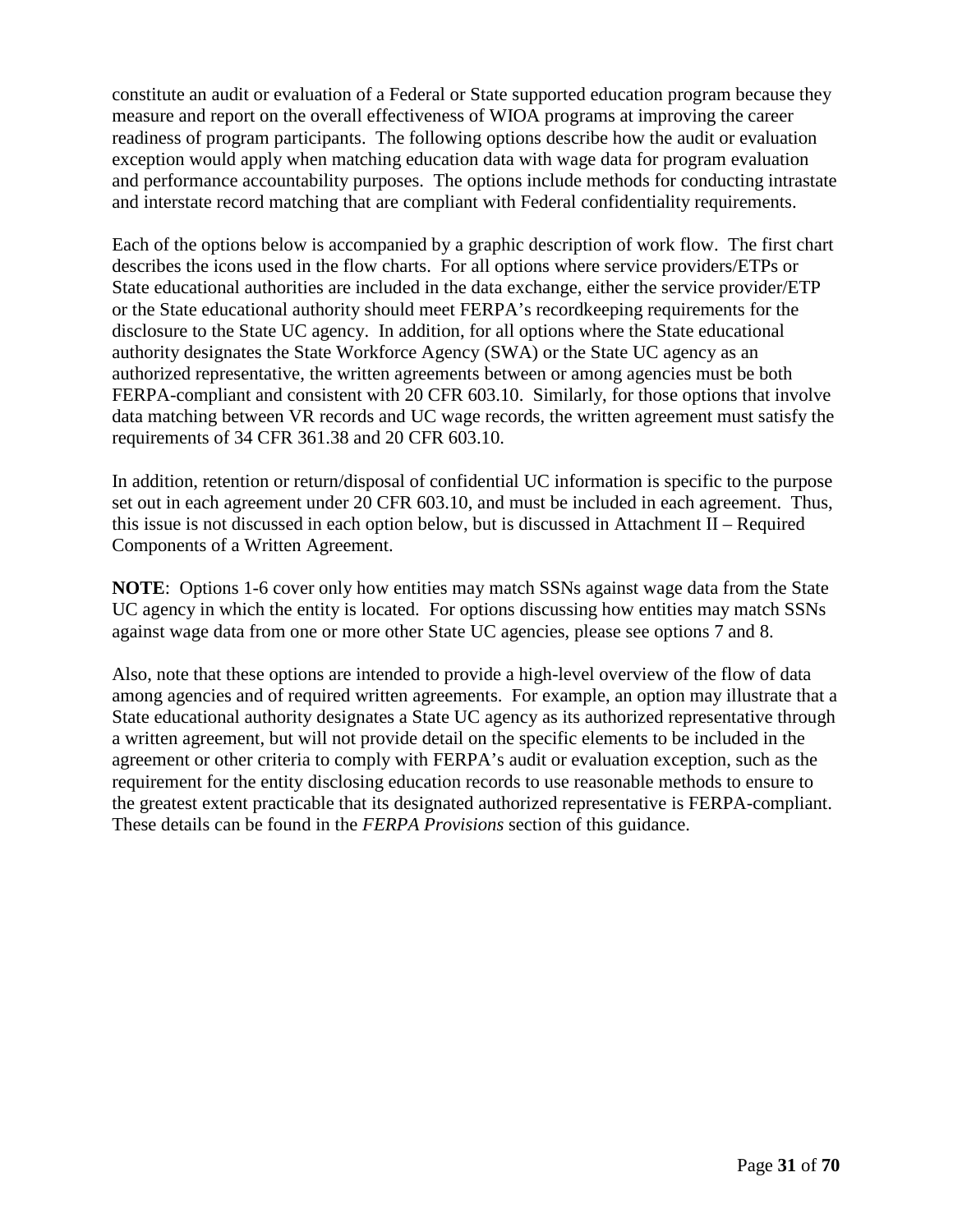Each option highlighted below will include a brief summary and diagram using the following icons:



**Service Provider:** Service provider is a broad term referring to any entity carrying out training for or providing services to core WIOA program participants. A subset of the service providers carrying out title I programs are ETPs, organizations determined by a State or local board to be eligible to provide job training programs to core WIOA program participants. Service providers also include AEFLA-eligible providers offering adult and literacy services and providers of services to VR participants. Service providers that meet the public official exception in the UC regulations, such as public postsecondary education agencies and institutions in the State education system, may be considered public officials for data agreements with a State UC agency.



**State Educational Authority (Ed. Authority):** The State educational authority could refer to the State educational agency (SEA) but may also be a State postsecondary commission, workforce commission or agency, the State's department of labor, or any other entity that is responsible for and authorized under State law to supervise, plan, coordinate, advise, audit, or evaluate elementary, secondary, or postsecondary Federal or State supported education programs and services in the State. Please see the *Definitions* section for additional information.



**Authorized Representative (Auth. Rep):** The State Educational authority for WIOA programs may designate agencies such as a State UC agency to serve as its authorized representative through a written agreement that meets FERPA's requirements to conduct an audit or evaluation of Federal or State supported education programs. Please see the *Definitions* section for additional information.



**Public Official**: This icon represents entities that meet the UC definition of a "public official". The State UC agency may share confidential UC information with public officials to carry out reporting requirements under the law. Please see the *Definitions* section for additional information.



**Individual-level Data:** This icon represents identifiable, individual-level data being shared. The data include personal identifiers needed to match individuals across entities, as well as program participation or wage and employment data, depending on which entity is disclosing the data. Individual-level data may be PII from education records, confidential UC information, or personal information from VR program records (please see the *Definitions* section for additional information.)



**Linking Data:** This icon represents the linking of multiple sets of data.



**Analyzing Data:** This icon represents the role of analyzing individual level data to evaluate programs and create the WIOA required performance reports for educational entities, ETPs, and the core programs.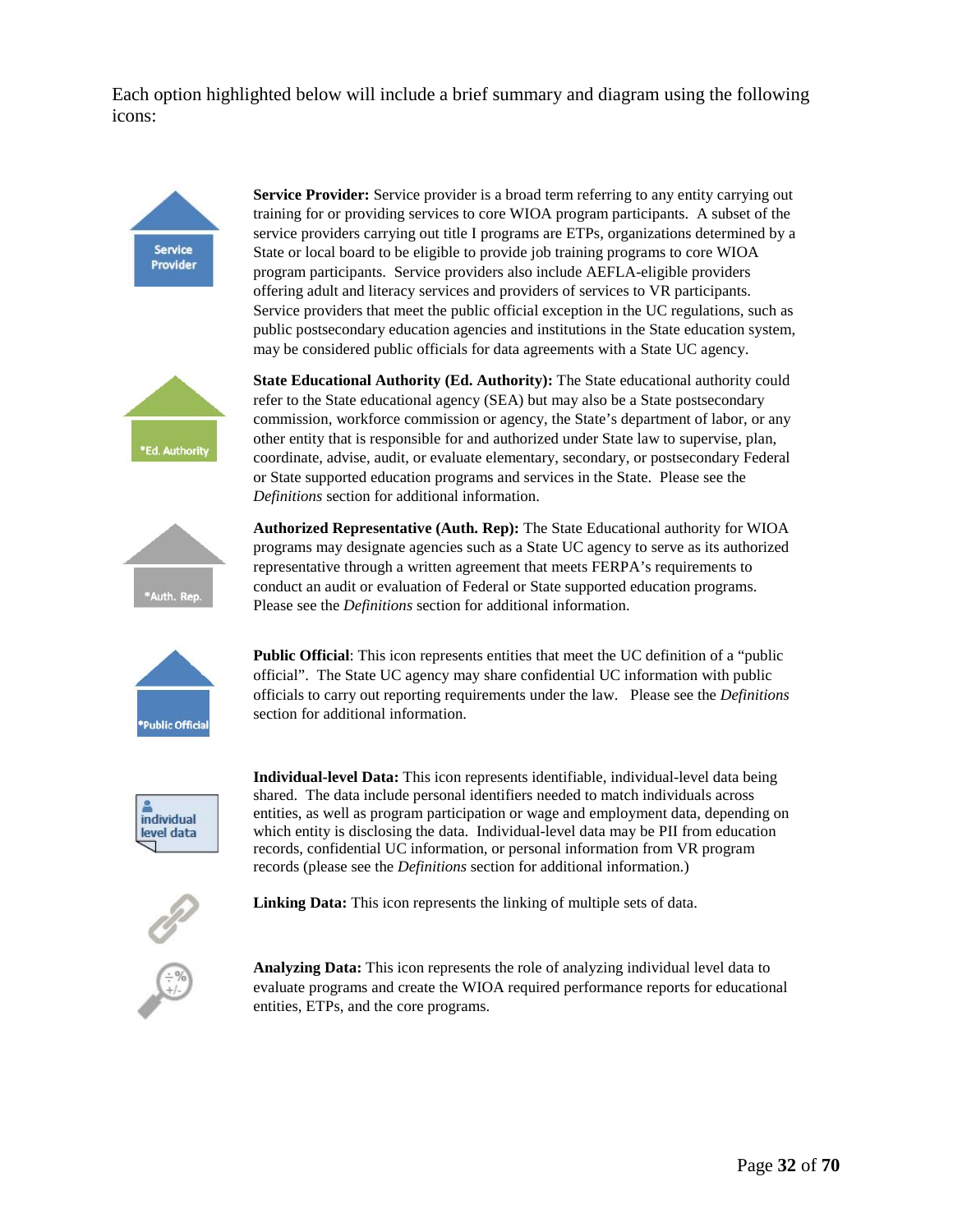

**Performance Reports:** This icon represents a report containing the required performance metrics for educational entities and ETPs. The report only includes aggregate, de-identified information; no identifiable participant outcomes are shared. Since no identifiable participant information is included, these reports may be shared with other agencies and/or made publicly available.

**NOTE**: In each of the graphics below that accompany the various options, the activities reflected in each shaded area are conducted by the entity whose or which icon is in the shaded area.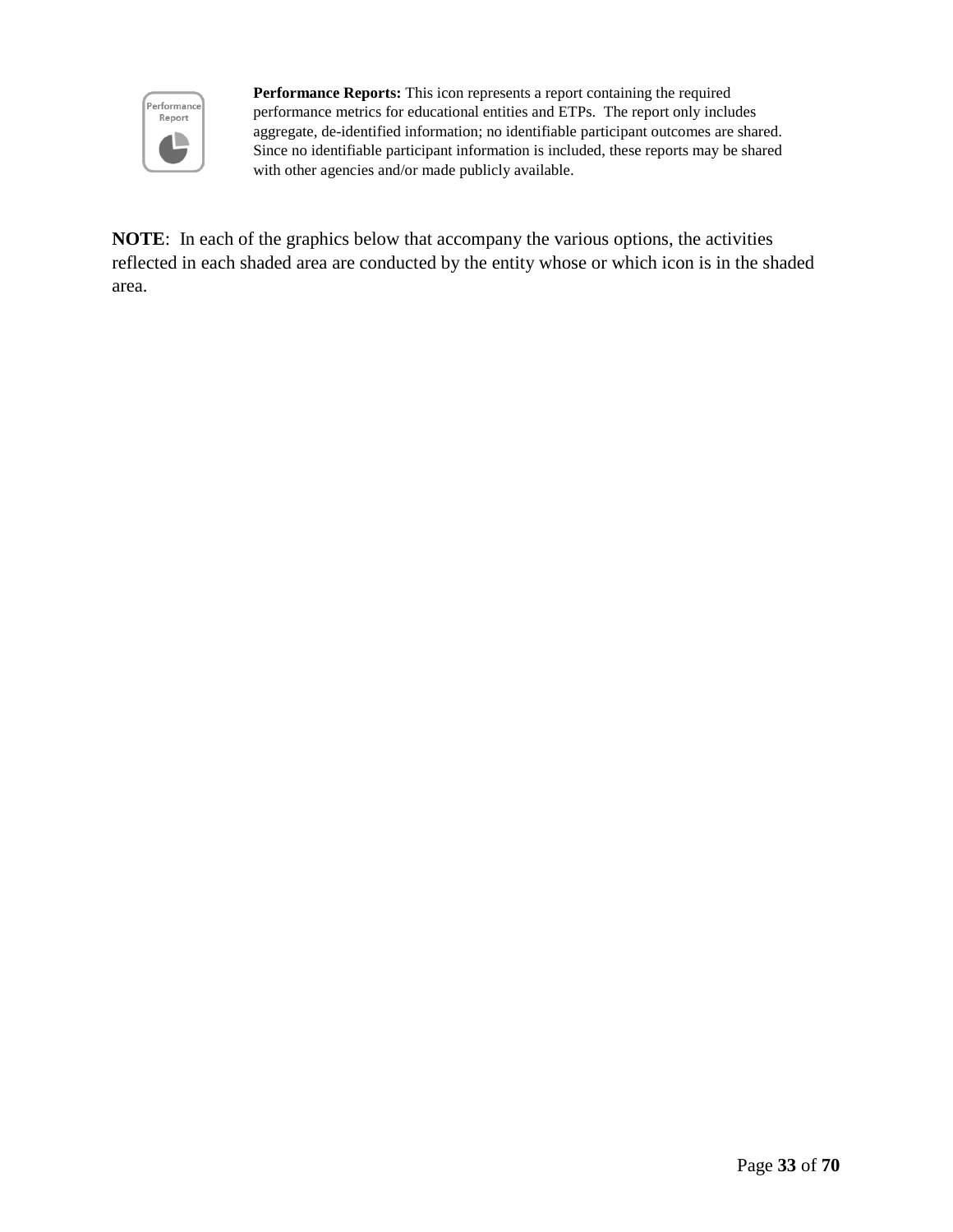## Option 1: A State Educational Authority Discloses PII from Education Records to the State UC Agency as its Authorized Representative

In this option, the SEA is the State educational authority (Ed. Authority) over core WIOA programs and designates the State UC agency as its authorized representative. The SEA takes a lead role in collecting program participation data from service providers, such as ETPs and sends program participant PII from education records to the State UC Agency. The State UC agency uses the PII from education records to link individuals to wage information and sends the matched, individual level records to the SEA that meets the public official exception under UC regulations. The SEA is responsible for analyzing program participation data and wage records to create performance reports for each core program, and reports by ETP. The SEA may share the de-identified, aggregate performance reports with each ETP, and may share individual level wage records with ETPs that meet the public official exception in the UC confidentiality regulations. Because the type of information that can be shared with service providers depends on whether the service provider meets the exception for public officials in the UC confidentiality regulations, the chart below contains two paths, one for service providers that are not public officials (top) and one for service providers that are public officials (bottom).



- **1**  Service providers such as ETPs and AEFLA-eligible providers share PII from education records or program participation data with the SEA, the Ed. Authority, to audit or evaluate WIOA core programs and meet the recordkeeping requirements for disclosure to the SEA.
- **2**  The Ed. Authority sends the PII from education records collected from the service providers to the State UC agency; the FERPA regulations at 34 CFR 99.35 require the Ed. Authority to designate the State UC agency as its authorized representative.
	- The State UC agency links data and appends wage records to PII from education records, then sends individual level data back to the Ed. Authority, which is a "public official" as defined in Federal UC confidentiality regulations.
- **4**  The Ed. Authority analyzes the data and creates WIOA evaluation and performance reports. De-identified, aggregate reports may be shared with all service providers such as ETPs. PII from education records with wage records may only be shared with service providers such as ETPs who meet the "public official" exception.

*Required written agreement(s):*

**3**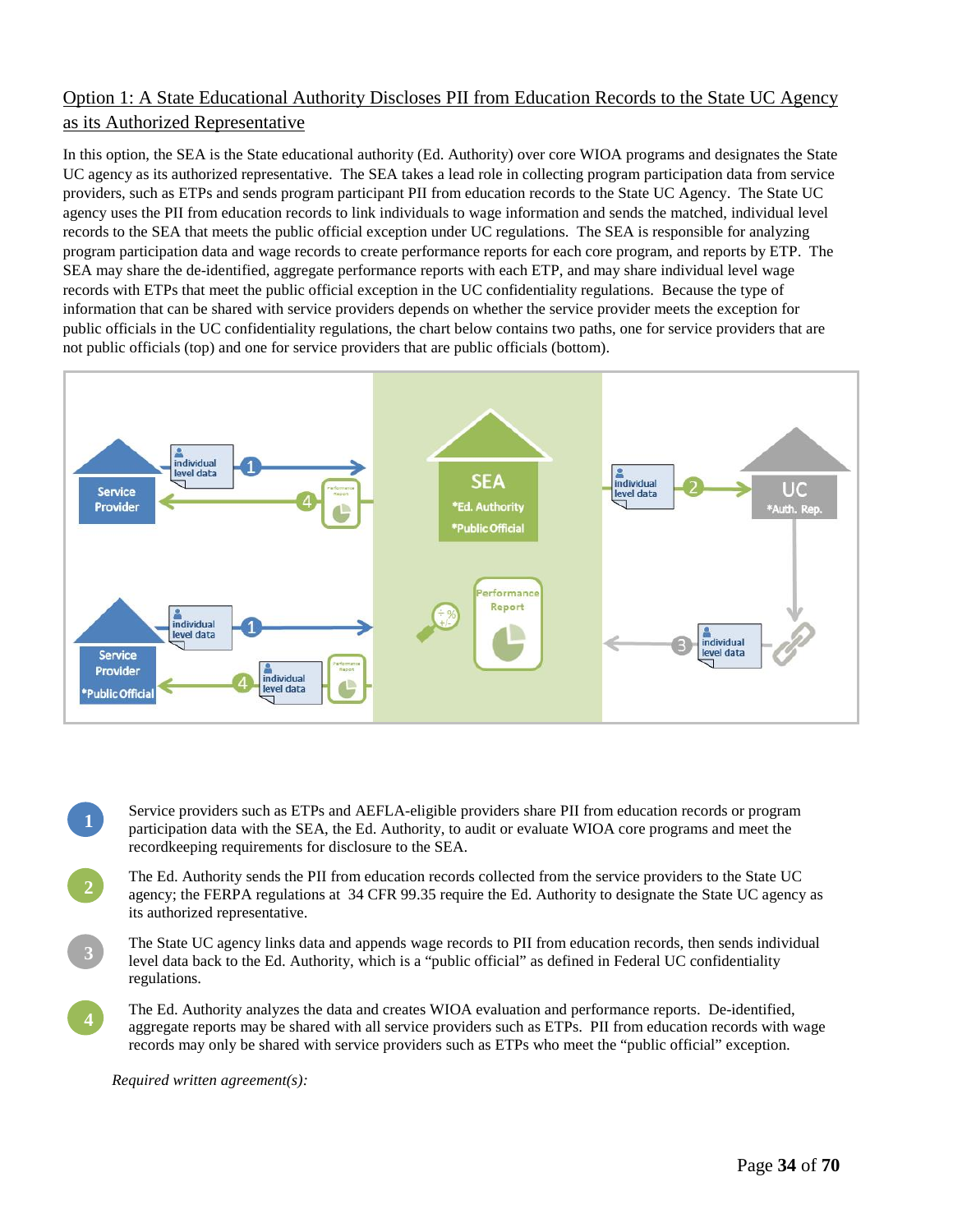• SEA, as the Ed. Authority, and State UC agency: includes FERPA requirements for the SEA to designate the State UC agency as its authorized representative and otherwise complies with the written agreement and reasonable methods requirements in 34 CFR 99.35; includes the UC confidentiality regulations consistent with 20 CFR 603.10(b).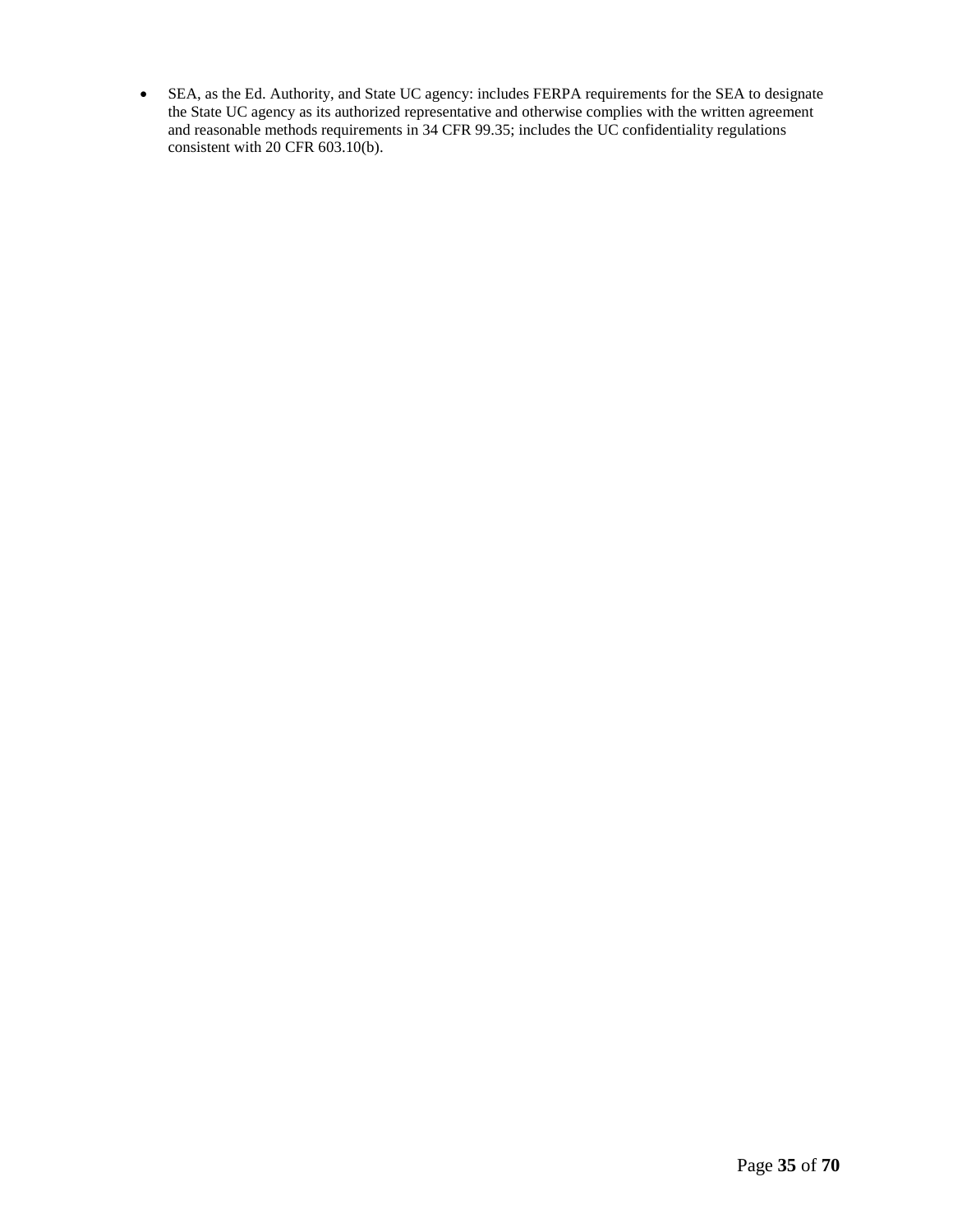## Option 2: A State's Higher Education Governing Board, as a State Educational Authority, Discloses PII from Education Records to the State UC Agency as its Authorized Representative

Higher education is structured very differently across the fifty States. In States that have a Higher Education Governing Board (HEGB) with authority under State law to evaluate Federal or State supported postsecondary education programs within the State, the State may rely on the HEGB to perform these linkages. Under this scenario the HEGB obtains PII from education records for all individuals engaged in a program of study for purposes of the performance reports under section 116(d)(4) of WIOA, or for WIOA participants for purposes of reporting under section 122 of WIOA, from ETPs in the States and may provide it to the State UC Agency under FERPA's audit or evaluation exception by designating the State UC Agency as its authorized representative. The State UC agency then conducts the match between the PII from education records and its State UC wage records, appends the wage information to the HEGB file, and returns it to the HEGB, which uses it to evaluate the Federal or State supported education programs. This is permissible because the HEGB is a "public official" under 20 CFR 603.2(d) responsible for performance accountability reports. However, the HEGB may not provide individual level data back to private for-profit or nonprofit educational institutions. It may provide only aggregate information to those institutions. If the HEGB does not otherwise have authority over certain training providers that are ETPs, the State would have to assign responsibility to the HEGB to audit or evaluate such providers for purposes of carrying out title I of WIOA.



- **1**  Postsecondary educational institutions and ETPs disclose PII and program participation data to the HEGB, the Ed. Authority to audit or evaluate core WIOA programs.
- **2**  HEGB shares PII from education records with the State UC Agency; the HEGB must designate the State UC agency as its authorized representative pursuant to 34 CFR 99.35.
- **3**  The State UC agency links data and appends wage records to PII from education records, then returns individual level data to the HEGB if the HEGB meets the definition of a "public official" in the UC confidentiality regulations.
- **4**  HEGB analyzes the data and creates WIOA evaluation and performance reports. De-identified, aggregate reports may be shared with all public postsecondary educational institutions and ETPs. PII from education records with wage records may only be shared with postsecondary educational institutions and ETPs that meet the "public official" exception.

*Required written agreement(s):*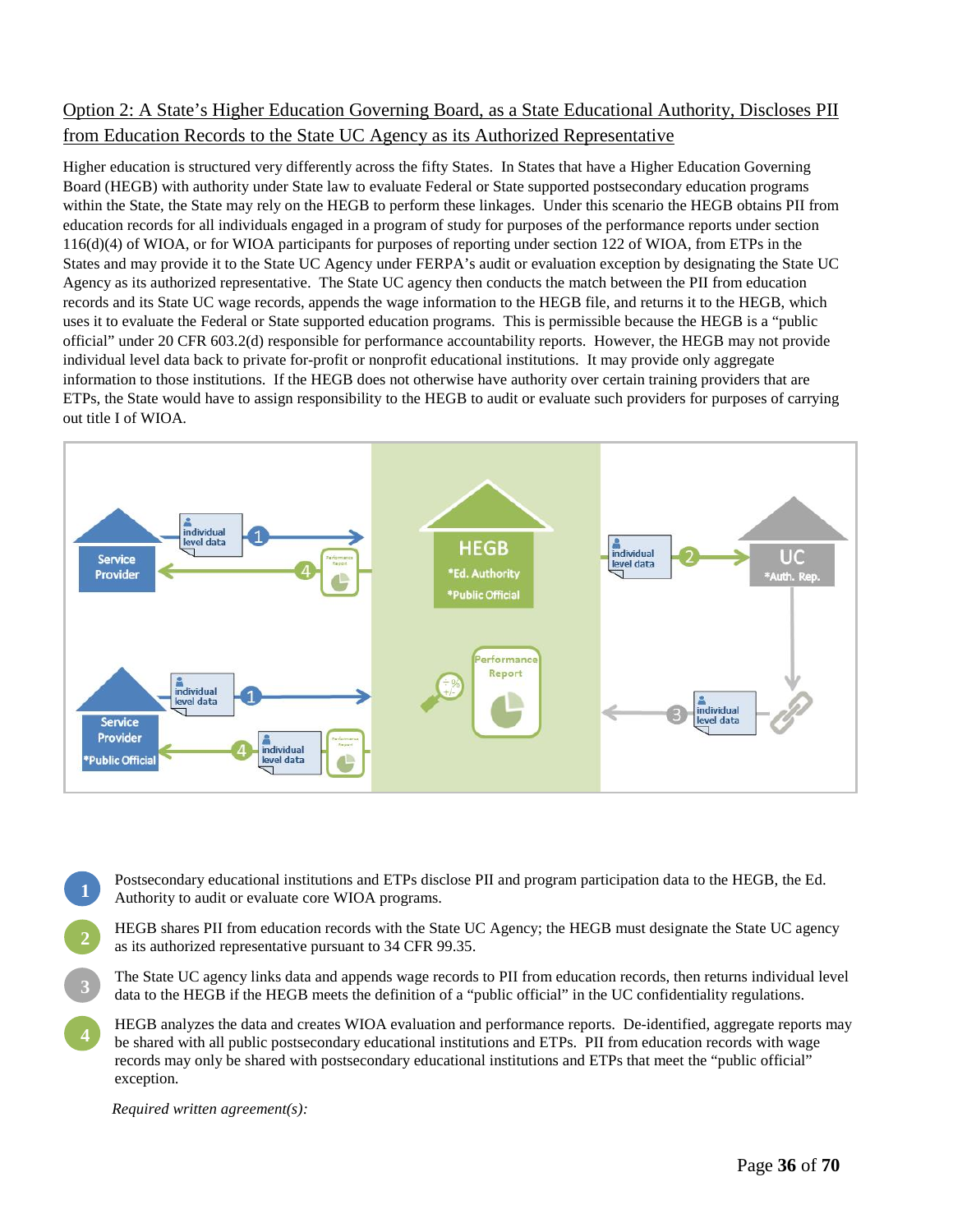• HEGB and State UC Agency: includes FERPA requirements for HEGB to designate the State UC Agency as its authorized representative and otherwise complies with the written agreement and reasonable methods requirements in 34 CFR 99.35, and is consistent with UC confidentiality regulations at 20 CFR 603.10(b).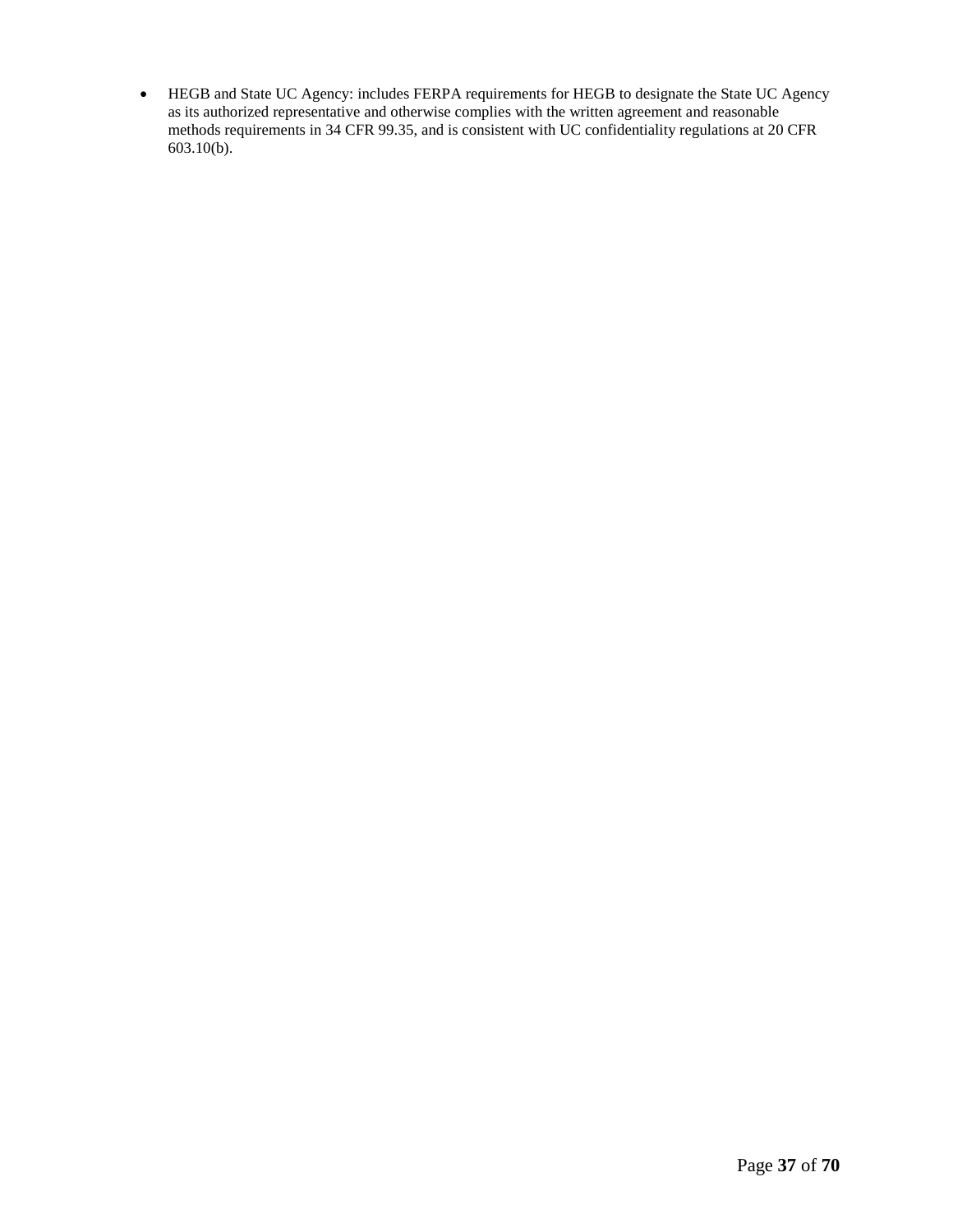## Option 3: A State Educational Authority Discloses PII from Education Records to a State Workforce Agency in addition to the State UC Agency as its Authorized Representatives

To fulfill the necessary reporting requirements under WIOA, the State educational authority may choose to designate other authorized representatives, in addition to the State UC agency, to support performance accountability and auditing and evaluation of those federally-supported education programs. The SEA, as the State educational authority, may designate a SWA to receive PII from education records to assist in preparing the performance reports. The State educational authority would submit PII from education records to the State workforce agency, which would submit the PII to the State UC agency, also designated an authorized representative by the SEA, to conduct the match and return identified wage information to the SWA, a public official. The information returned by the SWA to the educational institutions may include individual level data where such institutions meet the public official exception in the UC confidentiality regulations, and only aggregate information where the educational institution does not meet that exception.



Service providers such as ETPs and AEFLA eligible providers submit PII from education records and program participation data to the SWA, an authorized representative, to audit or evaluate core WIOA programs.

SWA sends PII from education records to the State UC agency, another authorized representative.

The State UC agency links wage records to PII from education records, then returns individual level data to the SWA, which is a "public official" as defined in Federal UC confidentiality regulations.

SWA analyzes the data and creates WIOA evaluation and performance reports. De-identified, aggregate reports may be shared with the SEA and all service providers and ETPs. PII from education records with wage records may only be shared with service providers and ETPs who meet the public official exception in the UC confidentiality regulations

*Required written agreement(s):*

**2** 

**1** 

**3** 

**4**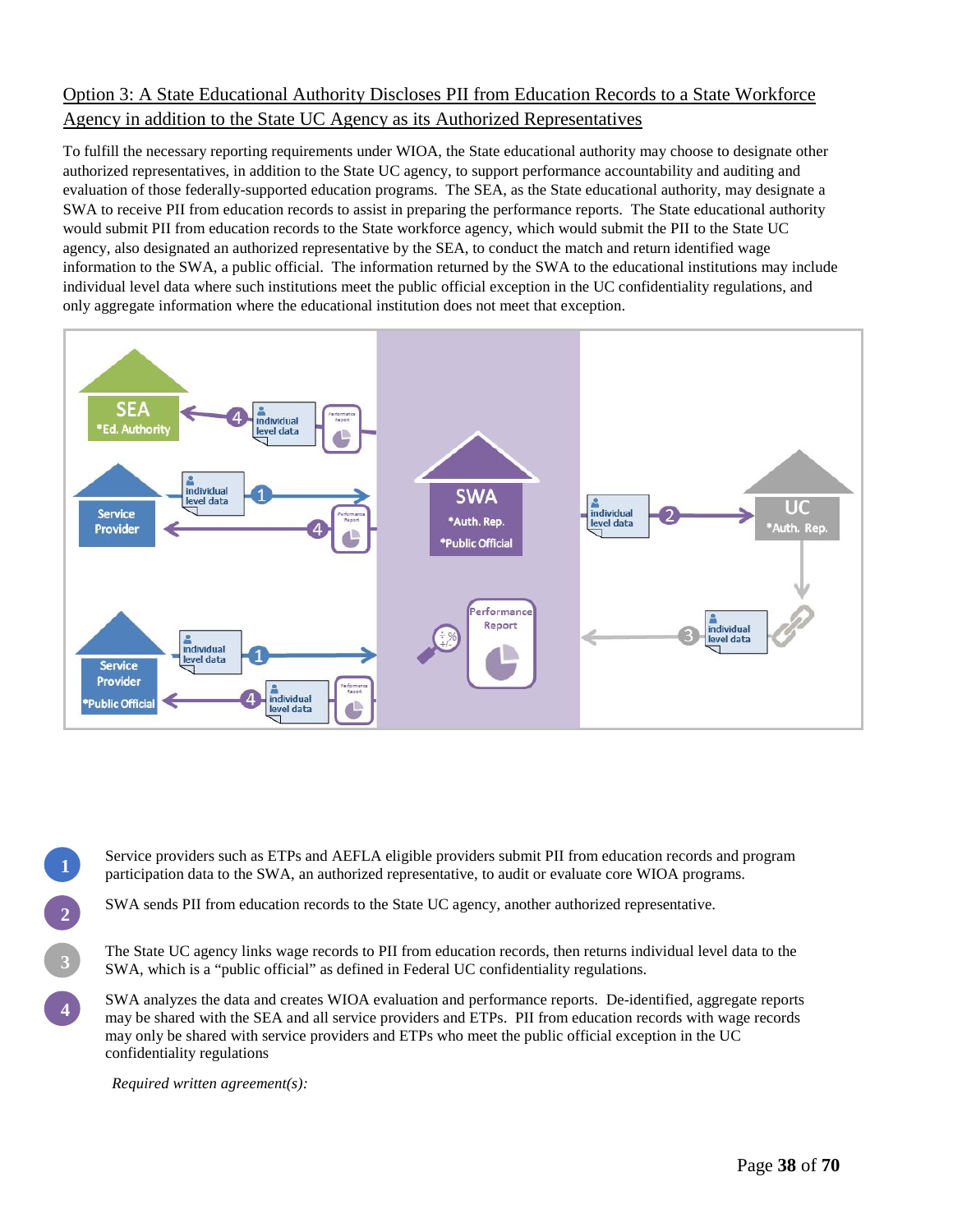- SEA and State UC Agency: includes FERPA requirements for SEA to designate the UC Agency as its authorized representative and otherwise complies with the written agreement and reasonable methods requirements in 34 CFR 99.35, and is consistent with 20 CFR 603.10(b).
- SEA and SWA: includes FERPA requirements for SEA to designate the SWA as its authorized representative and otherwise complies with the written agreement and reasonable methods requirements in 34 CFR 99.35 and is consistent with 20 CFR 603.10.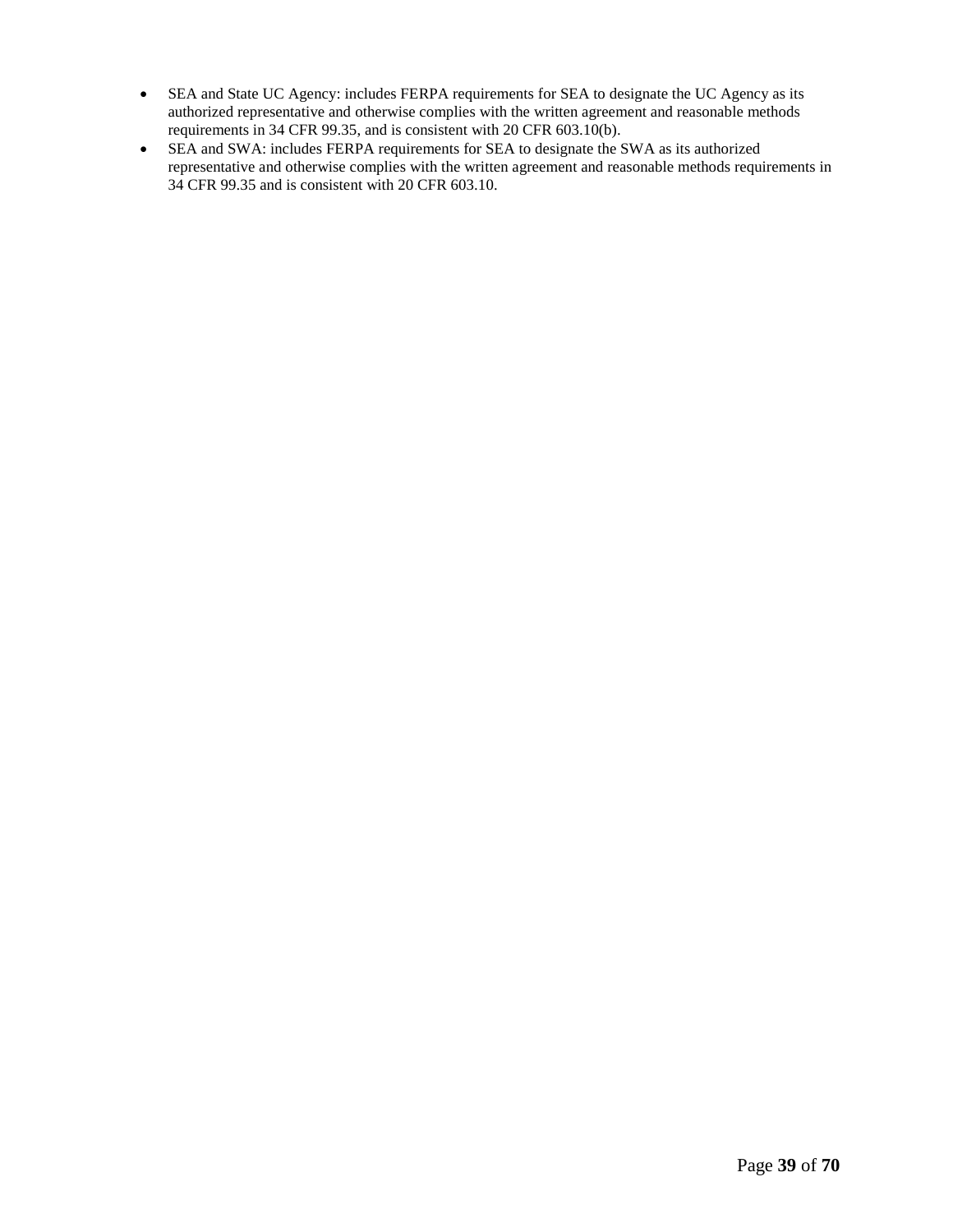## Option 4: Educational Agencies or Institutions Disclose PII from Education Records to a State UC Agency, as an Authorized Representative of the State Educational Authority

In this example, the SEA, as the State educational authority, may permit educational institutions to disclose (without consent) PII from education records directly to the State UC agency (serving as the SEA's authorized representative) to conduct the match with wage records and return the wage information requested by the educational institution to enable preparation of the performance reports. As noted above, the record-keeping required by FERPA regarding the disclosure could be met by either the SEA or the disclosing educational institutions. In the case of educational institutions that meet the definition of a "public official" under the UC confidentiality regulations, the educational institution could receive back the individual level data, including the individual wage data. Educational institutions that do not meet the exception for public officials in the UC confidentiality regulations may only receive back aggregate data.



Educational institutions submit PII from education records, and program participation data, to the State UC agency. This is permissible if the SEA designates the State UC agency as its authorized representative for audit and evaluation purposes.

The State UC agency matches data and appends wage records to PII from education records and returns de-identified aggregate reports to ETPs and may only share PII from education records and individuallevel wage records with the SEA and educational institutions who meet the "public official" exception (for example, public community colleges) in the UC confidentiality regulations.

*Required written agreement(s):*

**1** 

**2** 

• SEA and State UC Agency: includes FERPA requirements for SEA to designate the UC Agency as its authorized representative and otherwise complies with the written agreement and reasonable methods requirements in 34 CFR 99.35, and is consistent with UC confidentiality requirements in 20 CFR 603.10(b).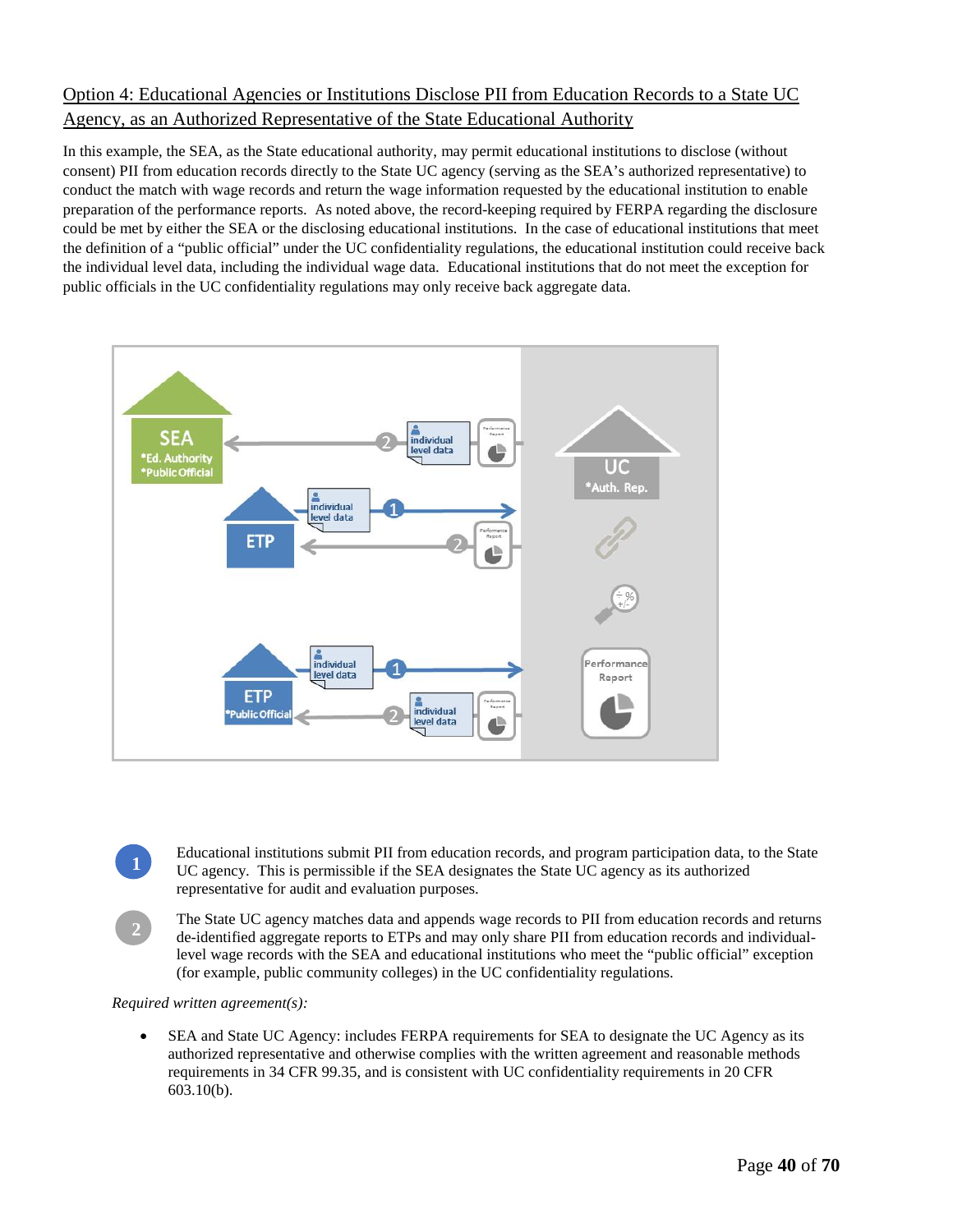## Option 5: A State Educational Authority, Operating a Statewide Longitudinal Data System (SLDS), Discloses PII from Education Records to the State UC Agency as an Authorized Representative of the State Educational Authority

An SEA, as the State educational authority operating a Statewide Longitudinal Data System (SLDS) that contains core WIOA program participant data, may redisclose PII from education records to the State UC agency by designating the State UC agency as the SEA's authorized representative to evaluate core WIOA programs. The State UC agency then matches the PII from education records to its UC wage records, adds the wage information to the SLDS file, and sends PII and matched wage records back to the SEA. This is permissible because the SEA meets the definition of a "public official" under the UC confidentiality regulations. The linked education and workforce data, now integrated in the SLDS, may only be used for permitted purposes, including the production of mandatory WIOA reporting. Individual level data may be returned to service providers such as ETPs that meet the "public official" exception in the UC confidentiality regulations, but only aggregate data may be returned to service providers that do not meet that exception.



SEA extracts WIOA participant PII from the SLDS and sends it to the State UC Agency, an authorized representative to audit or evaluate WIOA programs.

The State UC agency links data and appends wage records to PII from education records then returns individual level data back to the SEA as a "public official."

SEA analyzes the data and creates WIOA evaluation and performance reports. De-identified, aggregate reports may be shared with all service providers and ETPs. PII from education records with wage records may only be shared with service providers and ETPs that meet the "public official" exception.

#### *Required written agreement(s):*

**2** 

**3** 

• SEA and State UC Agency: includes FERPA requirements for SEA to designate the State UC Agency as its authorized representative and otherwise complies with the written agreement and reasonable methods requirements in 34 CFR 99.35 and is consistent with UC confidentiality regulations at 20 CFR 603.10(b), since SEA is a public official.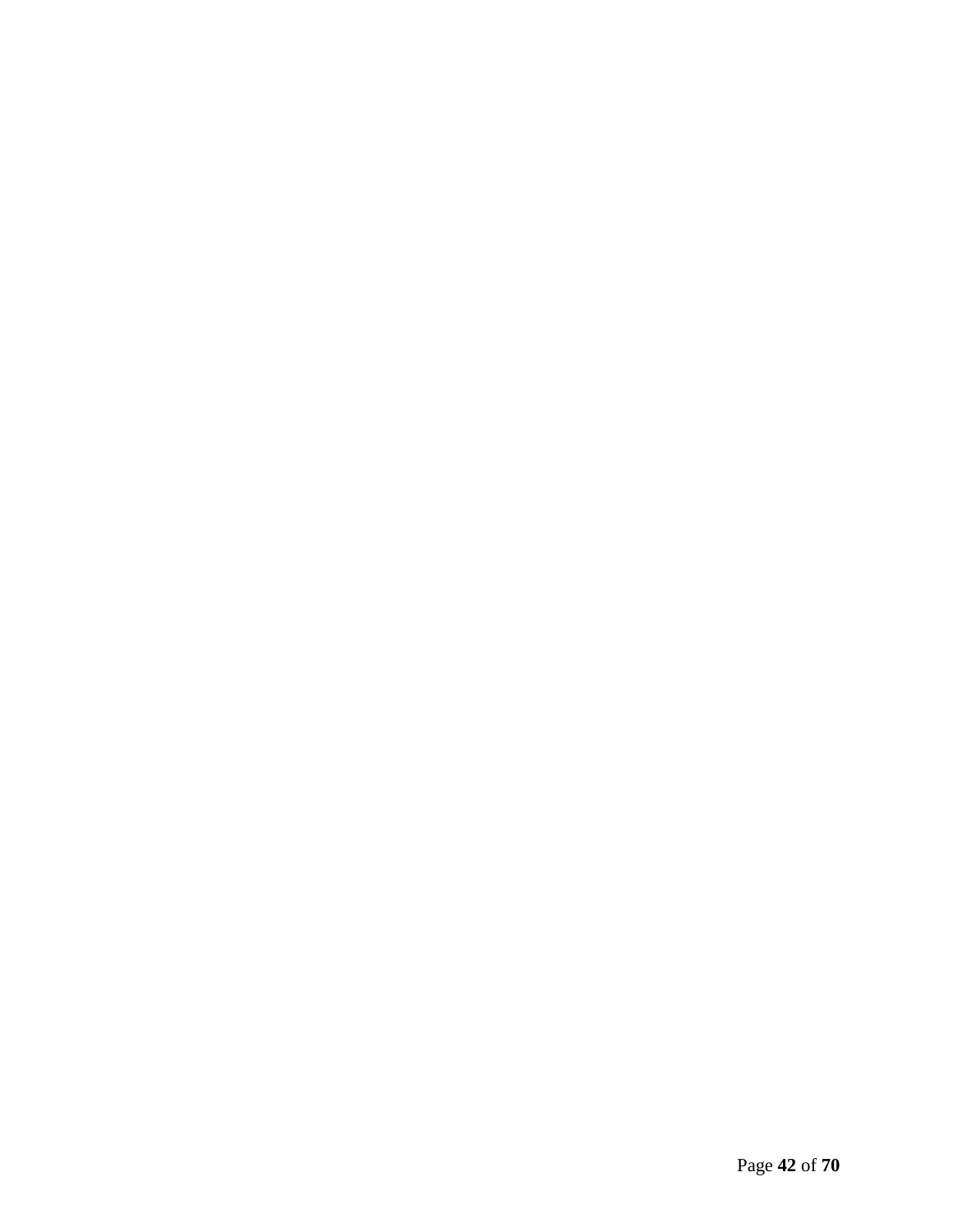## Option 6: A State VR Agency Discloses Personal Information to the State UC Agency for Conducting an Audit or Evaluation of the VR Program

As stated earlier in this guidance, a VR agency is not required by 34 CFR 361.38(d) to obtain informed written consent from the individual prior to conducting the matching of VR records with the State's quarterly wage records for the purpose of conduct an audit or evaluation of the VR program. However, 34 CFR 361.38(d) requires the VR agency to enter into a written agreement with the entity receiving the personal information from the VR records. Thus, a VR agency (whether located within a State Department of Education, State Department of Labor, or other State agency) may submit personal information to the State UC agency to match the VR data with the wage data for audit, evaluation, and research purposes so long as the release of the data is done in accordance with a written agreement. The VR agency must ensure that the UC agency only uses the data for the purposes of conducting the audit or evaluation and manages the information in a manner that safeguards the confidentiality of the information consistent with the requirements of 34 CFR 361.38.

Unlike the FERPA regulation and DOL's confidentiality and disclosure regulations, there is no VR requirement that there be a written agreement between the VR agency and the State UC agency prior to disclosing VR data to the State UC agency when that disclosure is for purposes directly related to the VR agency's administration of the VR program (34 CFR 361.38(b)), such as would be required to match VR records with UC wage records for purposes of complying with the performance accountability requirements, specifically determining performance under the primary indicators of performance at section  $116(b)(2)(A)(i)$  of WIOA. No written agreement is needed for purposes directly related to the administration of the VR program under 34 CFR 361.38(b), but such written agreement is required when the release is for an audit, evaluation, or research purpose even if that audit, evaluation , or research is connected to the VR program (34 CFR 361.38(d)). UC regulations require that the State UC agency enter into a written agreement, consistent with section 603.10, before wage records may be disclosed to the VR agency. Upon completing the match, the State UC agency returns the results of the match back to the VR agency at the individual level. The final released product must not reveal any personal information without the informed written consent of the involved individual or the individual's representative (see 34 CFR 361.38(d)(5)).



**1**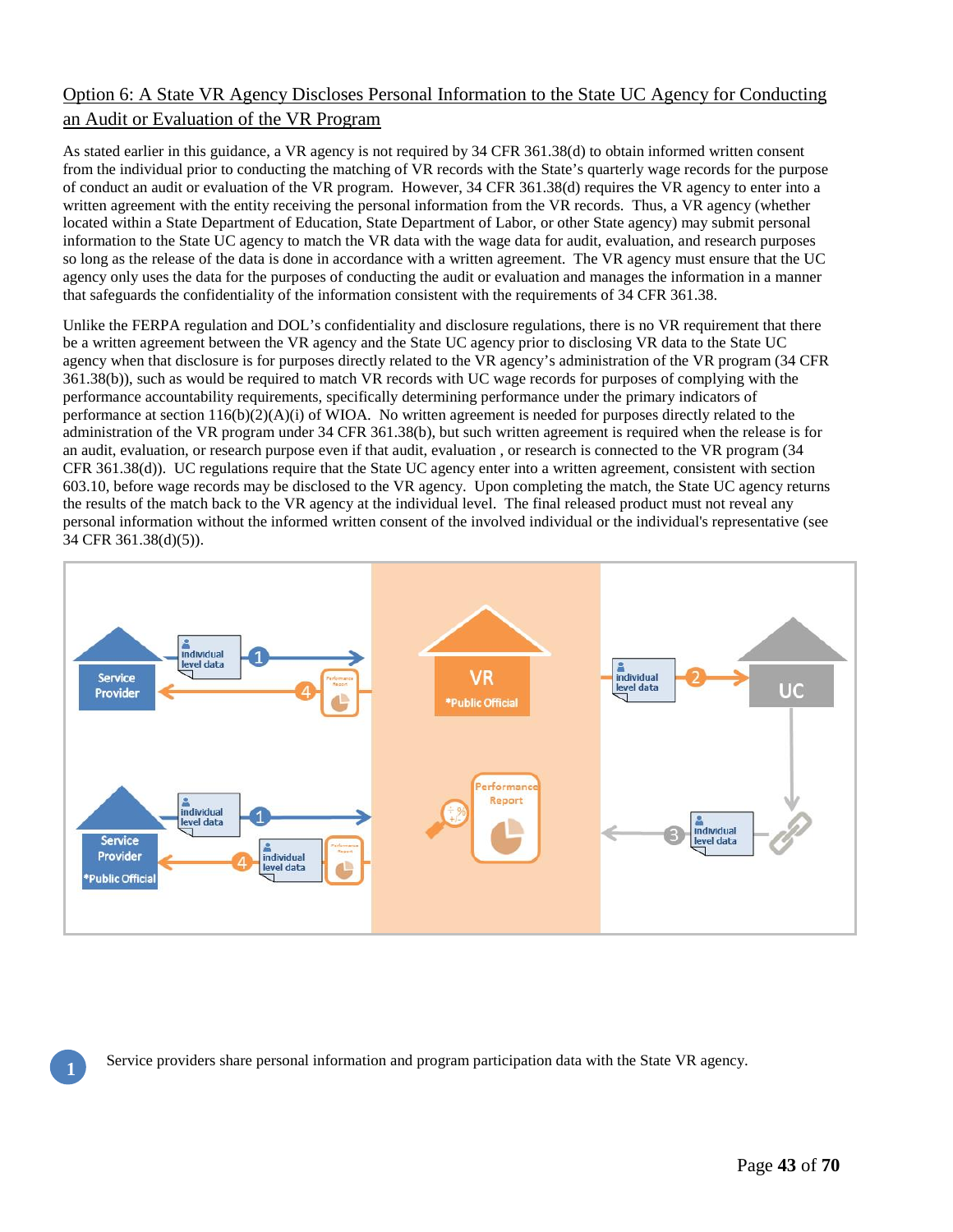**2 The VR** agency consolidates personal information from multiple service providers and shares with the State UC agency.

The State UC agency links data and appends confidential UC information from wage records, then sends individual level data back to the VR agency, which is a "public official" under the UC confidentiality regulations.

**4**The VR agency analyzes the data and creates WIOA evaluation and performance reports. De-identified, aggregate reports may be shared with all service providers. Personal information with wage records may only be shared w reports may be shared with all service providers. Personal information with wage records may only be shared with service providers who meet the "public official" exception

#### *Required written agreement(s):*

**3** 

• State UC Agency with VR: a written agreement containing all requirements in 20 CFR 603.10 and 34 CFR 361.38. FERPA does not apply in this scenario.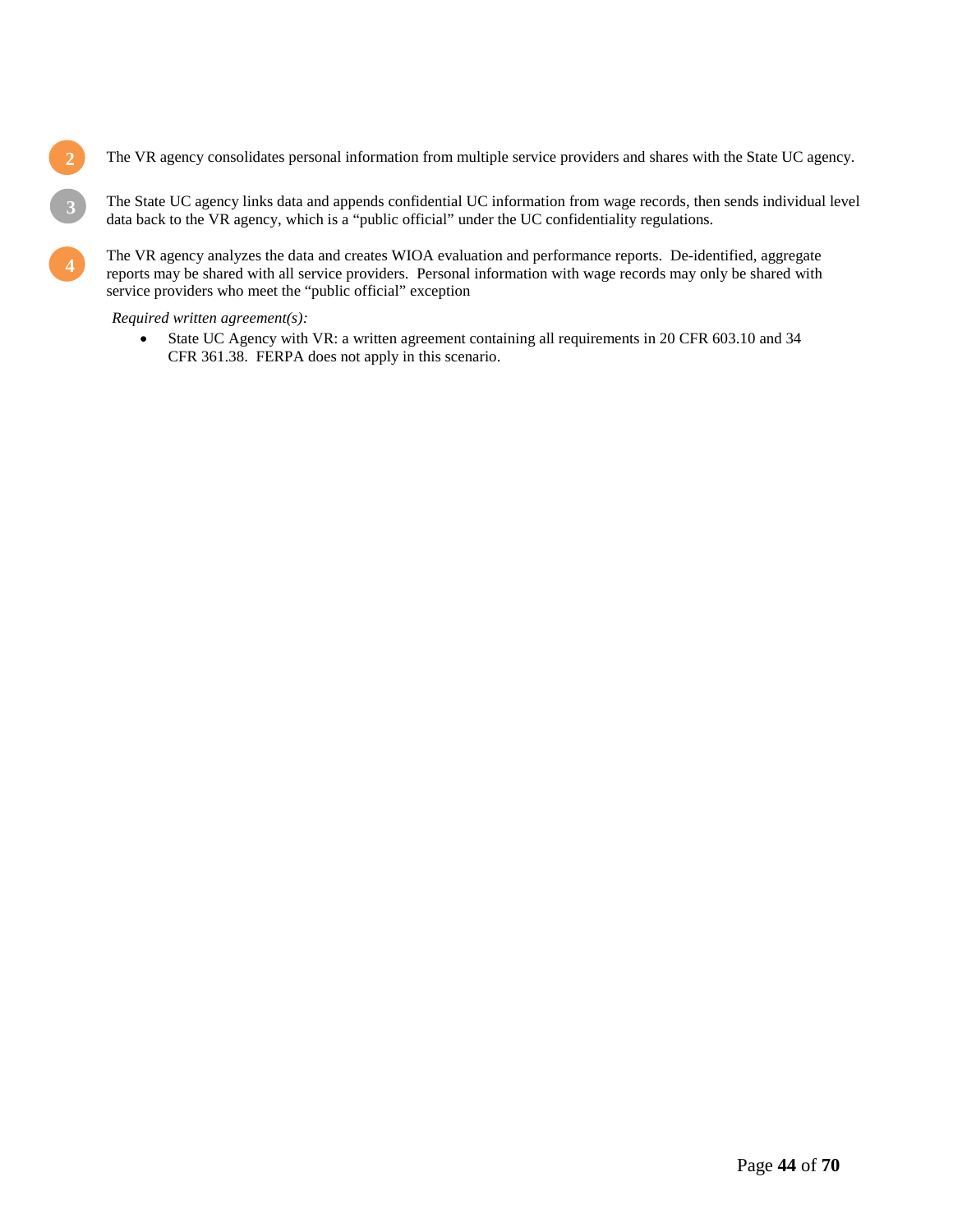## Option 7: A State Educational Authority Discloses PII from Education Records to State UC Agencies in One or More States, as Authorized Representatives of the State Educational Authority

In many States the relevant labor markets for the employment of WIOA participants and individuals engaged in ETP programs of study may include multiple States. To produce accurate information on employment outcomes the SEA, as the State educational authority, may want to share PII from education records under FERPA's audit or evaluation exception by designating State UC agencies in one or more States as its authorized representative for purposes of preparing performance reports. The State UC agencies then conduct the matches between the PII from education records and its State wage records, append the wage information to the files of the State educational authority, and return the files to the State educational authority, which uses the information to evaluate the Federal or State supported education programs (e.g., ETPs under title I of WIOA, AEFLA under title II of WIOA, postsecondary vocational education under the Carl D. Perkins Career and Technical Education Act). The individual level data may be returned to service providers, such as ETPs, that meet the exception for "public officials" in the UC confidentiality regulations, but only aggregate data may be returned to service providers that do not meet that exception.



- Service providers, such as ETPs, share PII from education records and program participation data with the SEA, the State educational authority over core WIOA programs.
- SEA shares PII from education records with multiple State UC agencies; the SEA must designate each State's UC agency as its authorized representative pursuant to 34 CFR 99.35.
- Each State UC agency matches data and appends wage records to PII from education records; the State UC agency then returns individual level data back to the SEA, a "public official."
- SEA analyzes the data and creates WIOA evaluation and performance reports. De-identified, aggregate reports may be shared with all service providers and ETPs. PII from education records with wage records may only be shared with service providers such as ETPs that meet the "public official" exception.

#### *Required written agreement(s):*

**1** 

**2** 

**3** 

• SEA will need separate written agreements with each State UC agency: includes FERPA requirements for the SEA to designate the State UC agency as its authorized representative and otherwise meets the written agreement and reasonable methods requirements in 34 CFR 99.35; is consistent with UC confidentiality regulations at 20 CFR 603.10.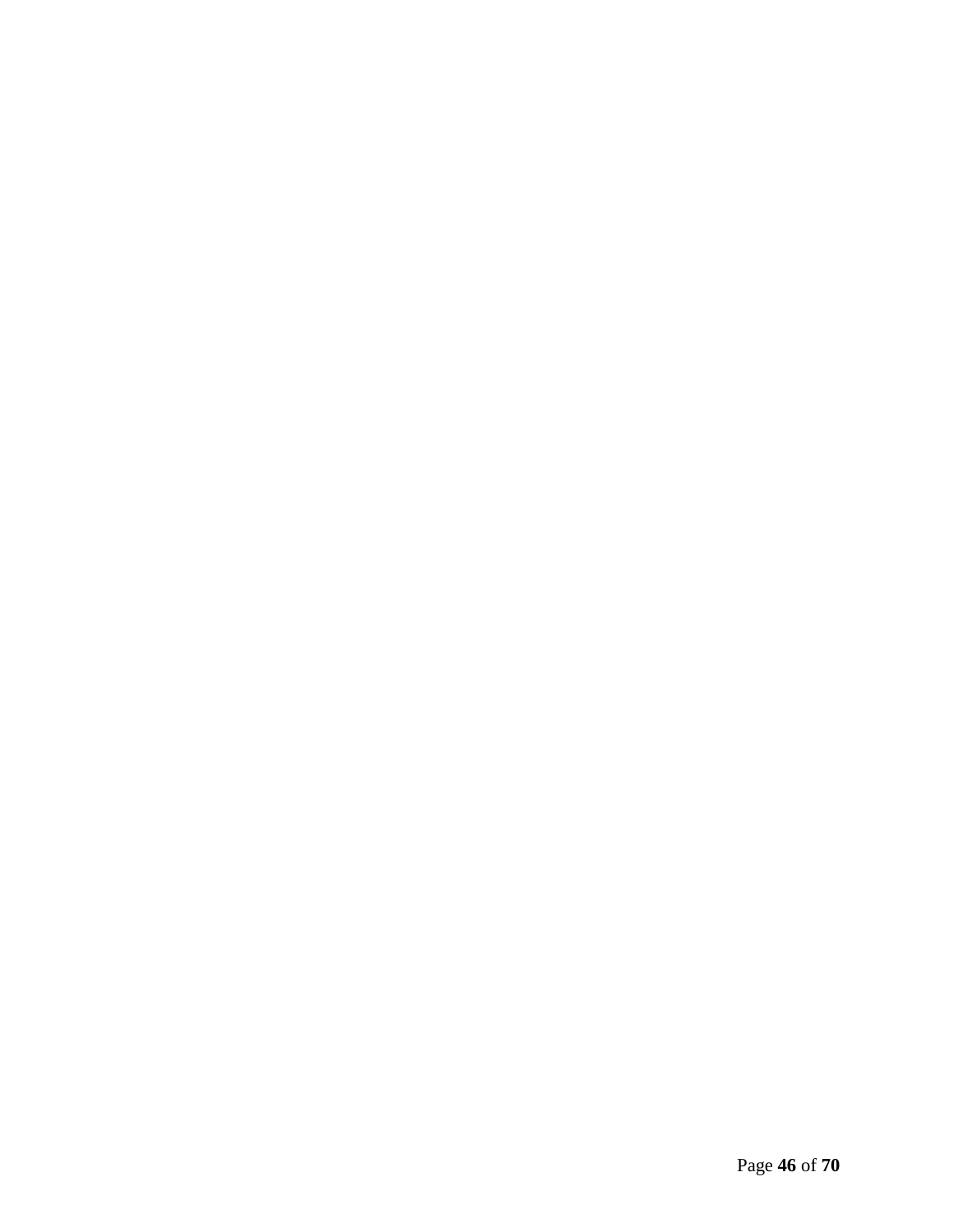## Option 8: Accessing Interstate Wage Record Data via the Wage Record Interchange System 2 (WRIS 2)

To meet their performance reporting and evaluation requirements under WIOA, States must match program participant records with both inter- and intrastate wage records, as appropriate, to account for the employment outcomes of those participants in WIOA core programs and certain other WIOA-authorized programs. A possible option for States is to build upon the current Wage Record Interchange Systems (WRIS and WRIS 2) through the State's PACIA.

WRIS is an automated system that provides interstate access to wage record data to support performance reporting and evaluations of DOL-funded employment and training programs under the Workforce Investment Act of 1998 (WIA) (the predecessor to WIOA). WRIS2 enables participating States to meet Federal or State performance reporting and evaluation requirements for programs administered by partners in the one-stop system.

Under the current WRIS2 agreement, each program or entity, including a TPE, desiring to match program participant data against wage records for performance accountability reporting must enter into a separate agreement with the PACIA; the agreement must incorporate the confidentiality guidelines of their State. Thus, a TPE disclosing SSNs to the PACIA must have an agreement with the PACIA before data are shared. The current WRIS2 agreement permits the PACIA to return only aggregate reports to TPEs.

If the requestor is subject to FERPA, or the individual level data to be sent to the PACIA are subject to FERPA, then the agreement with the PACIA must include all the requirements in 34 CFR 99.35(a)(3), and there must be agreements with all other parties, including DOL's contractor and other States, to which the PACIA will send the PII from education records that are subject to FERPA. Attachment II sets out the requirements for a written agreement.

**Governor designates the educational authority as a PACIA and the educational authority signs the WRIS agreement:** The educational institutions can disclose PII to the educational authority/PACIA and the educational authority/PACIA can query the WRIS2 for the purpose of ETP performance reporting. In this formulation, because the educational institutions are private entities, and therefore not public officials, the State educational authority/PACIA may only return aggregate data to the educational institution.

**Governor does not designate the educational authority as a PACIA:** The state educational authority could enter into a third party agreement under WRIS2 allowing the PACIA to query the WRIS2 for the ETP performance reporting. For the reasons described above, the PACIA would only be able to return aggregate data to the state educational authority which the state educational authority would then return to the educational institution.

If an educational institution that needs interstate wage data for performance accountability reporting is a private entity over which the State would not otherwise have oversight authority, a possible approach is for the State to designate a State entity as having responsibility for overseeing the WIOA ETP reporting provisions in the State, making that entity a State educational authority pursuant to FERPA. Once a State educational authority is designated, that authority must comply with all of the FERPA requirements, including those in 34 CFR 99.35(a)(3), to disclose PII from education records to other recipients (other than entities and officials listed in  $34$  CFR  $99.31(a)(3)$ ) in order to meet the performance reporting and evaluation requirements under WIOA.

The VR agency is permitted to release personal information to the PACIA and to all third parties (including DOL's contractor and other States) to which the PACIA will send personal information from VR records for performance reporting and evaluation purposes. If the individual level data to be sent to the PACIA are subject to VR confidentiality regulations at 34 CFR 361.38, then the agreement with the PACIA must include all the relevant requirements in 34 CFR 361.38. See 34 CFR 361.38(d). There are no specific VR content requirements for data exchange agreements. However, in order to ensure that the content of VR data exchange agreements meet the statutory and regulatory requirements, ED intends to issue guidance in the near future specifically regarding written agreements required by 34 CFR 361.38, particularly those required for audit, evaluation, and research purposes at 34 CFR 361.38(d).

**NOTE**: As noted above, WRIS and WRIS2 were intended to meet the requirements under WIA and will not meet all requirements under WIOA without amendments. For that reason, and because WIOA added new core programs and requirements for performance accountability, DOL and ED are currently working with States to negotiate a single agreement that takes into account not only the confidentiality protections in 20 CFR part 603, but also includes privacy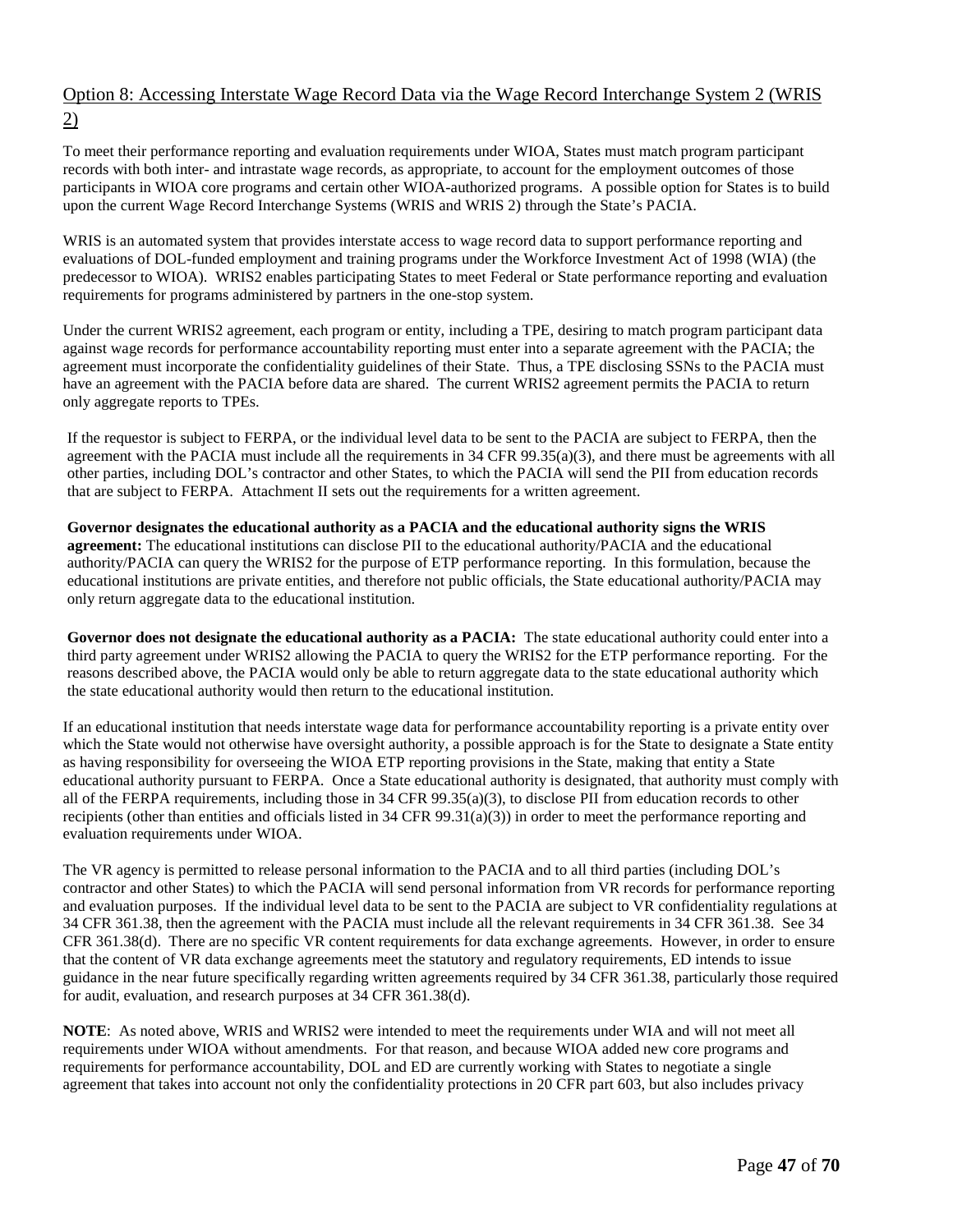protections for PII in education records required by FERPA, and protections for personal information obtained by VR as required by 34 CFR 361.38.

Until the new agreement or agreements are negotiated and have been signed by the States, Options 7 and 8 provide information to State educational authorities, agencies, and institutions, as well as State workforce and VR agencies and service providers, on how to match PII from education records and personal information from VR records with interstate wage records as required by 20 CFR 677.175 for performance accountability reporting.

The Departments intend to provide further guidance regarding the WRIS and WRIS2 agreements and the new model agreements when they are finalized.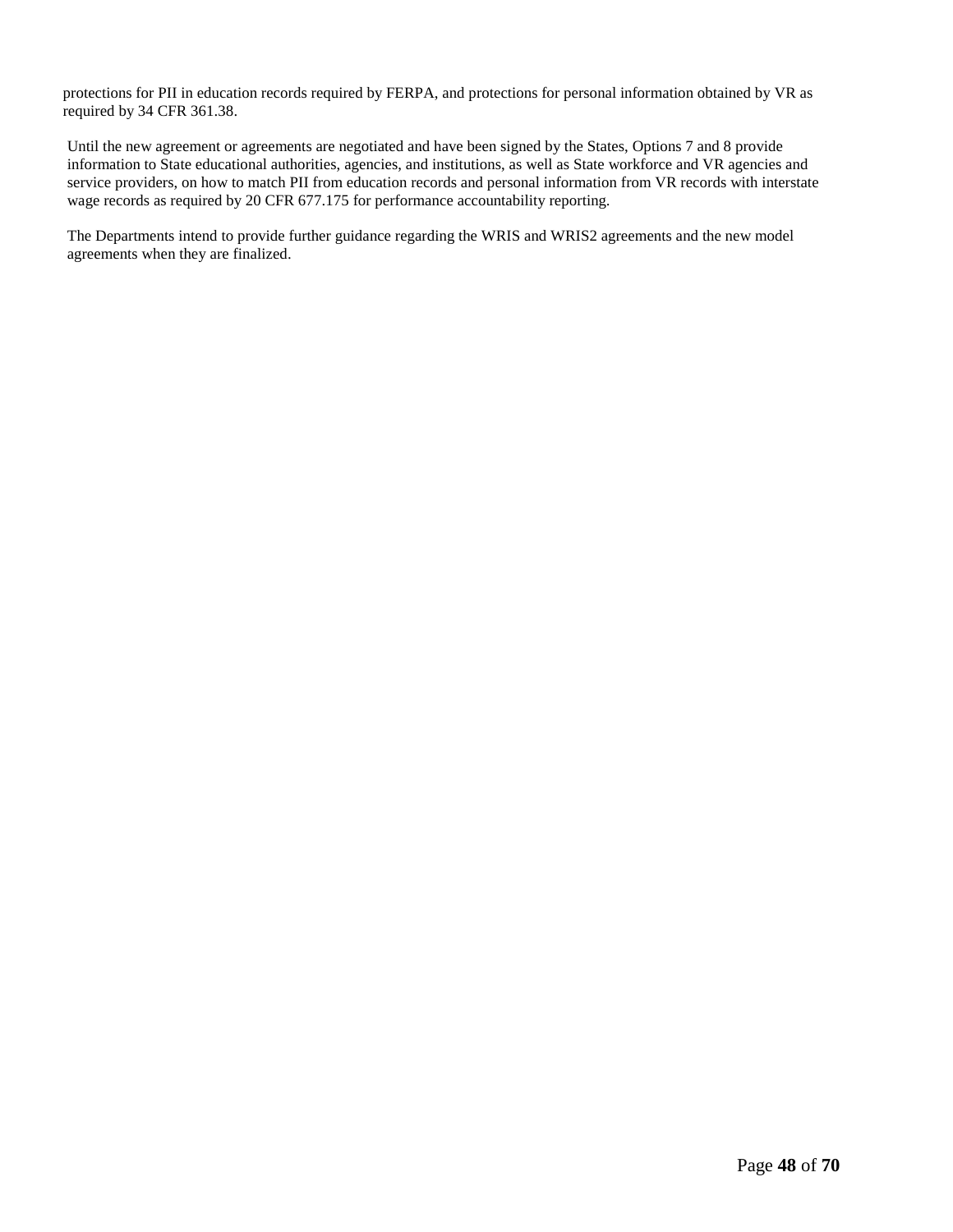### **If the requestor is not subject to FERPA:**



The TPE shares WIOA program participant data with the PACIA. The PACIA shares WIOA participant data with WRIS2 to facilitate matches. WRIS2 matches data and returns the individual level results to the PACIA. The PACIA returns aggregate data to the TPE for purposes of the required performance reports.

*Required written agreement(s):*

- If the TPE is a VR agency, then an agreement between the VR agency, the PACIA, the contractor administering WRIS2, and the participating States that covers the VR written agreement requirements at 34 CFR 361.38 and the UC confidentiality regulations in 20 CFR 603.10(b).
- If the TPE is not a VR agency and will not be exchanging PII from educational records or personal information covered by the VR regulations, then an agreement between the TPE and the PACIA that covers the UC confidentiality regulations consistent with 20 CFR 603.10(b) .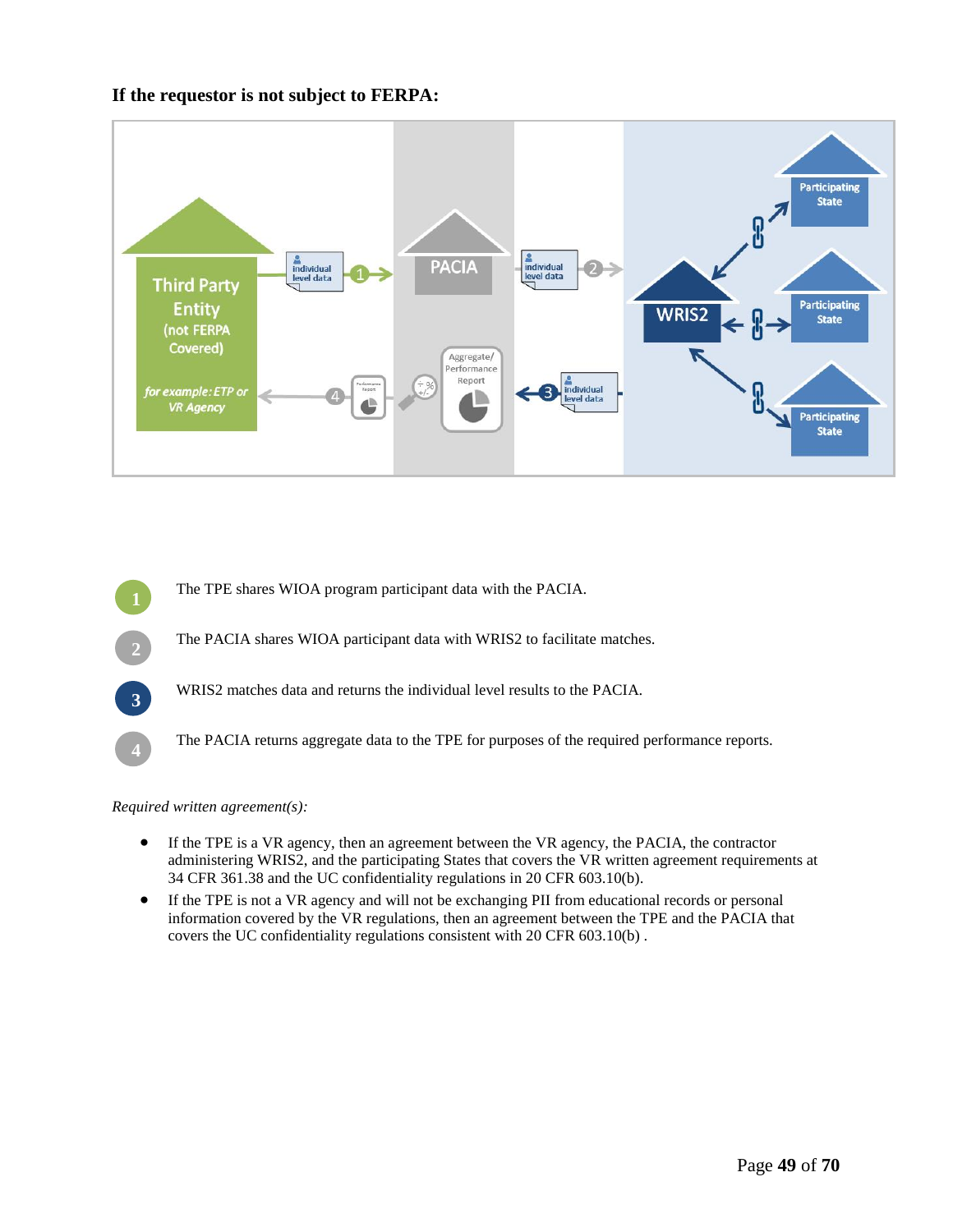

### **If the entity is subject to FERPA and the Governor does not designate the Educational Authority as a PACIA.**

**<sup>1</sup>**The TPE shares PII from education records with the PACIA, which must be designated as an authorized representative for audit and evaluation purposes pursuant to 34 CFR 99.35.

**<sup>2</sup>**The PACIA shares PII from education records with WRIS2 to facilitate matches; to permit this, the FERPA-covered TPE must designate all parties to WRIS2, including the contractor administering WRIS2 and other States, as its authorized representatives pursuant to 34 CFR 99.35.



**<sup>3</sup>**WRIS2 matches data and returns the individual level results to the PACIA.

**<sup>4</sup>**The PACIA returns aggregate data to the TPE for purposes of the required performance reports.

#### *Required written agreement(s):*

- **If the Governor designates the PACIA as an Educational Authority for the purposes of WIOA performance reporting:** 
	- o PACIA, as the Ed. Authority, and all entities receiving PII from educational records, including the contractor administering WRIS2 and the Participating States: covers FERPA compliance for the PACIA/Ed. Authority to designate the contractor administering WRIS2 and the participating States as its authorized representatives and covers UC confidentiality regulations consistent with 20 CFR 603.10(b).
- **If the Governor does not designate the PACIA as an Educational Authority:** 
	- o The TPE, the PACIA, all entities receiving PII from educational records, including the contractor administering WRIS2, the Participating States, and the Ed. Authority: covers FERPA compliance for the Ed. Authority to designate the PACIA and other entities receiving PII as its authorized representatives and covers UC confidentiality regulations consistent with 20 CCR 603.10(b).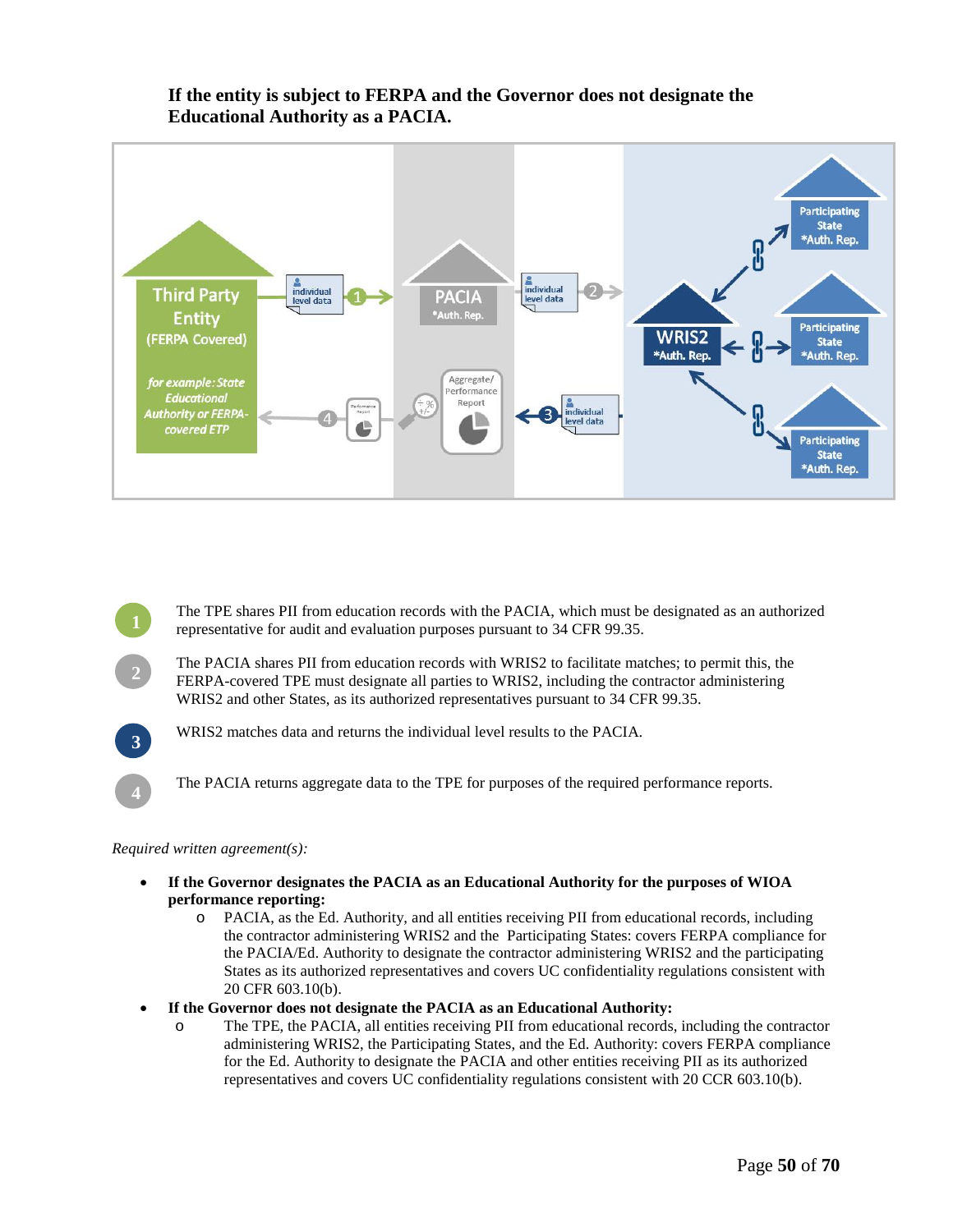## Option 9: A State VR Agency Discloses Personal Information, and State and Local Educational Authorities Disclose PII from Education Records to a State UC Agency for Evaluations under Section 116(e) of WIOA

Section 116(e)(1) of WIOA requires States, in coordination with local boards and State agencies responsible for administration of core programs, to conduct evaluations to promote, establish, implement, and utilize methods for continuously improving core program activities to achieve highlevel performance within, and high-level outcomes from, the workforce development system.

To obtain wage records for program evaluations, States would follow the same processes set out in Options 1 through 8, above; which option or options a State would use for any given evaluation would depend on the purpose of the evaluation. That is, if the purpose of the evaluation were to measure the success of only those program participants who remained within the State, a "public official" as defined in 20 CFR 603.2(d), could use Options 1 through 6, or a combination of those options. If the State wished to include in the evaluation students who had moved to a specific State, or out of State, the State would use the methods discussed in Options 7 or 8.

The FERPA, VR, and UC requirements for written agreements would have to be met whether the evaluation measured outcomes for only in-State, for only out-of-State, or for all program participants.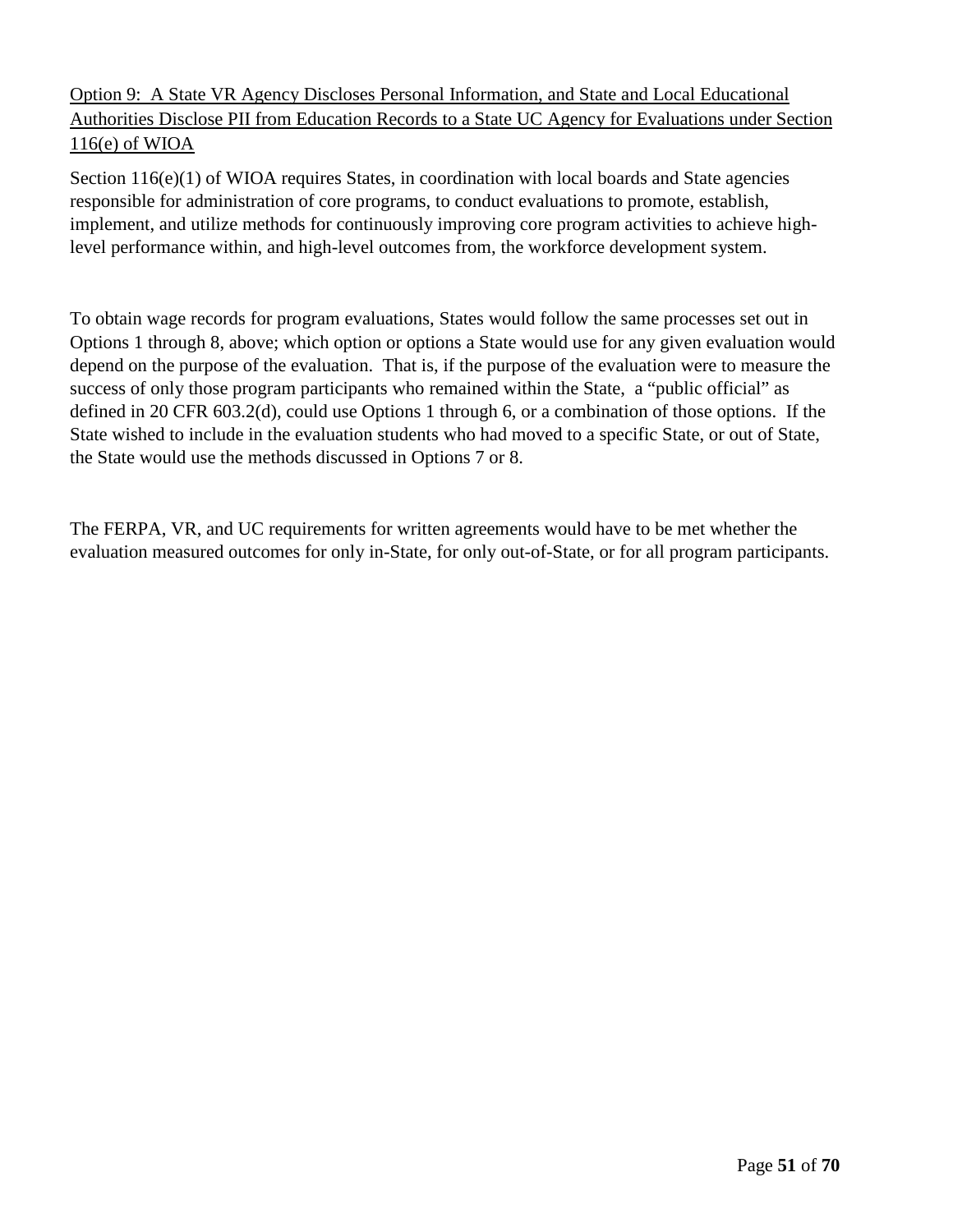**Administrative and Organizational Processes and Infrastructure for Data Sharing**

## <span id="page-51-0"></span>**Written Agreement Requirements**

Attachment II sets forth the required contents of a data exchange agreement and includes both FERPA requirements and 20 CFR 603.10 requirements. There are no specific VR content requirements for data exchange agreements; however, such agreements must be consistent with statutory and regulatory requirements of 34 CFR 361.38. ED expects to issue guidance in the near future regarding the development of written agreements required by 34 CFR 361.38 for purposes of ensuring the protection of the confidentiality of personal information held by VR agencies.

### <span id="page-51-1"></span>**Publication of WIOA Performance Reports**

When generating WIOA performance reports, it is important to remember that section 116(d)(6)(C) of WIOA and 34 CFR 99.30 of the FERPA regulations prohibit the publication of any data in those reports that would reveal PII from education records. While the aggregation of individual-level data into program-level reports removes much of the risk of disclosure of PII from education records, some risk of disclosure does remain in circumstances where data are reported for small groups, when individuals possess a unique or uncommon characteristic (or a combination of characteristics) that would allow them to be identified in the resulting aggregate report, or when all (or almost all) members of a group share a common characteristic or outcome (e.g., if all program participants are unemployed). To protect privacy in these situations, it is necessary to establish minimum group size thresholds for reporting data, as well as routines for truncating extreme values for outcome variables (e.g., when mean or median income is below \$15,000 or above \$200,000). While the parameters selected for these privacy protections may vary from State to State depending on local reporting rules (e.g., States minimum n-size requirements vary from 3-30, with the majority of States using n=10), the principles behind disclosure avoidance in public reporting are discussed in a Privacy Technical Assistance Center FAQ on Disclosure Avoidance (available at:

[http://ptac.ed.gov/sites/default/files/FAQs\\_disclosure\\_avoidance.pdf](http://ptac.ed.gov/sites/default/files/FAQs_disclosure_avoidance.pdf)

Because State laws on privacy protection vary, as noted above, the UC agency, the State educational agency, and other educational agencies and institutions, should consult with the State's privacy officer or counsel to ensure the UC agency's actions conform to State law. State laws on data security may be found at: [http://www.ncsl.org/research/telecommunications-and](http://www.ncsl.org/research/telecommunications-and-information-technology/security-breach-notification-laws.aspx)[information-technology/security-breach-notification-laws.aspx](http://www.ncsl.org/research/telecommunications-and-information-technology/security-breach-notification-laws.aspx)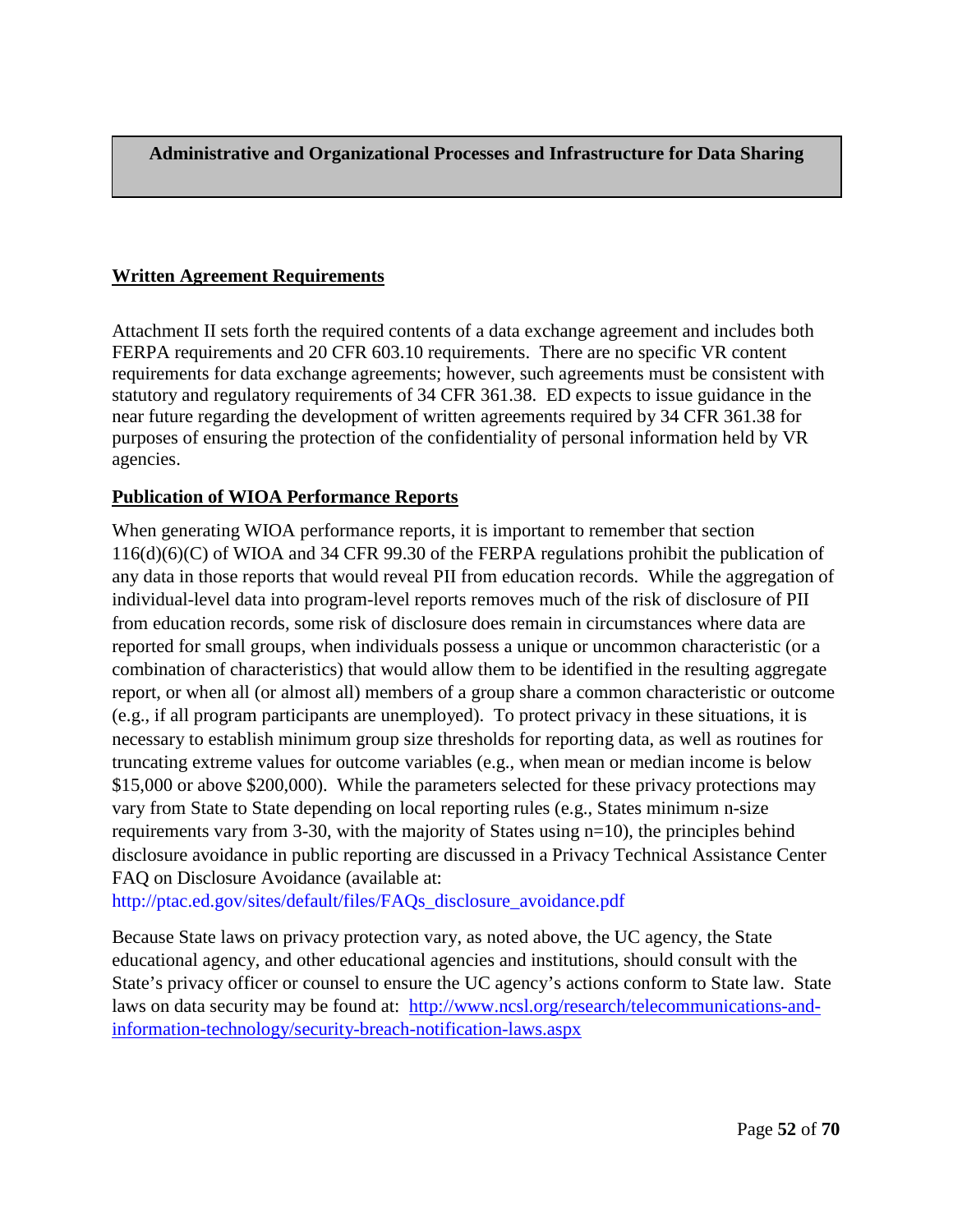In addition, [NIST 800-122](http://csrc.nist.gov/publications/nistpubs/800-122/sp800-122.pdf) (*Guide to Protecting the Confidentiality of PII*) provides guidance for Federal agencies and those who conduct business on behalf of the agencies. Recommendations in section 4, Pg. 4-1 of NIST 800-122 can be leveraged. That guidance recommends, among other things, that the organizations:

- Evaluate the sensitivity of each individual PII data field. For example, an individual's SSN is generally more sensitive than an individual's phone number or ZIP code. States should also evaluate the sensitivity of the PII data fields when combined.
- De-identify records by removing enough PII such that the remaining information does not identify an individual and there is no reasonable basis to believe that the information can be used to identify an individual. De-identified records can be used when full records are not necessary, such as for examinations of correlations and trends

Additional information on suppression of data will be forthcoming if needed.

## <span id="page-52-0"></span>**Costs for Providing Access to Wage Records**

Federal law prohibits State UC agencies from charging the costs of providing wage data to public officials, or for- and nonprofit entities, against the grant funds received for administration of the UC program, unless there is only an incidental amount of staff time and no more than nominal processing costs are involved in making the disclosure or in those instances where the UC agency has a reciprocal cost agreement or arrangement with the recipient entity. See 20 CFR 603.8(b) and (d). UC confidentiality regulations define "reciprocal" to mean that the relative benefits received by each are approximately equal. See 20 CFR 603.8(d). Consequently, State UC agencies must recover, from the recipient of the wage data or from some other source such as general revenues, the actual costs of providing the wage data. This must be done consistent with the uniform requirements in 2 CFR part 200. Provisions for paying the costs of providing wage data must be included in the written agreement between the State UC agency and the "public official" receiving the data. See 20 CFR 603.10(b)(iv).

Each State determines the costs of disclosing wage records for that State. The amount recovered in payment or reimbursement for providing the wage data must include any initial start-up or programming costs associated with making the disclosure; costs include programmer time to establish or create a program to extract data based on the requester's needs; staff time to pull or review the data; and any other expenses specific to the data request. See 20 CFR 603.8(c). States vary in their methodology for calculating these costs. State UC agencies should recover only the actual costs of data access and cross-matching, and are strongly encouraged to assess costs so as not to place undue burden on State programs and other entities that are required to use the data under WIOA.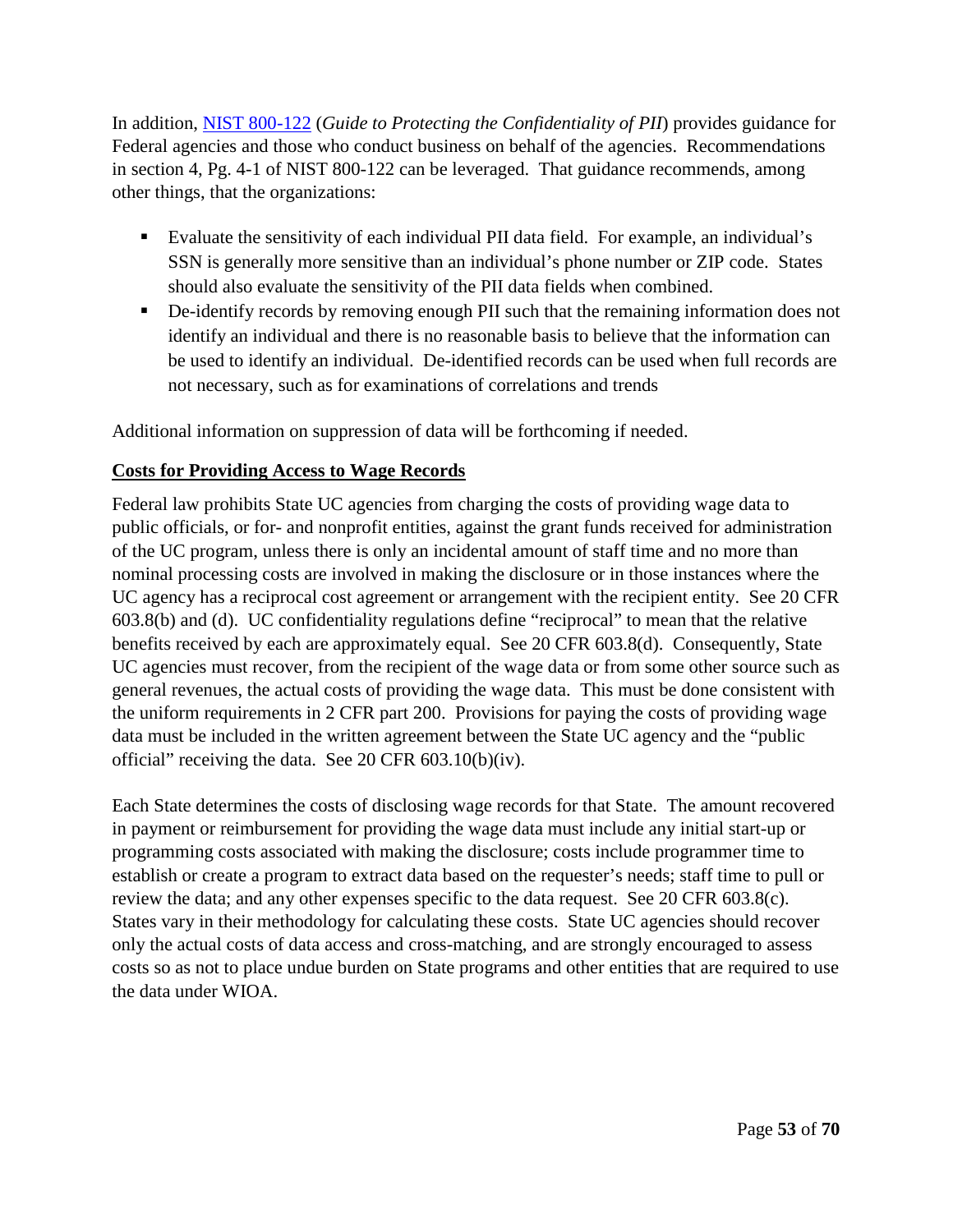## <span id="page-53-0"></span>**State Infrastructure to Support WIOA Performance Accountability**

To meet the performance accountability provisions under WIOA for core programs and ETP reporting, States will need to collaborate across programs to plan and implement the necessary foundational written agreements to support information sharing, and information technology solutions and business processes, to support matching of data and to provide, as appropriate under both Federal and State laws, either individual data or aggregate data that results from the matching with the entities that need it. In addition to ensuring that WIOA performance reporting on participants by the core programs is enabled, States are strongly encouraged to consider how to support the reporting requirements for ETPs. DOL and ED plan to work with States to identify models for developing WIOA performance accountability infrastructure and enabling sharing of States' best practices.

### **Additional Resources**

Attachment IV provides links to Federal regulations, including FERPA, and the WRIS and WRIS 2 Data Sharing Agreements, as well as several guidance documents outlining privacy and security considerations for protecting confidential information from education records.

Also included in Attachment IV are best practice resources on records governance and the use of the administrative records. These guides review issues that should be considered when preparing to collect workforce data (e.g., does the State use a federated or centralized data system; how long have the data been collected; are there any issues with data quality; what was the original intent of the administrative data collection; how has the State approached data sharing in the past; etc.). For example, data ownership, technical requirements, and privacy vary greatly depending on whether a State uses a federated or centralized data system. In a federated system, individual source systems maintain possession of their data; in a centralized system, data are housed in a centrally located data repository. To help agencies better navigate these important issues, references include information on the State longitudinal database system (SLDS) design, culture of administrative records in the State, and application of UC confidentiality regulations to requests for records.

Contact Information

DOL and ED have worked collaboratively in the development of this guidance and expect to continue to work collaboratively to respond to questions from stakeholders and to provide technical assistance related to the guidance. Questions are likely to surface through a variety of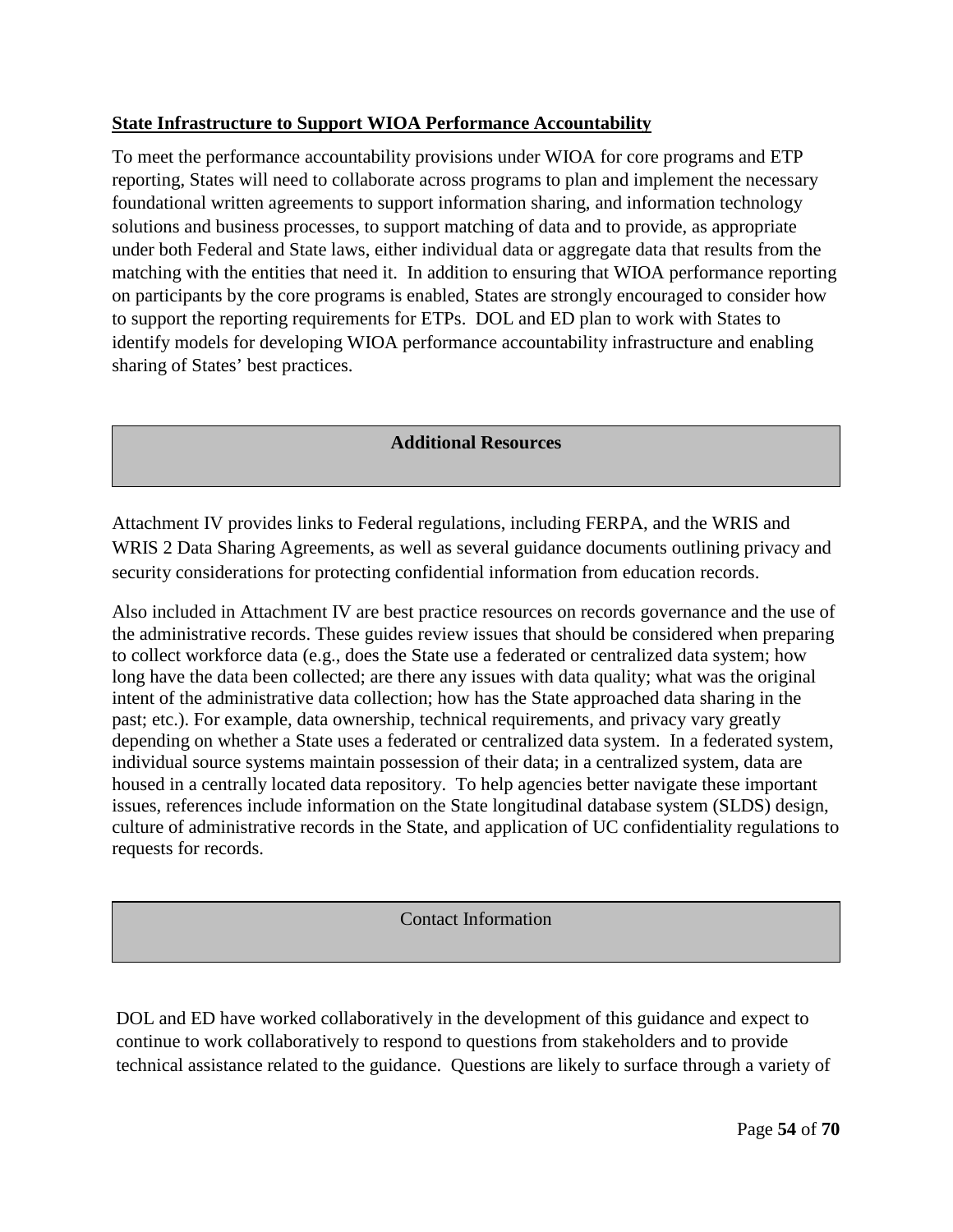ways and may flow up through individual program channels. However, DOL and ED plan to jointly develop responses to questions associated with this guidance and will work to ensure that all stakeholders receive the same information.

## *U.S. Department of Education*

Please refer to the Privacy Technical Assistance Center (PTAC) website [\(http://ptac.ed.gov/\)](http://ptac.ed.gov/) and direct questions related to FERPA and SLDS to [PrivacyTA@ed.gov](mailto:PrivacyTA@ed.gov) or 855-249-3072. PTAC will work with the Department's Family Policy Compliance Office (FPCO), which administers FERPA, to provide you with answers.

## *U.S. Department of Labor*

For inquiries regarding the protection and use of UC data please contact [Information.StateUILegal@dol.gov.](mailto:Information.StateUILegal@dol.gov)

Questions related to WRIS or WRIS 2 should be sent to [WRIS@dol.gov](mailto:WRIS@dol.gov)

For questions or concerns on performance-related issues please contact the Department of Labor at [etaperforms@dol.gov](mailto:etaperforms@dol.gov)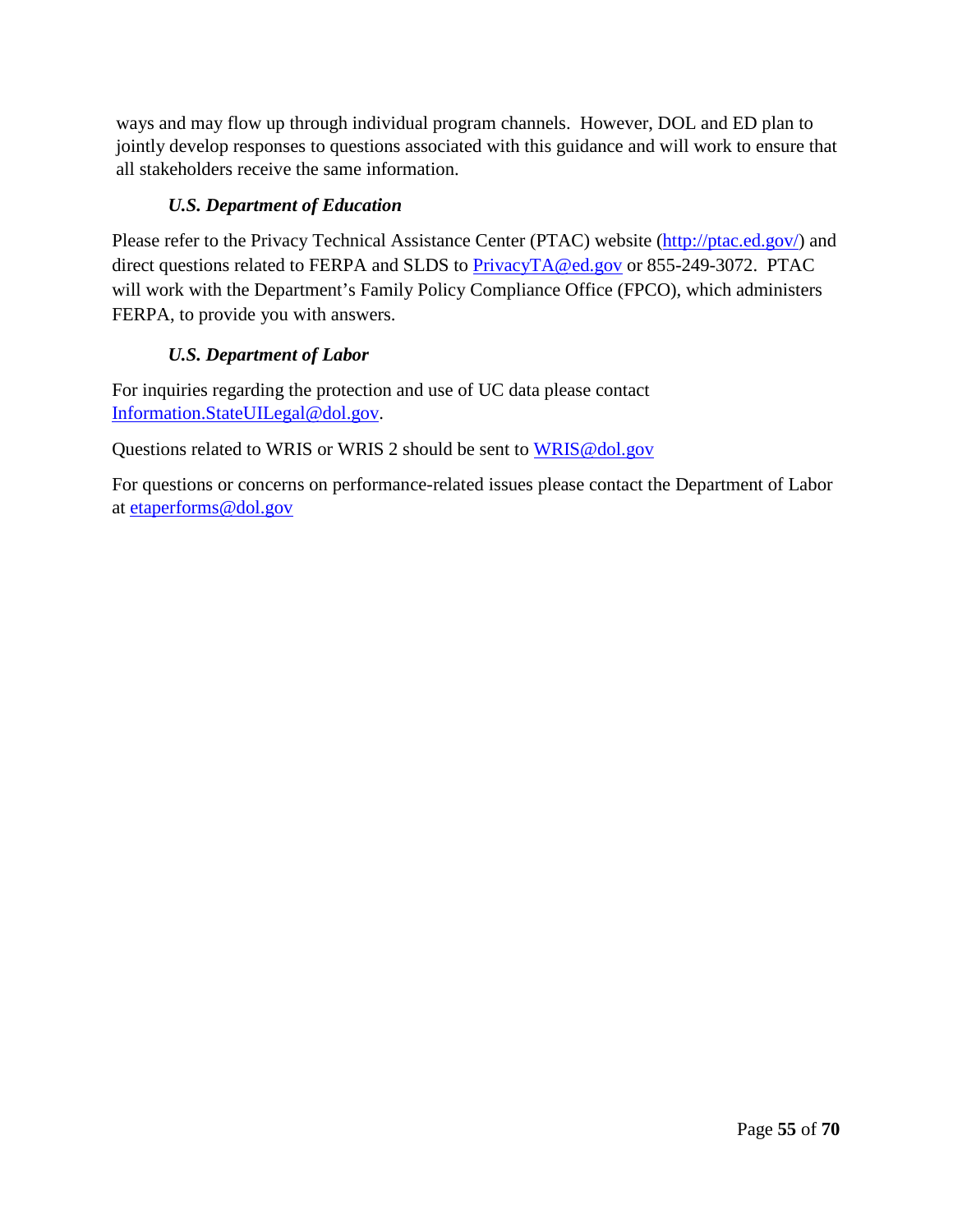## <span id="page-55-1"></span><span id="page-55-0"></span>**Attachment I**

## **Options for Matching UC Wage Records & Education Data**

This chart describes some of the ways in which educational authorities and training providers may obtain wage records for audit or evaluation, and performance reporting, purposes, and provides a short-cut to the Options set out above.

| <b>Type of Entity</b><br>that May Receive<br><b>Student Data</b>       | <b>Type of Entity</b><br>that May<br><b>Receive Wage</b><br><b>Records</b> | Intra or<br><b>Interstate</b><br><b>Match</b> | <b>Individual Wage</b><br><b>Records or</b><br><b>Aggregate Data</b>        | <b>Entity that May</b><br><b>Execute the</b><br>$\mathbf{Match}^1$                                                                                     |
|------------------------------------------------------------------------|----------------------------------------------------------------------------|-----------------------------------------------|-----------------------------------------------------------------------------|--------------------------------------------------------------------------------------------------------------------------------------------------------|
| <b>State Educational</b><br>Authority                                  | <b>Public Official</b>                                                     | Intrastate                                    | Individual wage<br>records &<br>aggregate data<br>permitted                 | State agency that<br>has wage records<br>(generally the UC<br>agency),<br>educational<br>authority, or<br>public educational<br>institutions           |
| Authorized<br>Representative of<br>a State<br>Educational<br>Authority | <b>Public Official</b>                                                     | Intrastate                                    | Individual wage<br>records &<br>aggregate data<br>permitted                 | State agency that<br>has wage records<br>(generally the UC<br>agency),<br>educational<br>authority, or<br>public educational<br>institutions           |
| <b>State Educational</b><br>Authority                                  | <b>Public Official</b>                                                     | Interstate                                    | Individual wage<br>records or<br>aggregate data<br>permitted (see<br>below) | PACIA, State<br>agency that has<br>wage records<br>(generally the UC<br>agency),<br>educational<br>authority, or<br>public educational<br>institutions |
| Authorized<br>Representative of<br>a State<br>Educational              | Public Official                                                            | Interstate                                    | Individual wage<br>records or<br>aggregate data<br>permitted (see           | PACIA, State<br>agency that has<br>wage records<br>(generally the UC                                                                                   |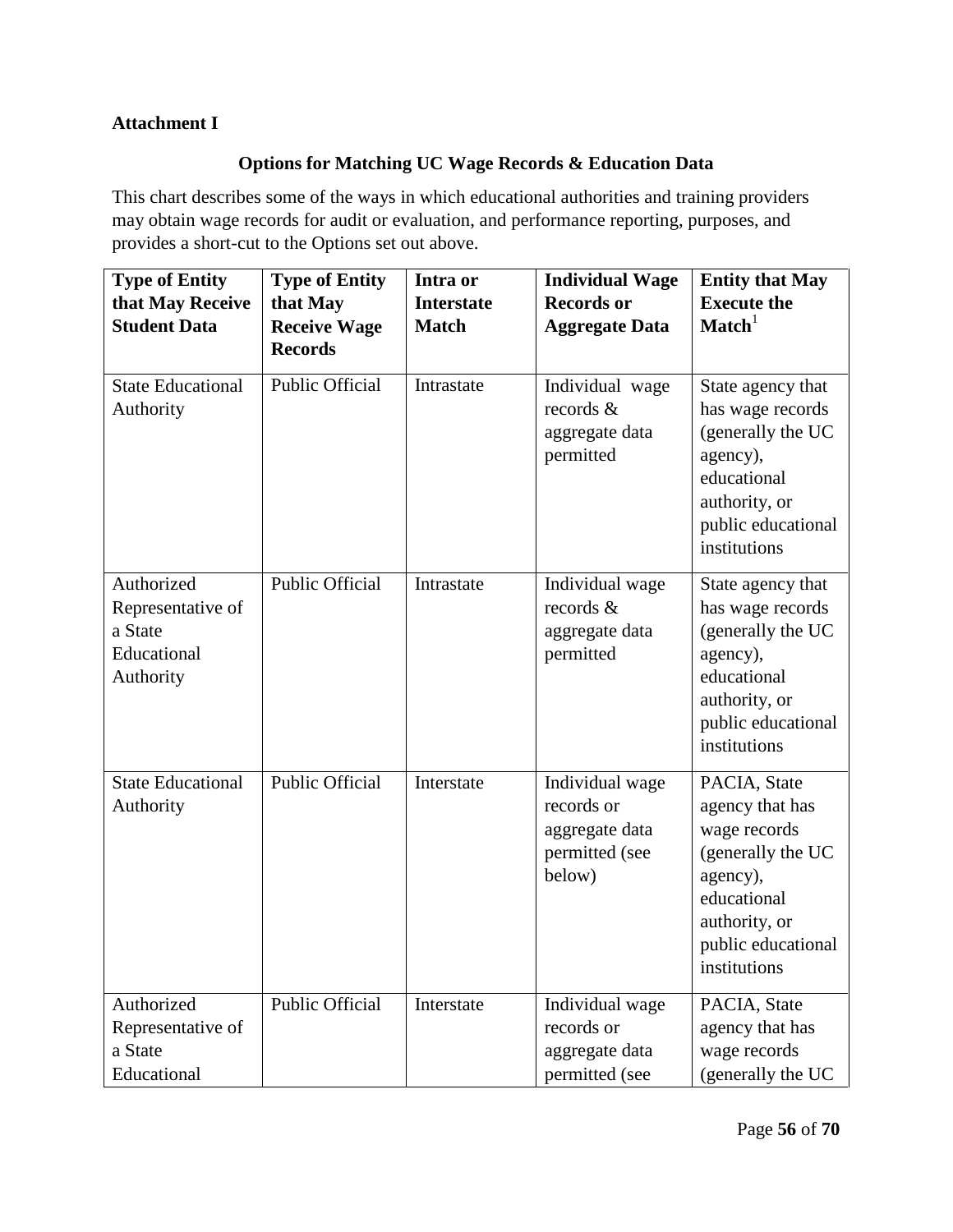| <b>Type of Entity</b><br>that May Receive<br><b>Student Data</b>       | <b>Type of Entity</b><br>that May<br><b>Receive Wage</b><br><b>Records</b> | Intra or<br><b>Interstate</b><br><b>Match</b> | <b>Individual Wage</b><br><b>Records or</b><br><b>Aggregate Data</b> | <b>Entity that May</b><br><b>Execute the</b><br>$\mathbf{Match}^1$                                              |
|------------------------------------------------------------------------|----------------------------------------------------------------------------|-----------------------------------------------|----------------------------------------------------------------------|-----------------------------------------------------------------------------------------------------------------|
| Authority                                                              |                                                                            |                                               | below)                                                               | agency),<br>educational<br>authority, or<br>public educational<br>institutions                                  |
| <b>State Educational</b><br>Authority                                  | Non-profit or<br>for-profit<br>service<br>providers                        | Intrastate                                    | Aggregate data<br>only                                               | State agency that<br>has wage records<br>(generally the UC<br>agency) or<br>educational<br>authority            |
| Authorized<br>Representative of<br>a State<br>Educational<br>Authority | Non-profit or<br>for-profit<br>service<br>providers                        | Intrastate                                    | Aggregate data<br>only                                               | State agency that<br>has wage records<br>(generally the UC<br>agency) or<br>educational<br>authority            |
| <b>State Educational</b><br>Authority                                  | Non-profit or<br>for-profit<br>service<br>providers                        | Interstate                                    | Aggregate data<br>only                                               | PACIA, State<br>agency that has<br>wage records<br>(generally the UC<br>agency), or<br>educational<br>authority |
| Authorized<br>Representative of<br>a State<br>Educational<br>Authority | Non-profit or<br>for-profit                                                | Interstate                                    | Aggregate data<br>only                                               | PACIA, State<br>agency that has<br>wage records<br>(generally the UC<br>agency), or<br>educational<br>authority |

*NOTE: The permissible options detailed above apply to all methods by which the matches occur, such as WRIS2, SLDS, WDQI, or directly from a State UC agency. However, each such method may have additional limitations/requirements.*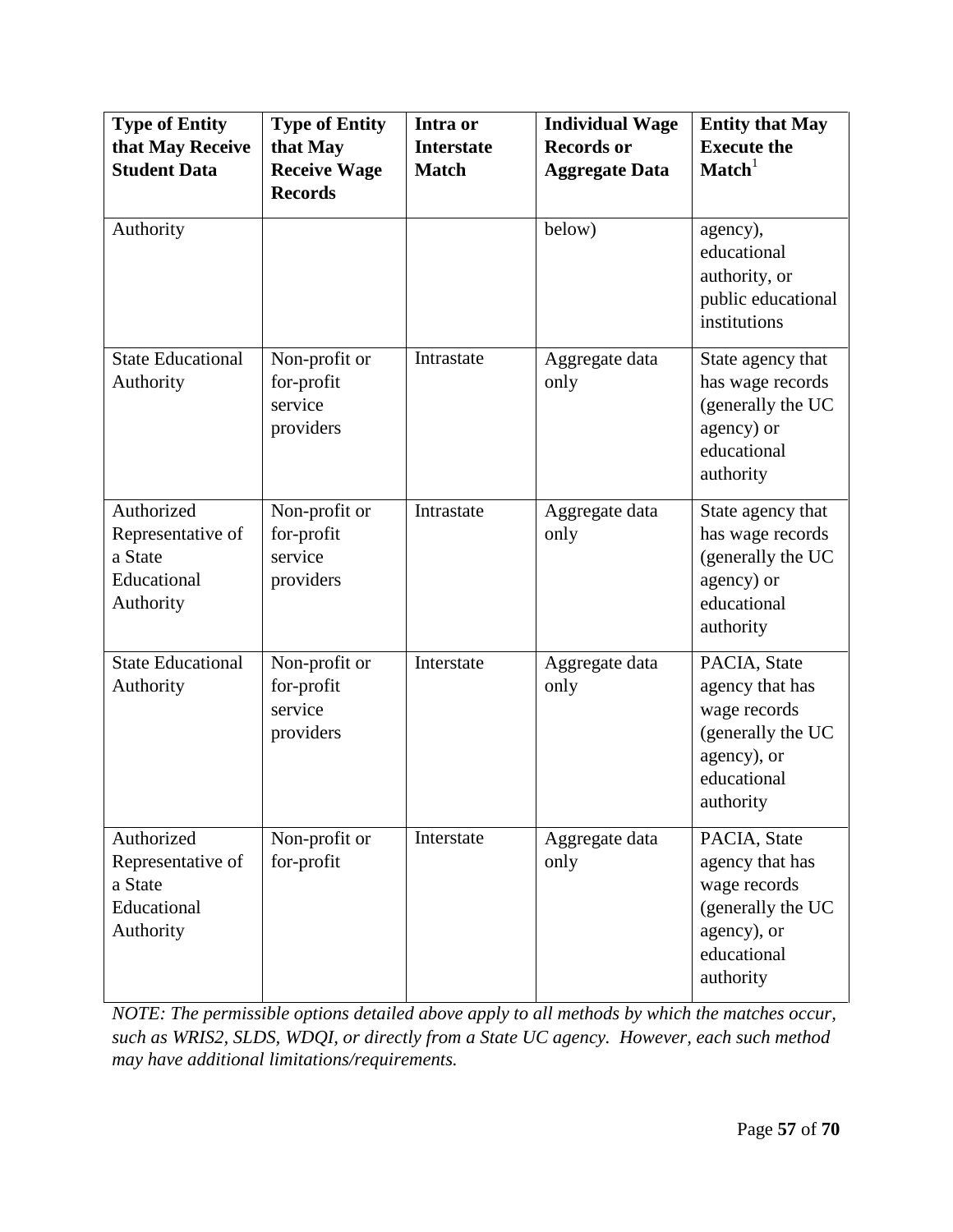Authorized Representative: Any entity or individual designated by a State or local educational authority or an agency headed by an official listed in §99.31(a)(3) to conduct—with respect to Federal or State supported education programs—any audit or evaluation, or any compliance or enforcement activity in connection with Federal legal requirements that relate to these programs (34 CFR 99.3), A State UC agency or other State agency that has wage records may be an authorized representative.

PACIA: The Performance Accountability and Customer Information Agency designated by the governor to be responsible for coordinating the State's program for assessing State and local program performance, and evaluating training provider performance as required under the WIA. Note that the current definition may change under the new agreements. Note, too, that under the WRIS and WRIS2 agreements a PACIA may return only aggregate data; this may also change under the new agreement being negotiated among the States.

 $1$  If a match is executed by an entity other than the agency that has the wage records (generally the UC agency), such entity may NOT have unfettered access to confidential UC information. Many State UC agencies provide public agencies (such as child support enforcement, SNAP, and TANF) access to screens with specific information from the UC data base necessary for the recipient's program, but which screens do not provide access to all information in the UC agency data base.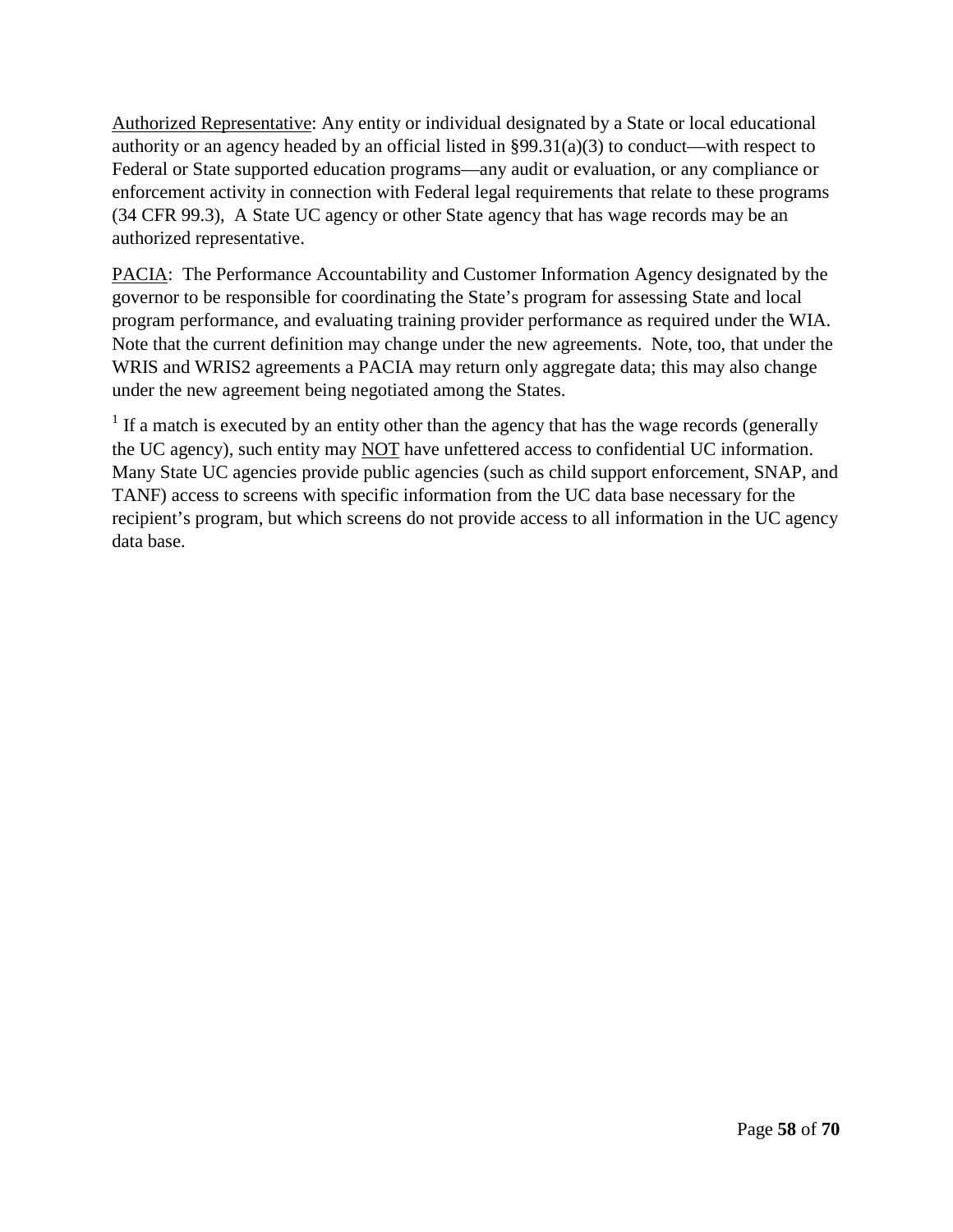## <span id="page-58-0"></span>**Attachment II**

## **Required Components of a Written Agreement**

FERPA regulations at 34 CFR 99.35(a)(3)(i) require the State or local educational authority or agency to use a written agreement to designate any authorized representative to whom PII from education records will be disclosed for the purpose of auditing or evaluating Federal or State supported education programs.

UC confidentiality regulations at 20 CFR 603.10 require a State or State UC agency to enter into a written, enforceable agreement with the agency or entity requesting confidential UC information. The agreement must be terminable if the State or State UC agency determines that the safeguards in the agreement are not being adhered to.

There are no specific VR content requirements for data exchange agreements; however, such agreements must be consistent with statutory and regulatory requirements at 34 CFR 361.38. ED expects to issue guidance in the near future regarding the development of written agreements for the purpose of ensuring the confidentiality of personal information held by the VR agencies.

| The following table lists the required components for written agreements under FERPA |  |  |
|--------------------------------------------------------------------------------------|--|--|
| and the UC confidentiality regulation. An "X" in a column denotes that there is no   |  |  |
| comparable requirement.                                                              |  |  |
|                                                                                      |  |  |

| <b>Components of Agreement</b>  | <b>FERPA Regulations</b>                                                                                                                                                                                                               | <b>UC Confidentiality</b><br><b>Regulations</b>                                                                                                                                                |
|---------------------------------|----------------------------------------------------------------------------------------------------------------------------------------------------------------------------------------------------------------------------------------|------------------------------------------------------------------------------------------------------------------------------------------------------------------------------------------------|
| <b>Designation of agent</b>     | Designate the individual or<br>entity as an authorized<br>representative                                                                                                                                                               | X                                                                                                                                                                                              |
| Defining scope of<br>disclosure | Specify the PII from<br>education records to be<br>disclosed                                                                                                                                                                           | Include a <i>description of the</i><br><i>specific information to be</i><br><i>disclosed</i> and the purposes<br>for which the information is<br>sought (See also "Purpose"<br>of disclosure") |
| <b>Purpose of disclosure</b>    | Specify that the PII will be<br>disclosed to the authorized<br>representative for the<br>purpose of carrying out an<br>audit or evaluation of a<br>Federal or State supported<br>education program, or to<br>enforce or to comply with | Include a description of the<br>specific information to be<br>disclosed and the <i>purposes</i><br>for which the information is<br>sought (See also "Defining"<br>scope of disclosure")        |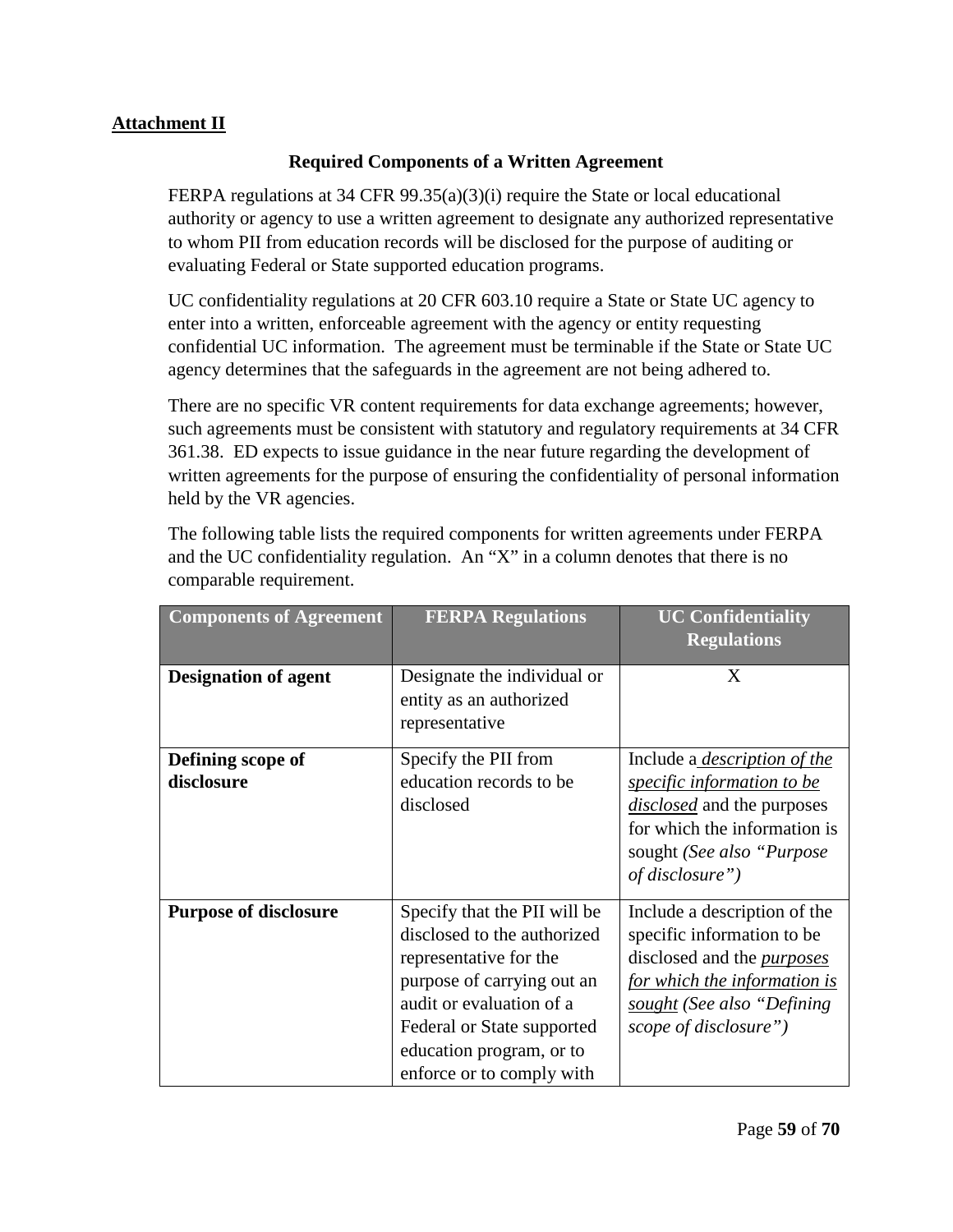| <b>Components of Agreement</b>                                | <b>FERPA Regulations</b>                                                                                                                                                                                                                | <b>UC Confidentiality</b><br><b>Regulations</b>                                                                                                                                                                                                                                                                                                      |
|---------------------------------------------------------------|-----------------------------------------------------------------------------------------------------------------------------------------------------------------------------------------------------------------------------------------|------------------------------------------------------------------------------------------------------------------------------------------------------------------------------------------------------------------------------------------------------------------------------------------------------------------------------------------------------|
|                                                               | Federal legal requirements<br>that relate to the program)                                                                                                                                                                               |                                                                                                                                                                                                                                                                                                                                                      |
| <b>How disclosed information</b><br>will be used              | Include a description of the<br>activity with sufficient<br>specificity to make clear<br>that the work falls within<br>the exception of<br>$§99.31(a)(3)$ , including how<br>the PII from education<br>records will be used             | Require the recipient to use<br>disclosed information only<br>for purposes authorized by<br>law and consistent with the<br>written agreement it entered<br>into meeting the<br>requirements of §603.10                                                                                                                                               |
| <b>Procedural requirements</b><br>for requests                | X                                                                                                                                                                                                                                       | Include a description of the<br>methods and timing of<br>requests for information<br>and responses to those<br>requests, including the<br>format to be used                                                                                                                                                                                          |
| <b>Reimbursement of</b><br>administrative disclosure<br>costs | X                                                                                                                                                                                                                                       | Provision for paying the<br>State UC agency for any<br>costs of furnishing the<br>information. Grant funds<br>may be used to pay costs<br>associated with any<br>disclosure of UC<br>information if not more<br>than an incidental amount<br>of staff time and no more<br>than nominal processing<br>costs are involved in<br>making the disclosure. |
| Who may access disclosed<br>records                           | Limit the use of PII to only<br>authorized representatives<br>with legitimate interests<br>(i.e., those who need to<br>access data for the purposes<br>authorized under the audit<br>or evaluation exception)<br>(See also "Security of | Include a statement that<br>those who may receive<br>information under the<br>agreement will be limited to<br>those with a need to access<br>it for purposes listed in the<br>agreement and that they<br>will only access the                                                                                                                        |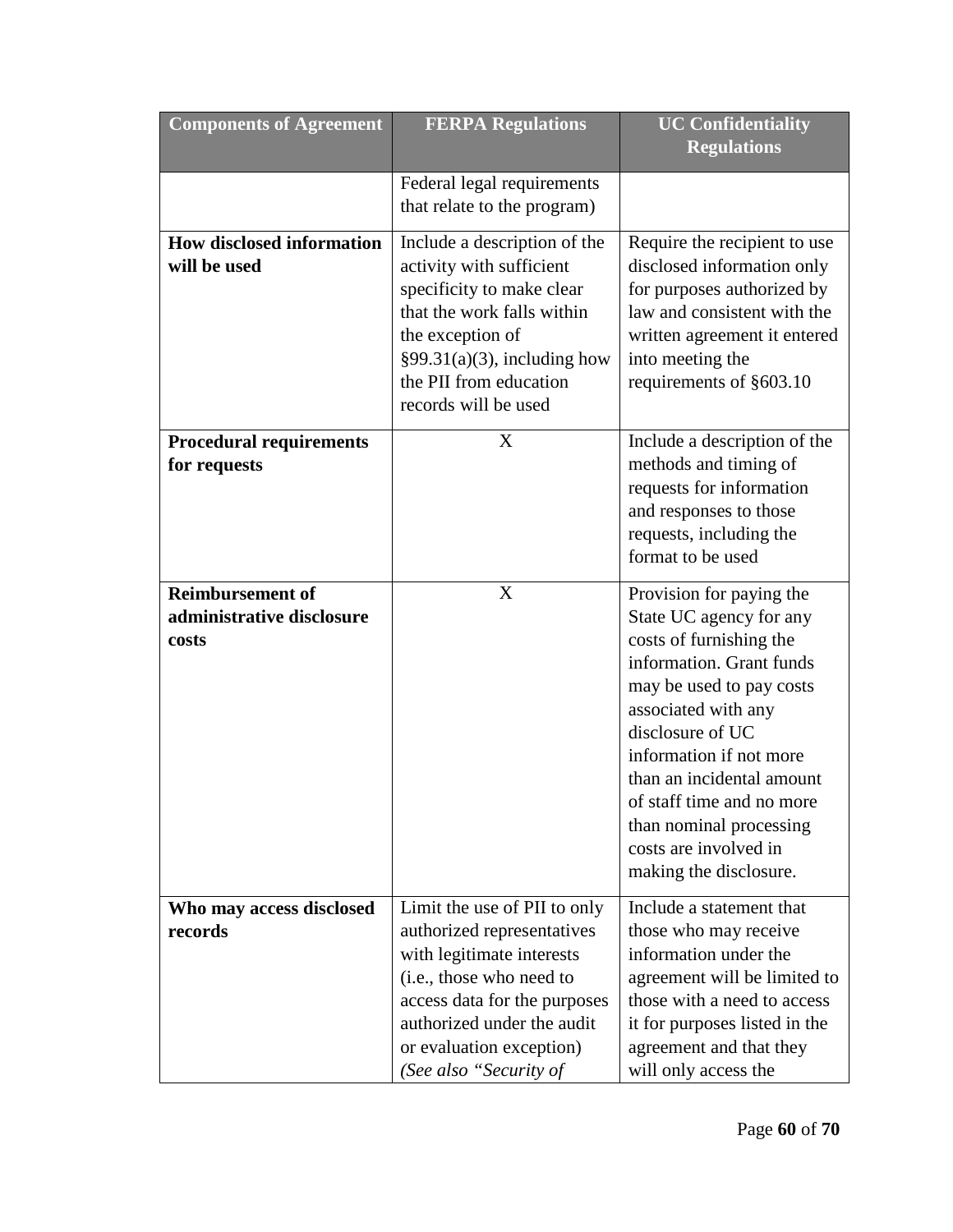| <b>Components of Agreement</b> | <b>FERPA Regulations</b>     | <b>UC Confidentiality</b><br><b>Regulations</b> |
|--------------------------------|------------------------------|-------------------------------------------------|
|                                | disclosed Information")      | information for those<br>purposes.              |
| <b>Security of disclosed</b>   | Establish policies and       | Provision for safeguarding                      |
| information                    | procedures to protect the    | the information disclosed,                      |
|                                | disclosed PII from further   | as required by section 603.9                    |
|                                | disclosure (except back to   |                                                 |
|                                | the disclosing entity) and   |                                                 |
|                                | unauthorized use. This       |                                                 |
|                                | includes limiting the use of |                                                 |
|                                | PII to only authorized       |                                                 |
|                                | representatives with         |                                                 |
|                                | legitimate interests (i.e.,  |                                                 |
|                                | those who need to access     |                                                 |
|                                | data for the purposes        |                                                 |
|                                | authorized under the audit   |                                                 |
|                                | or evaluation exception).    |                                                 |
|                                | The specific policies and    |                                                 |
|                                | procedures outlined in the   |                                                 |
|                                | agreement should be          |                                                 |
|                                | consistent with FERPA and    |                                                 |
|                                | other Federal and State      |                                                 |
|                                | confidentiality and privacy  |                                                 |
|                                | provisions. Please consult   |                                                 |
|                                | with your legal team to      |                                                 |
|                                | ensure compliance with all   |                                                 |
|                                | applicable Federal, State,   |                                                 |
|                                | and local laws.              |                                                 |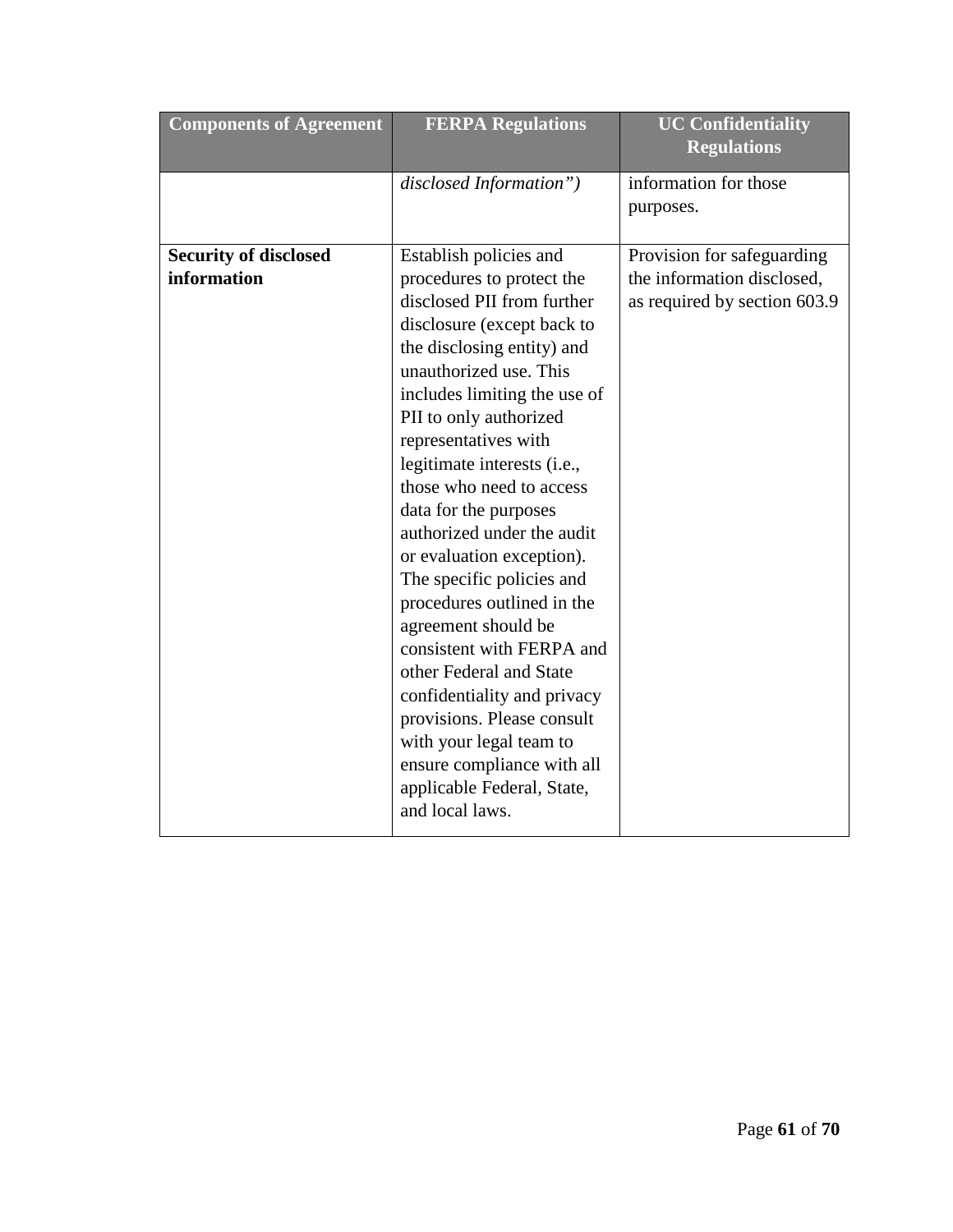| <b>Components of Agreement</b>                      | <b>FERPA Regulations</b>                                                                                      | <b>UC Confidentiality</b><br><b>Regulations</b>                                                                                                                                                                                                                                                                                                                                                                                                    |
|-----------------------------------------------------|---------------------------------------------------------------------------------------------------------------|----------------------------------------------------------------------------------------------------------------------------------------------------------------------------------------------------------------------------------------------------------------------------------------------------------------------------------------------------------------------------------------------------------------------------------------------------|
| <b>Retention period of</b><br>disclosed information | Specify the time period in<br>which the information must<br>be destroyed                                      | Information disclosed must<br>not be retained with PII for<br>longer than such period of<br>time as the State or State<br>UC agency deems<br>appropriate on a case-by-<br>case basis. The length of the<br>retention period will be<br>determined by the purpose<br>for the disclosure, required<br>under 20 CFR 603.10(b)(1),<br>and any retention laws to<br>which the recipient is<br>subject.                                                  |
| <b>Destruction of disclosed</b><br>information      | Require the authorized<br>representative to destroy PII<br>when no longer needed for<br>the specified purpose | After the purpose for the<br>disclosure has been served,<br>the recipient must dispose<br>of the confidential<br>information. Disposal<br>means return of the<br>information to the<br>disclosing State or State UC<br>agency or destruction of the<br>information as directed by<br>the State or State UC<br>agency. Disposal includes<br>deletion of PII by the State<br>or State UC agency in lieu<br>of destruction. 20 CFR<br>603.9(b)(1)(vi) |
| Compliance                                          | X                                                                                                             | Require recipients to<br>maintain a system sufficient<br>to allow an audit of<br>compliance with safeguards<br>and security requirements.<br>20 CFR 603.9(b)(1)(vii)<br>Provision for on-site<br>inspections of the education                                                                                                                                                                                                                      |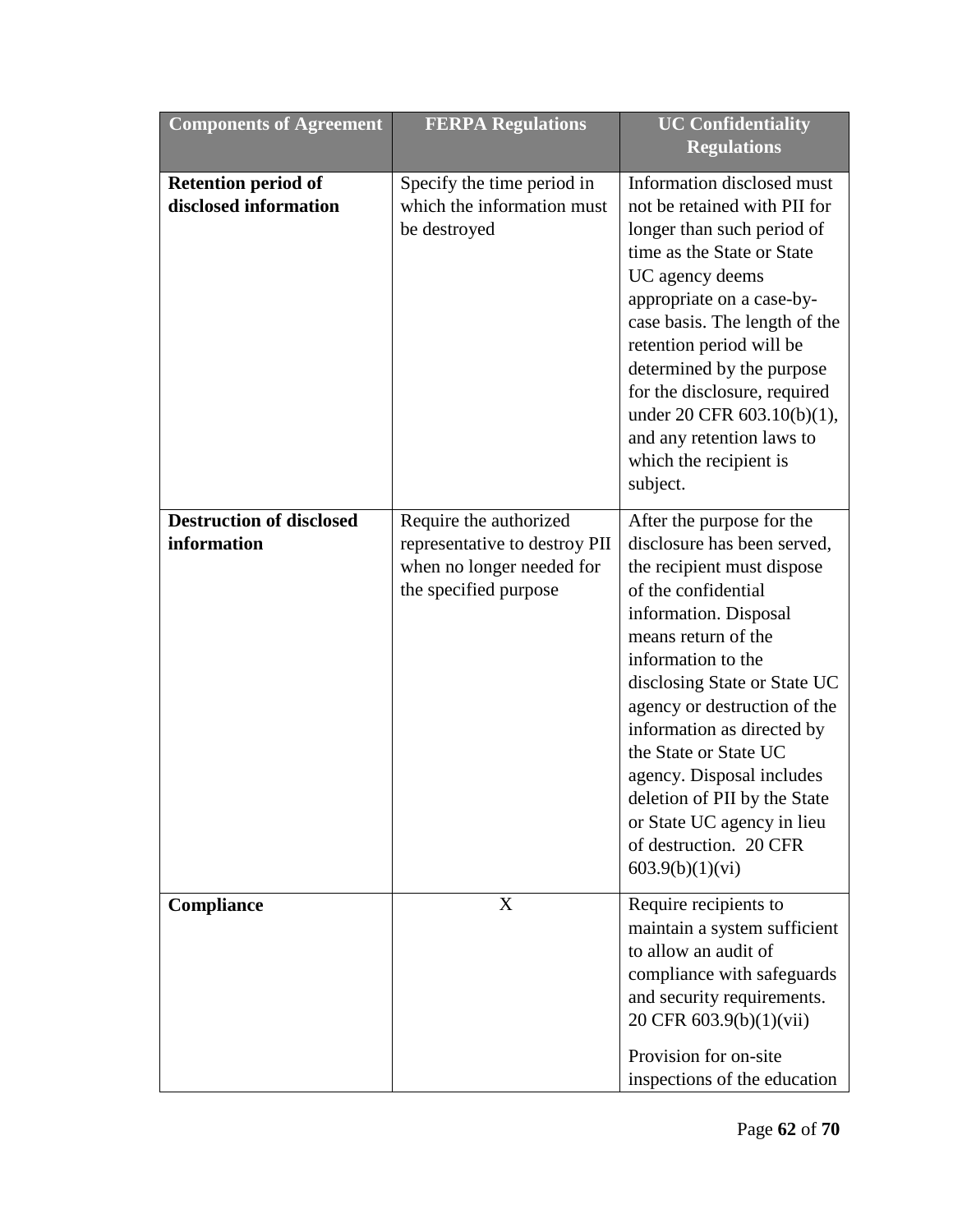| <b>Components of Agreement</b> | <b>FERPA Regulations</b> | <b>UC Confidentiality</b><br><b>Regulations</b>                                                                               |
|--------------------------------|--------------------------|-------------------------------------------------------------------------------------------------------------------------------|
|                                |                          | agency, entity, or contractor<br>to assure that the<br>requirements of the State's<br>law and the agreement are<br>being met. |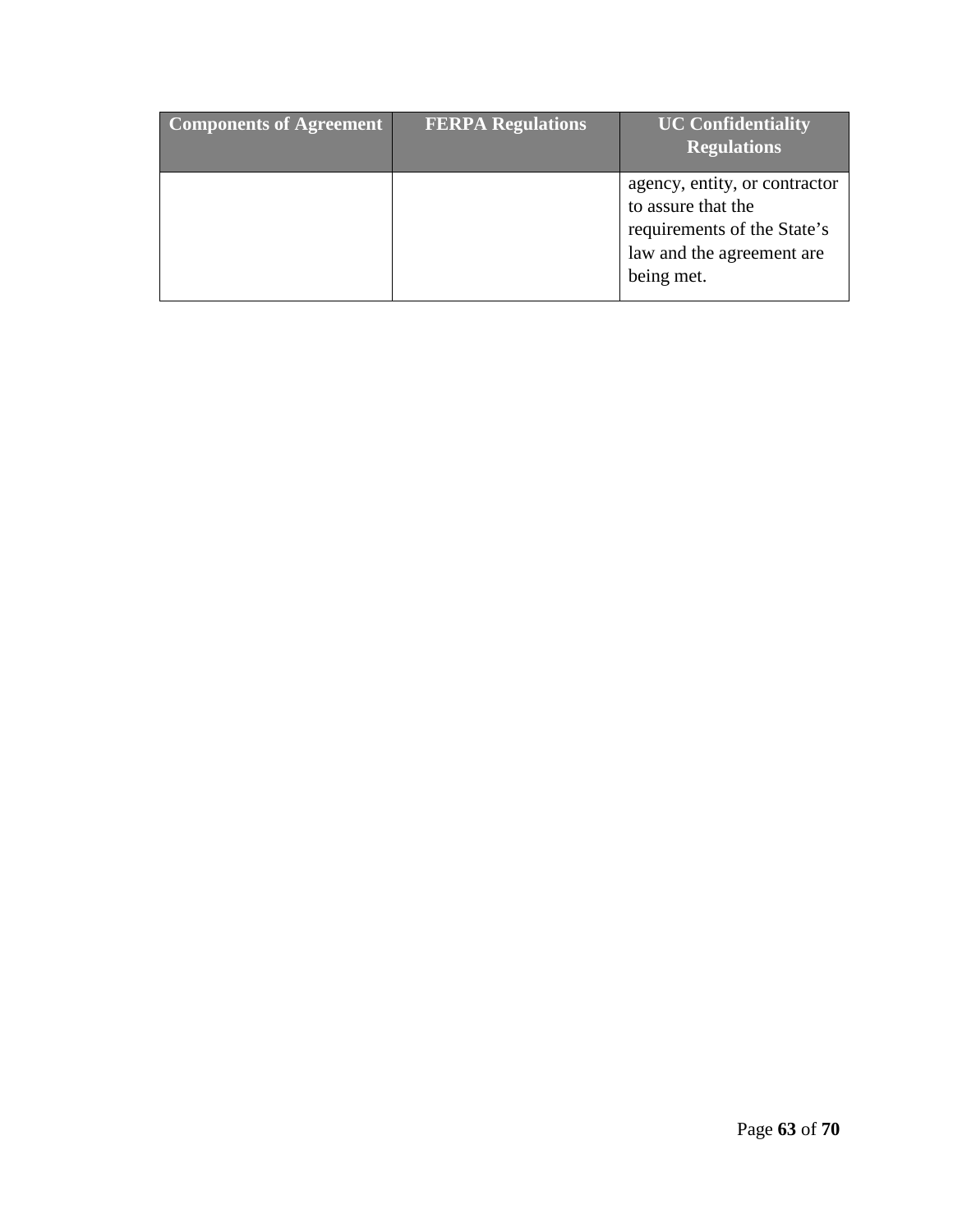# <span id="page-63-0"></span>**Attachment III**

# <span id="page-63-1"></span>**Agencies that Maintain UC Wage Data and Manage Wage Record Matching Agreements.**

| <b>State</b>  | Agency that oversees wage record data<br>collection and maintenance                                                                                                    | Unit or office that specifically manages<br>wage record cross matching agreements                                                                                      |
|---------------|------------------------------------------------------------------------------------------------------------------------------------------------------------------------|------------------------------------------------------------------------------------------------------------------------------------------------------------------------|
| AK            | Alaska Department of Labor and<br><b>Workforce Development</b>                                                                                                         | Division of Employment and Training<br>Services, Unemployment Insurance<br>Support Unit                                                                                |
| AL            | Alabama Department of Labor                                                                                                                                            | Disclosure Unit                                                                                                                                                        |
| <b>AR</b>     | Arkansas Department of Workforce<br><b>Services</b>                                                                                                                    | Arkansas Department of Workforce<br>Services Information Security Office                                                                                               |
| $A\mathbf{Z}$ | Arizona Department of Economic<br>Security, Unemployment Insurance Tax                                                                                                 | Arizona Department of Economic<br>Security, EA/UI Data Security Unit                                                                                                   |
| CA            | <b>Employment Development Department</b><br>(Tax Branch)                                                                                                               | Unemployment Insurance Integrity and<br><b>Accounting Division (UI Branch)</b>                                                                                         |
| CO            | Colorado Department of Labor and<br>Employment, Division of Unemployment<br>Insurance                                                                                  | Unemployment Insurance Policy and<br>Communications                                                                                                                    |
| <b>CT</b>     | <b>Connecticut Department of Labor</b>                                                                                                                                 | CTDOL Office of Program Policy                                                                                                                                         |
| <b>DC</b>     | District of Columbia Department of<br><b>Employment Services</b>                                                                                                       | Office of Unemployment Compensation                                                                                                                                    |
| DE            | Department of Labor, Division of<br>Unemployment                                                                                                                       | Benefit Payment Control Unit                                                                                                                                           |
| <b>FL</b>     | Florida Department of Revenue                                                                                                                                          | General Tax Administration, Resource<br>Management - Anna Barnes                                                                                                       |
| <b>GA</b>     | Georgia Department of Labor                                                                                                                                            | <b>GDOL Legal Services Unit</b>                                                                                                                                        |
| $\mathbf{H}$  | Department of Labor and Industrial<br>Relations<br><b>Unemployment Insurance Division</b><br>Program Development Coordination and<br><b>Evaluation Services Office</b> | Department of Labor and Industrial<br>Relations<br><b>Unemployment Insurance Division</b><br>Program Development Coordination and<br><b>Evaluation Services Office</b> |
| IA            | <b>Iowa Workforce Development</b>                                                                                                                                      | <b>Unemployment Tax</b>                                                                                                                                                |
| ID            | Idaho Department of Labor                                                                                                                                              | <b>Unemployment Insurance Division</b>                                                                                                                                 |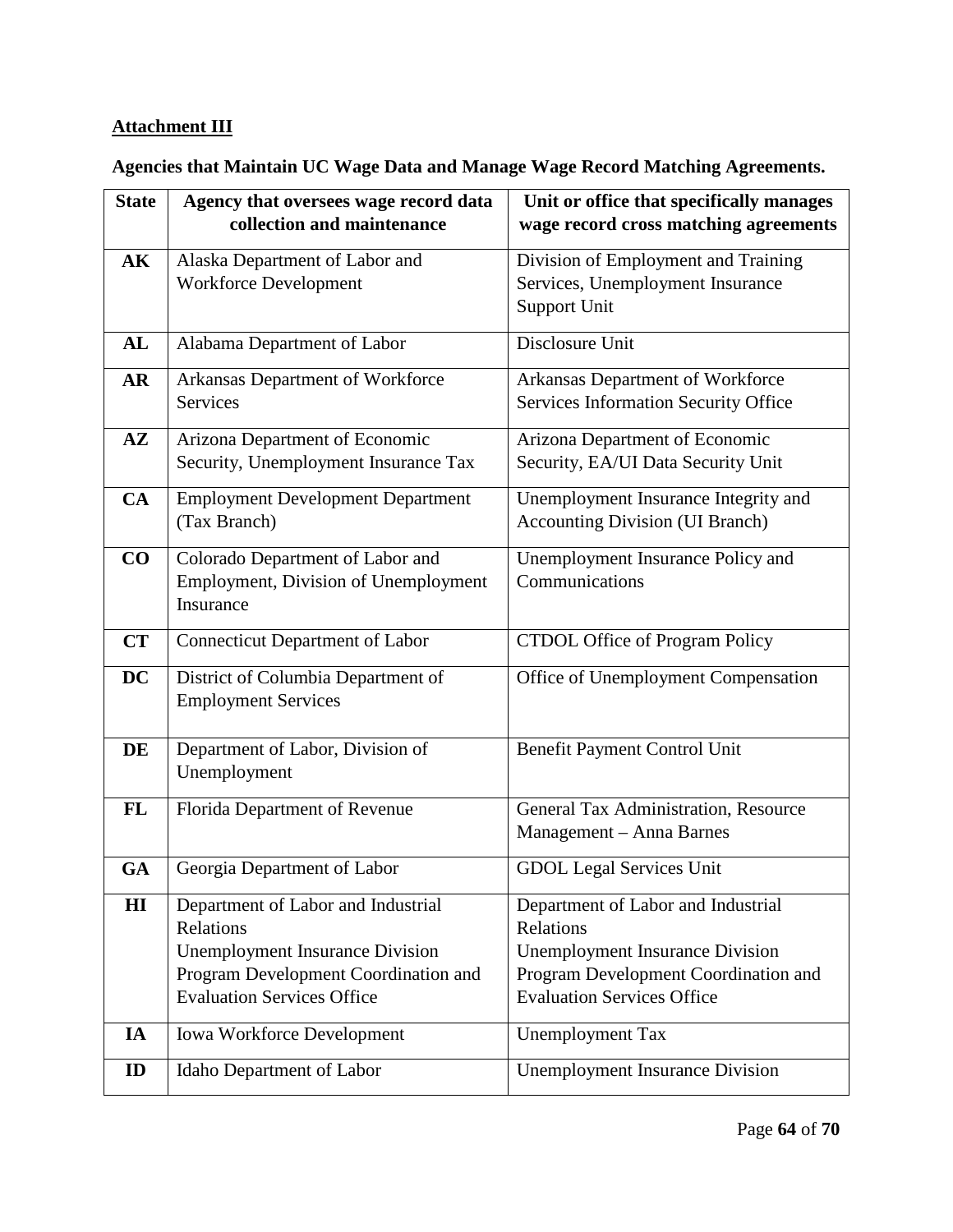| <b>State</b> | Agency that oversees wage record data<br>collection and maintenance                                        | Unit or office that specifically manages<br>wage record cross matching agreements                                    |
|--------------|------------------------------------------------------------------------------------------------------------|----------------------------------------------------------------------------------------------------------------------|
| $\mathbf{L}$ | Illinois Department of Employment<br>Security                                                              | Illinois Department of Employment<br>Security                                                                        |
|              |                                                                                                            | http://www.ides.illinois.gov/Pages/Shared-<br>Data-Agreements.aspx                                                   |
|              |                                                                                                            | We have a website where organizations<br>can go to request a shared data agreement<br>for wage matching.             |
|              |                                                                                                            | Otherwise, agencies can contact Economic<br>Information & Analysis (general number<br>312-793-2316) for information. |
| IN           | Indiana Department of Workforce<br>Development                                                             | Office of General Counsel                                                                                            |
| <b>KS</b>    | Kansas Department of Labor                                                                                 | Kansas Department of Labor - Office of<br><b>Legal Services</b>                                                      |
| KY           | Office of Employment and Training,<br>Division of Unemployment Insurance, Tax<br><b>Enforcement Branch</b> | Office of Employment and Training,<br>Grants Management & Support<br>Division, Operations Branch                     |
| LA           | Louisiana Workforce Commission                                                                             | Louisiana Workforce Commission's Legal<br>Unit/Office of General Counsel                                             |
| <b>MA</b>    | Department of Unemployment Assistance                                                                      | Office of the Chief Counsel                                                                                          |
| <b>MD</b>    | Department of Labor, Licensing and<br>Regulation, Division of Unemployment<br>Insurance                    | Department of Labor, Licensing and<br>Regulation, Division of Unemployment<br>Insurance                              |
| <b>ME</b>    | Maine Department of Labor                                                                                  | Administration Unit, Bureau of<br><b>Unemployment Compensation, Maine</b><br>Department of Labor                     |
| MI           | Unemployment Insurance Agency (UIA),<br><b>Benefit Enforcement Unit</b>                                    | UIA, Benefit Enforcement Unit                                                                                        |
| <b>MN</b>    | Unemployment Insurance Division of the<br>Minnesota Department of Employment<br>and Economic Development   | Performance Management Unit of the<br>Minnesota Department of Employment<br>and Economic Development                 |
| <b>MO</b>    | Missouri Department of Labor and                                                                           | Missouri Department of Labor and                                                                                     |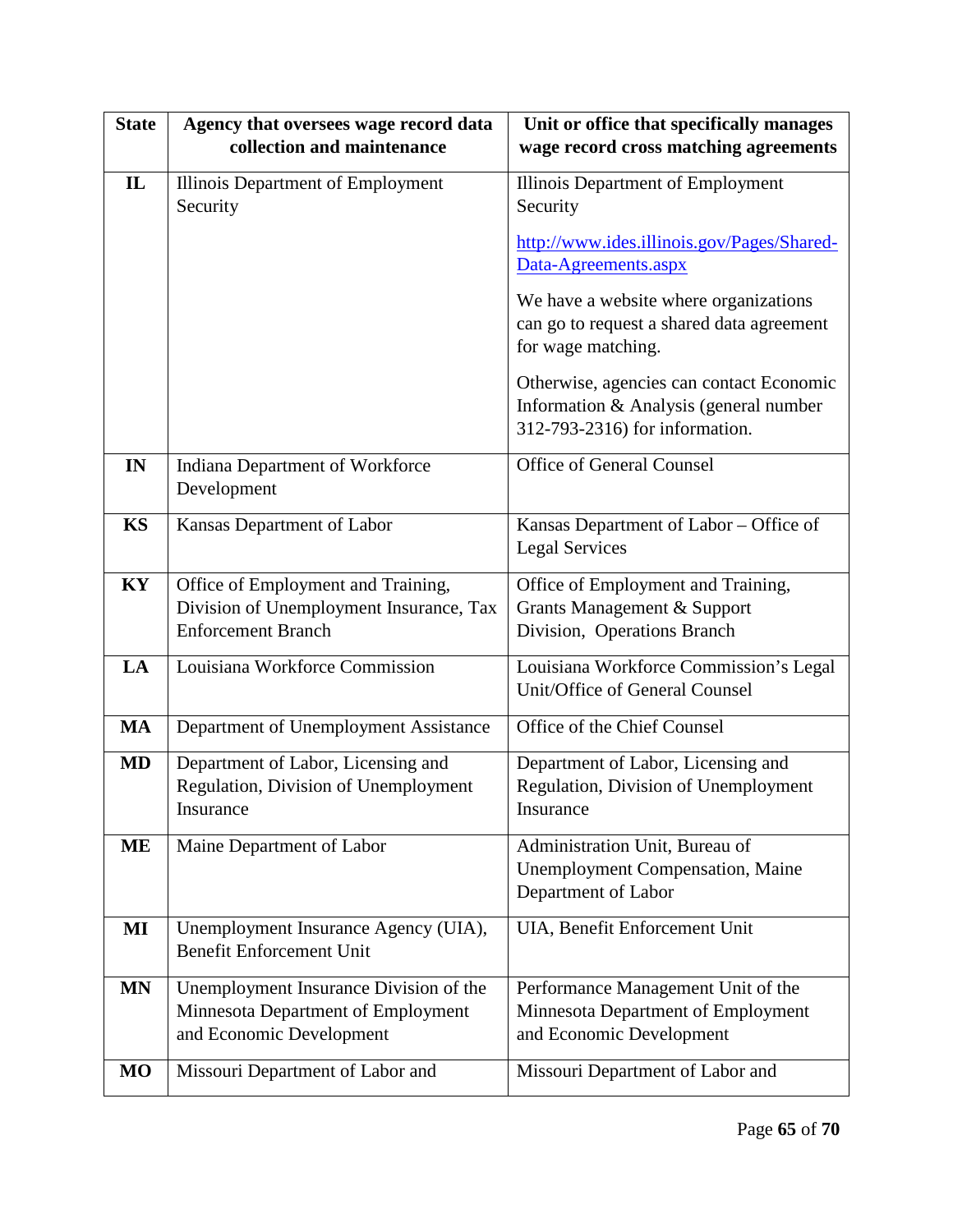| <b>State</b> | Agency that oversees wage record data    | Unit or office that specifically manages   |
|--------------|------------------------------------------|--------------------------------------------|
|              | collection and maintenance               | wage record cross matching agreements      |
|              | Industrial Relations, Division of        | Industrial Relations, Office of General    |
|              | <b>Employment Security</b>               | Counsel                                    |
| <b>MS</b>    | Mississippi Department of Employment     | Mississippi Department of Employment       |
|              | Security                                 | Security                                   |
| <b>MT</b>    | Montana Department of Labor and          | <b>Unemployment Insurance Division</b>     |
|              | Industry (Unemployment Insurance         | (Program Support Bureau)                   |
|              | Division)                                |                                            |
| <b>NC</b>    | N.C. Department of Commerce, Division    | <b>Legal Department</b>                    |
|              | of Employment Security                   |                                            |
| <b>ND</b>    | <b>Job Service North Dakota</b>          | Unemployment Insurance Area                |
| <b>NE</b>    | Nebraska Department of Labor             | <b>Office of Administrative Services</b>   |
|              | <b>Unemployment Insurance</b>            |                                            |
| <b>NH</b>    | New Hampshire Employment Security,       | Legal Unit manages the actual agreements;  |
|              | <b>Unemployment Compensation Bureau,</b> | Office of the Assistant to the             |
|              | <b>Contributions Section</b>             | Commissioner should also be involved.      |
| <b>NJ</b>    | New Jersey Department of Labor and       | New Jersey Department of Labor and         |
|              | Workforce Development Division of        | Workforce Development Income Security      |
|              | <b>Employer Accounts</b>                 | Agency                                     |
| NM           | New Mexico Department of Workforce       | <b>Information Technology Department</b>   |
|              | Solutions                                |                                            |
| <b>NV</b>    | Department of Employment, Training and   | <b>Unemployment Insurance Support</b>      |
|              | Rehabilitation (DETR)                    | Services (UISS)                            |
| NY           |                                          |                                            |
| <b>OH</b>    | Ohio Department of Job and Family        | <b>OUIO Data Integrity and Access Unit</b> |
|              | Services, Office of Unemployment         |                                            |
|              | <b>Insurance Operations (OUIO)</b>       |                                            |
| OK           | Oklahoma Employment Security             | RES – Support and Compliance Division      |
|              | Commission                               |                                            |
| <b>OR</b>    | Oregon Employment Department             | Unemployment Insurance Division,           |
|              |                                          | Benefit Payment Control Unit               |
| PA           | Pennsylvania Department of Labor and     | UC Tax Services, UC Benefits Policy,       |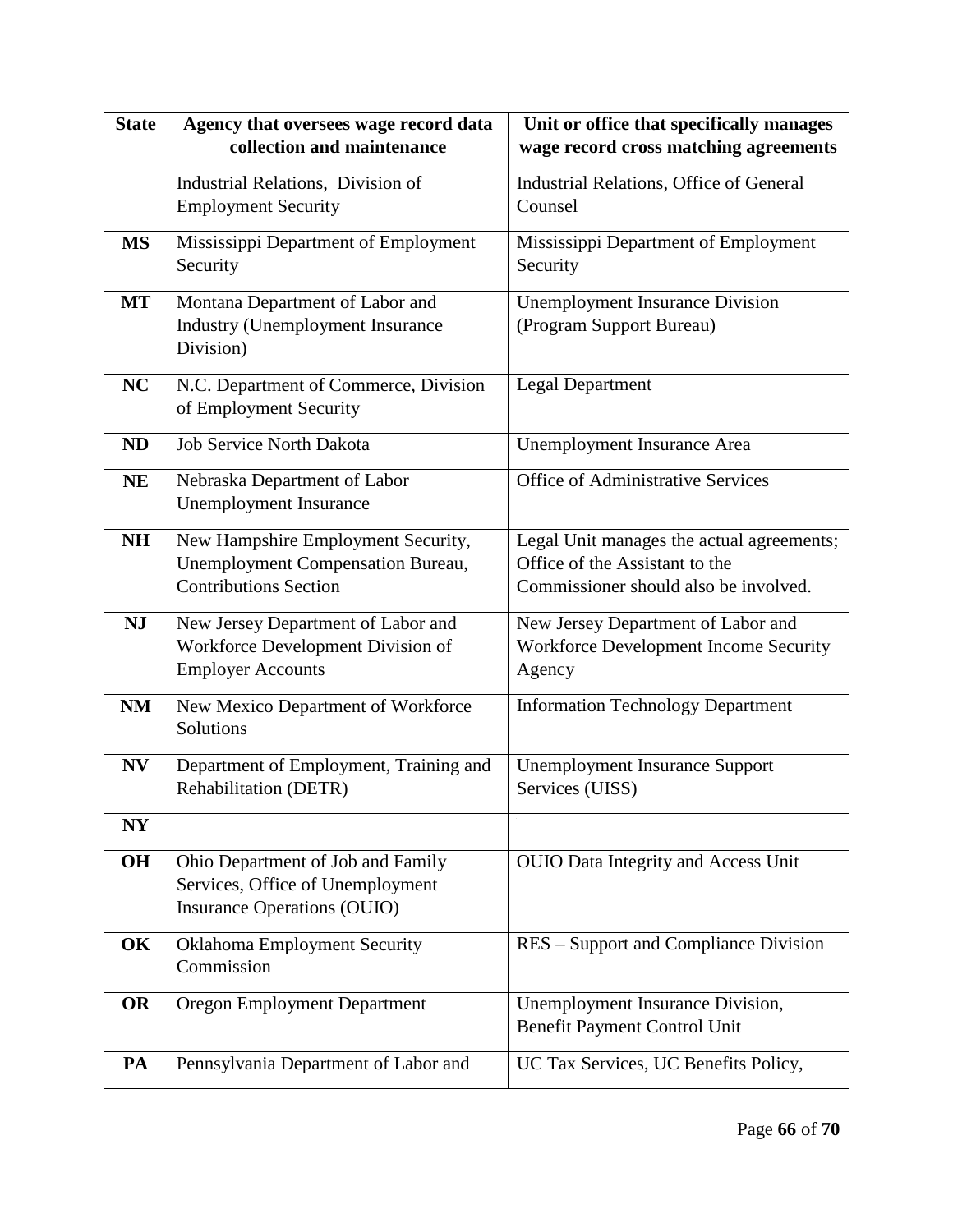| <b>State</b> | Agency that oversees wage record data                                      | Unit or office that specifically manages                        |
|--------------|----------------------------------------------------------------------------|-----------------------------------------------------------------|
|              | collection and maintenance                                                 | wage record cross matching agreements                           |
|              | Industry                                                                   | Center for Workforce Information and                            |
|              |                                                                            | Analysis, and Bureau of Workforce                               |
|              |                                                                            | Development Partnership                                         |
| <b>PR</b>    | Puerto Rico Department of Labor and                                        | Tax Division at the PRDOL                                       |
|              | <b>Human Resources</b>                                                     |                                                                 |
|              |                                                                            |                                                                 |
| RI           | RI Department of Revenue, Division of                                      | RI Department of Labor and Training, our                        |
|              | Taxation, Employer Tax office                                              | Unemployment Insurance division and                             |
|              |                                                                            | Legal Office                                                    |
| <b>SC</b>    | South Carolina Department of                                               | <b>SCDEW Office of General Counsel</b>                          |
|              | Employment and Workforce (SCDEW)                                           |                                                                 |
| <b>SD</b>    |                                                                            |                                                                 |
|              | South Dakota Department of Labor and<br>Regulation, Unemployment Insurance | South Dakota Department of Labor and<br>Regulation, Secretariat |
|              | Division                                                                   |                                                                 |
|              |                                                                            |                                                                 |
| TN           | Tennessee Department of Labor &                                            | <b>Unemployment Insurance Division</b>                          |
|              | <b>Workforce Development</b>                                               |                                                                 |
| <b>TX</b>    | Tax Department of the Texas Workforce                                      | <b>Risk and Security Department</b>                             |
|              | Commission                                                                 |                                                                 |
| <b>UT</b>    | Department of Workforce Services -                                         | Department of Workforce Services -                              |
|              | <b>Unemployment Insurance Division</b>                                     | <b>Unemployment Insurance Division</b>                          |
| <b>VA</b>    | Virginia Employment Commission                                             | <b>Customer Relations and Information</b>                       |
|              |                                                                            | Control                                                         |
| VI           | Virgin Islands Department of Labor                                         | Tax Unit                                                        |
|              |                                                                            |                                                                 |
| <b>VT</b>    | Vermont Department of Labor's                                              | <b>Legal Section</b>                                            |
|              | Unemployment Insurance Division,                                           |                                                                 |
|              | <b>Employer Services Unit</b>                                              |                                                                 |
| WA           | <b>Washington State Employment Security</b>                                | Labor Market and Performance Analysis                           |
|              | Department                                                                 | (LMPA) Division, Office of Special                              |
|              |                                                                            | Investigations                                                  |
| WI           | Wisconsin Department of Workforce                                          | Data Sharing Coordinator in the Bureau of                       |
|              | Development- Unemployment Insurance                                        | Management and Information Services                             |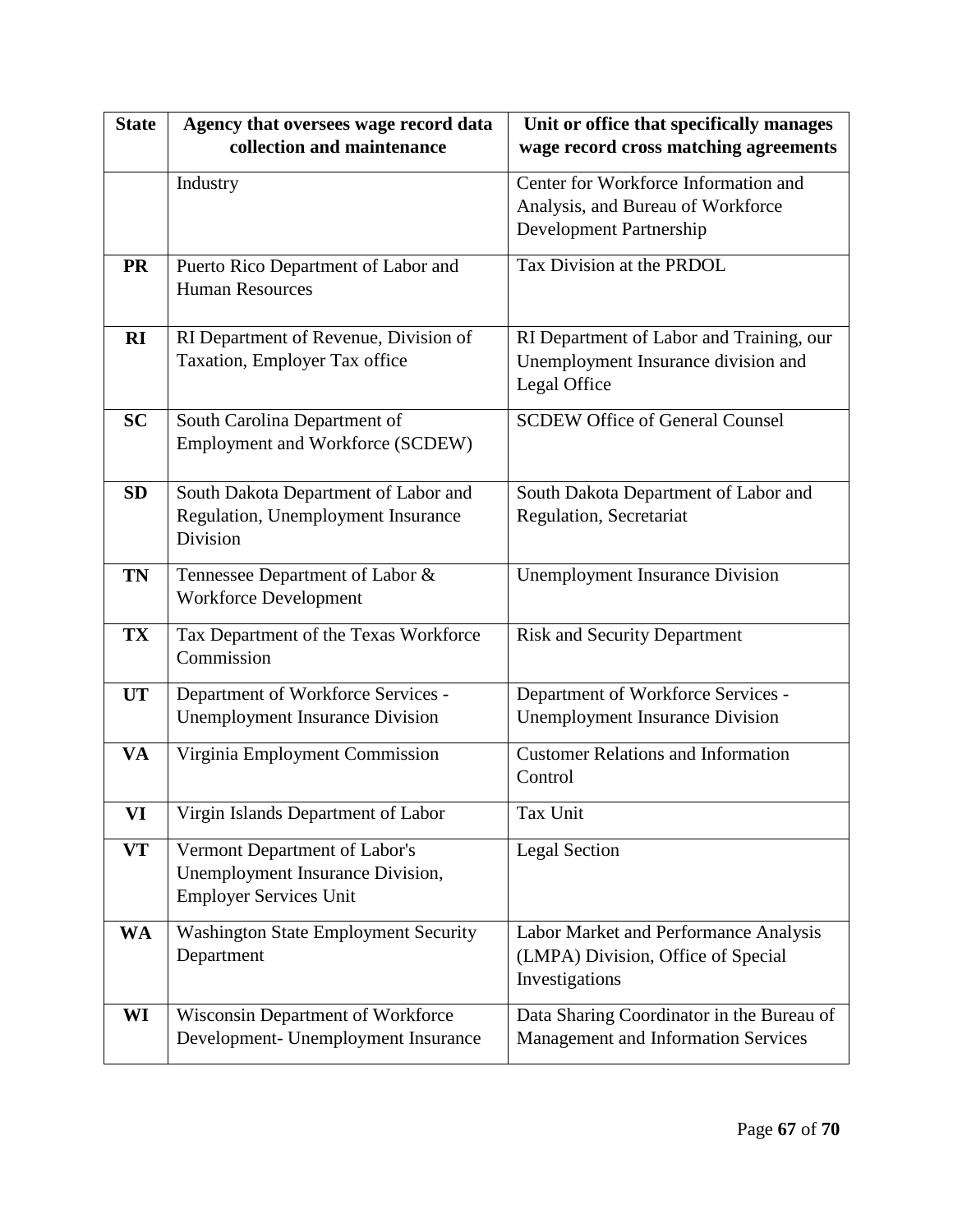| <b>State</b> | Agency that oversees wage record data<br>collection and maintenance | Unit or office that specifically manages<br>wage record cross matching agreements |
|--------------|---------------------------------------------------------------------|-----------------------------------------------------------------------------------|
| WV           | WorkForce West Virginia –<br><b>Unemployment Compensation</b>       | WorkForce West Virginia –<br><b>Unemployment Compensation</b>                     |
| WY           | Department of Workforce Services                                    | <b>Unemployment Insurance Division</b>                                            |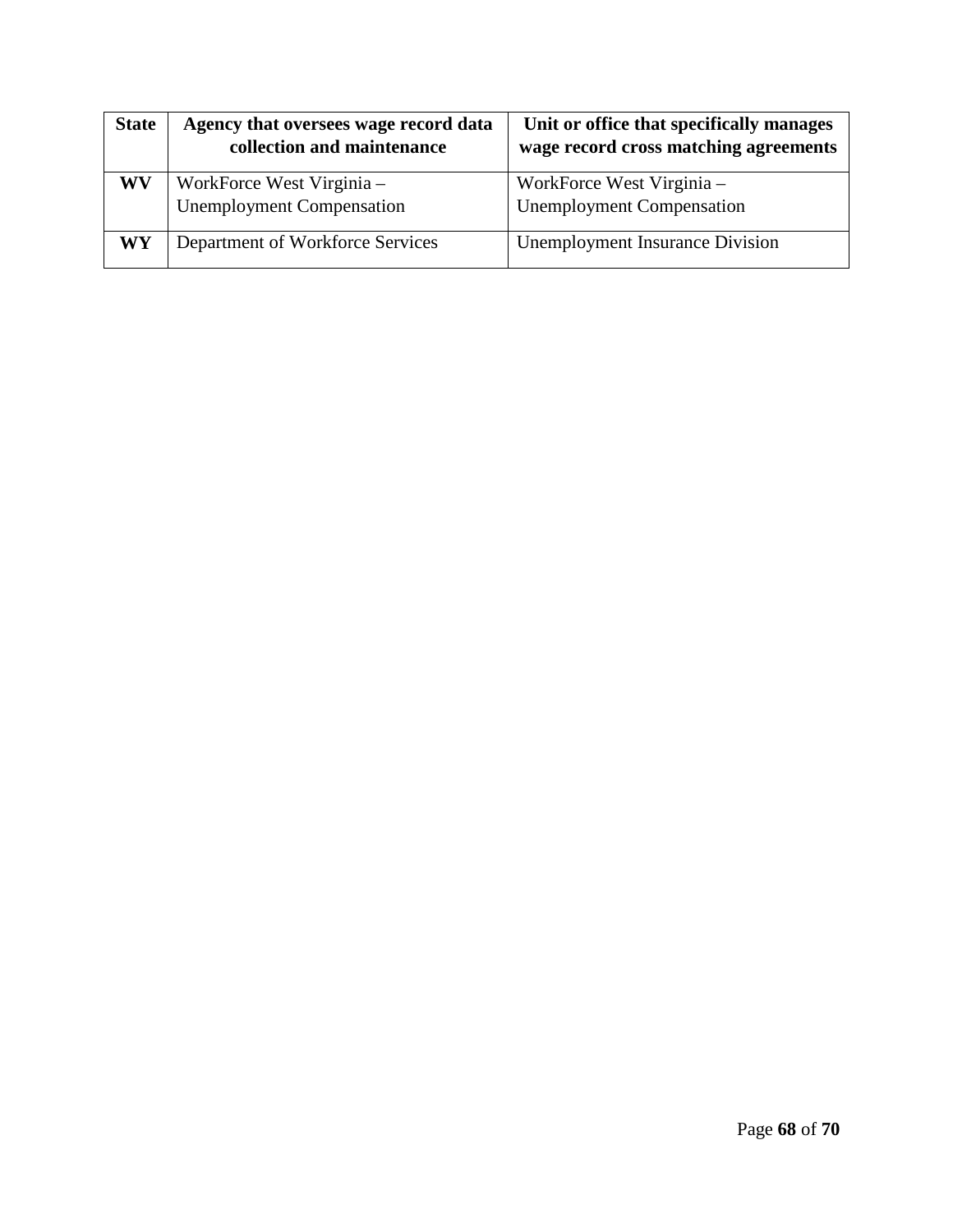## <span id="page-68-1"></span><span id="page-68-0"></span>**Attachment IV**

## **Additional Resources**

- *Case Study #5: Minimizing Access to PII: Best Practices for Access Controls and Disclosure Avoidance Techniques*, U.S. Department of Education (2012): <http://ptac.ed.gov/sites/default/files/case-study5-minimizing-PII-access.pdf>
- *Centralized vs. Federated: State Approaches to P-20W Data System,* NCES (2012): [http://nces.ed.gov/programs/slds/pdf/federated\\_centralized\\_print.pdf](http://nces.ed.gov/programs/slds/pdf/federated_centralized_print.pdf)
- *Checklist: Data Governance*, PTAC (2011): [http://ptac.ed.gov/sites/default/files/data](http://ptac.ed.gov/sites/default/files/data-governance-checklist.pdf)[governance-checklist.pdf](http://ptac.ed.gov/sites/default/files/data-governance-checklist.pdf)
- *Checklist: Data Sharing Agreement*, PTAC (2012): <http://ptac.ed.gov/sites/default/files/data-sharing-agreement-checklist.pdf>
- *Data Governance and Stewardship*, PTAC (2011): <http://ptac.ed.gov/sites/default/files/issue-brief-data-governance-and-stewardship.pdf>
- *Data Security: Top Threats to Data Protection*, PTAC (2015): *[http://ptac.ed.gov/sites/default/files/Issue%20Brief%20Data%20Security%20Top%20Thr](http://ptac.ed.gov/sites/default/files/Issue%20Brief%20Data%20Security%20Top%20Threats%20to%20Data%20Protection.pdf) [eats%20to%20Data%20Protection.pdf](http://ptac.ed.gov/sites/default/files/Issue%20Brief%20Data%20Security%20Top%20Threats%20to%20Data%20Protection.pdf)*
- *Data Stewardship: Managing Personally Identifiable Information in Student Education Records* (NCES 2011-602):<http://nces.ed.gov/pubsearch/pubsinfo.asp?pubid=2011602>
- *Federal regulations resources compilation*, U.S. Department of Education: [www.ed.gov/policy/gen/reg/edpicks.jhtml?src=ln](http://www.ed.gov/policy/gen/reg/edpicks.jhtml?src=ln)
- *FERPA regulations amendment*, U.S. Department of Education (2011): [www.gpo.gov/fdsys/pkg/FR-2011-12-02/pdf/2011-30683.pdf](http://www.gpo.gov/fdsys/pkg/FR-2011-12-02/pdf/2011-30683.pdf)
- *Guidance for Reasonable Methods and Written Agreements*, Family Policy Compliance Office (2011): [www.ed.gov/policy/gen/guid/fpco/pdf/reasonablemtd\\_agreement.pdf](http://www.ed.gov/policy/gen/guid/fpco/pdf/reasonablemtd_agreement.pdf)
- Privacy Technical Assistance Center website:<http://ptac.ed.gov/>
- *Techniques for Analyzing Longitudinal Administrative Data*, NCES (2012): [http://nces.ed.gov/programs/slds/pdf/Data-Use-Issue-Brief-4\\_Analysis-Techniques.pdf](http://nces.ed.gov/programs/slds/pdf/Data-Use-Issue-Brief-4_Analysis-Techniques.pdf)
- *Turning Administrative Data into Research-Ready Longitudinal Datasets,* NCES (2012): [http://nces.ed.gov/programs/slds/pdf/Data-Use-Issue-Brief-3\\_Research-Ready-](http://nces.ed.gov/programs/slds/pdf/Data-Use-Issue-Brief-3_Research-Ready-Datasets.pdf)[Datasets.pdf](http://nces.ed.gov/programs/slds/pdf/Data-Use-Issue-Brief-3_Research-Ready-Datasets.pdf)